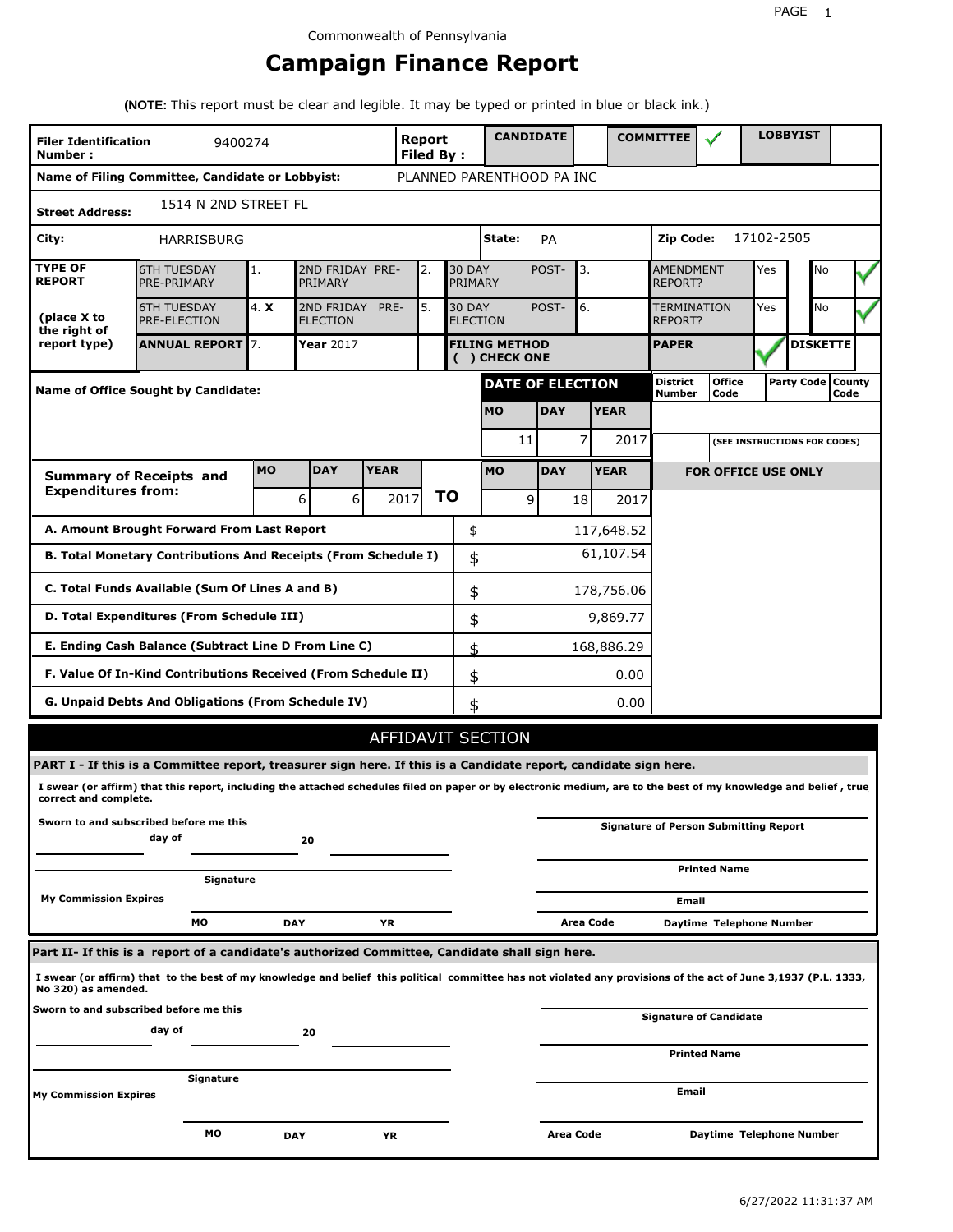# **SCHEDULE I CONTRIBUTIONS AND RECEIPTS**

**Detailed Summary Page**

| <b>Name of Filing Committee or Candidate</b>                                                                                                                                                | <b>Reporting Period</b> |                |           |
|---------------------------------------------------------------------------------------------------------------------------------------------------------------------------------------------|-------------------------|----------------|-----------|
| PLANNED PARENTHOOD PA INC                                                                                                                                                                   | From:                   | $6/6/2017$ To: | 9/18/2017 |
| 1. Unitemized Contributions Received - \$50.00 or Less Per Contributor                                                                                                                      |                         |                |           |
| <b>TOTAL for the Reporting Period</b>                                                                                                                                                       | (1)                     | \$             | 7,272.54  |
| 2. Contributions Received - \$50.01 To \$250.00 (From Part A and Part B)                                                                                                                    |                         |                |           |
| <b>Contributions Received From Political Committees (Part A)</b>                                                                                                                            |                         | \$             | 0.00      |
| All Other Contributions (Part B)                                                                                                                                                            |                         | \$             | 23,515.00 |
| <b>TOTAL for the Reporting Period</b>                                                                                                                                                       | (2)                     | \$             | 23,515.00 |
|                                                                                                                                                                                             |                         |                |           |
| 3. Contributions Received Over \$250.00 (From Part C and Part D)                                                                                                                            |                         |                |           |
| <b>Contributions Received From Political Committees (Part C)</b>                                                                                                                            |                         | \$             | 0.00      |
| All Other Contributions (Part D)                                                                                                                                                            |                         | \$             | 30,320.00 |
| <b>TOTAL for the Reporting Period</b>                                                                                                                                                       | (3)                     | \$             | 30,320.00 |
| 4. Other Receipts, Refunds, Interest Earned, Returned Checks, Etc. (From Part E)                                                                                                            |                         |                |           |
| <b>TOTAL for the Reporting Period</b>                                                                                                                                                       | (4)                     | \$             | 0.00      |
|                                                                                                                                                                                             |                         |                |           |
| Total Monetary Contributions and Receipts During this Reporting Period (Add and enter amount<br>totals from Boxes 1,2,3 and 4; also enter this amount on Page1, Report Cover Page, Item B.) |                         | \$             | 61,107.54 |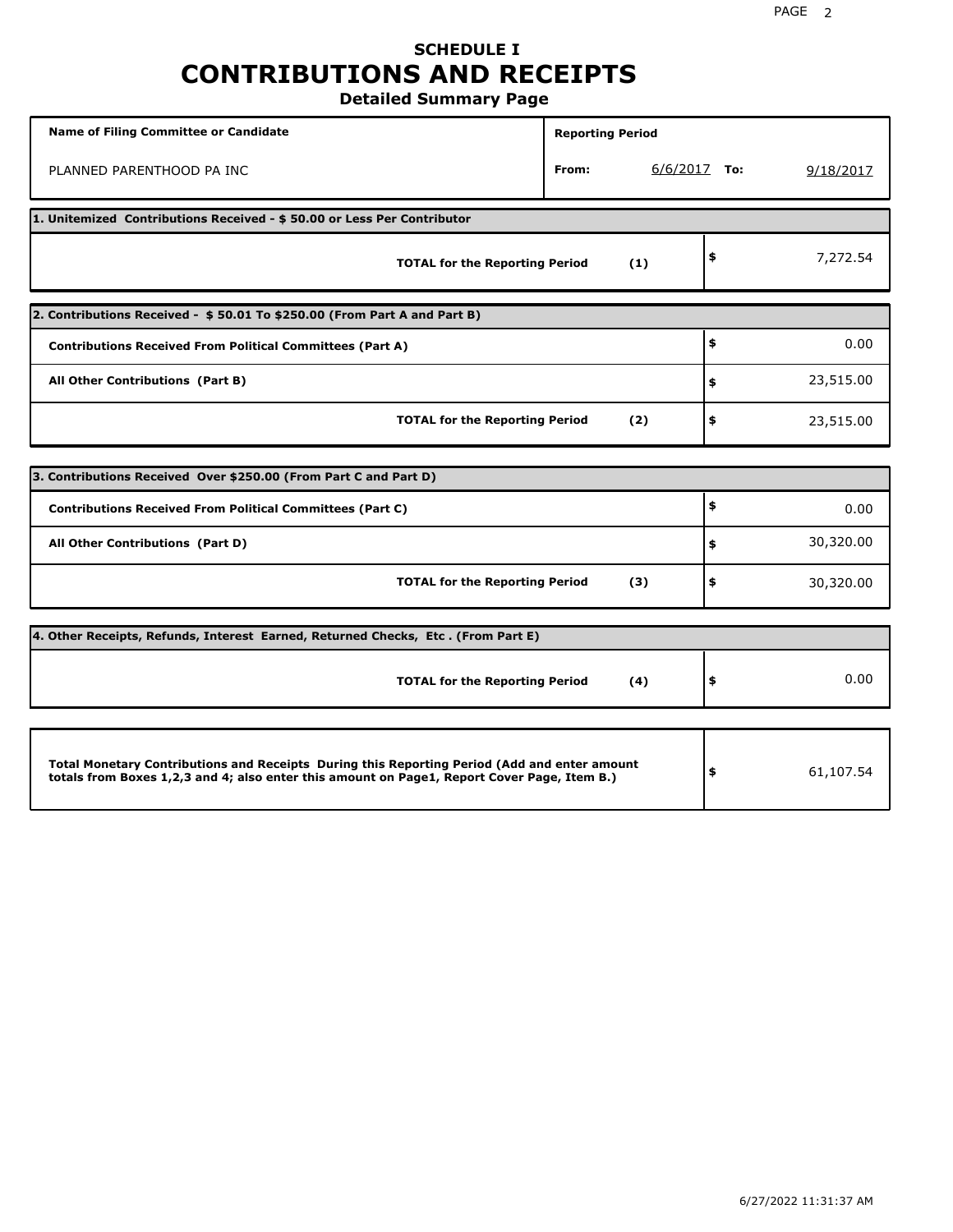# **CONTRIBUTIONS RECEIVED FROM POLITICAL COMMITTEES**

**\$50.01 TO \$250.00**

 **Use this Part to itemize only contributions received from political committees with an aggregate value from \$50.01 to \$250.00 in the reporting period.**

 **PART A**

| Name of Filing Committee or Candidate      |              |                   | <b>Reporting Period</b> |             |             |                   |
|--------------------------------------------|--------------|-------------------|-------------------------|-------------|-------------|-------------------|
|                                            |              |                   | From:                   |             | To:         |                   |
|                                            |              |                   |                         | <b>DATE</b> |             | <b>AMOUNT</b>     |
| <b>Full Name of Contributing Committee</b> |              |                   | <b>MO</b>               | <b>DAY</b>  | <b>YEAR</b> |                   |
| <b>Mailing Address</b>                     |              |                   |                         |             |             | \$<br>0.00        |
| City                                       | <b>State</b> | Zip Code (Plus 4) |                         |             |             |                   |
|                                            |              |                   |                         |             |             | <b>PAGE TOTAL</b> |
|                                            |              |                   |                         |             |             |                   |

**Enter Grand Total of Part A on Schedule I, Detailed Summary Page, Section 2.**

**\$** 0.00

PAGE 3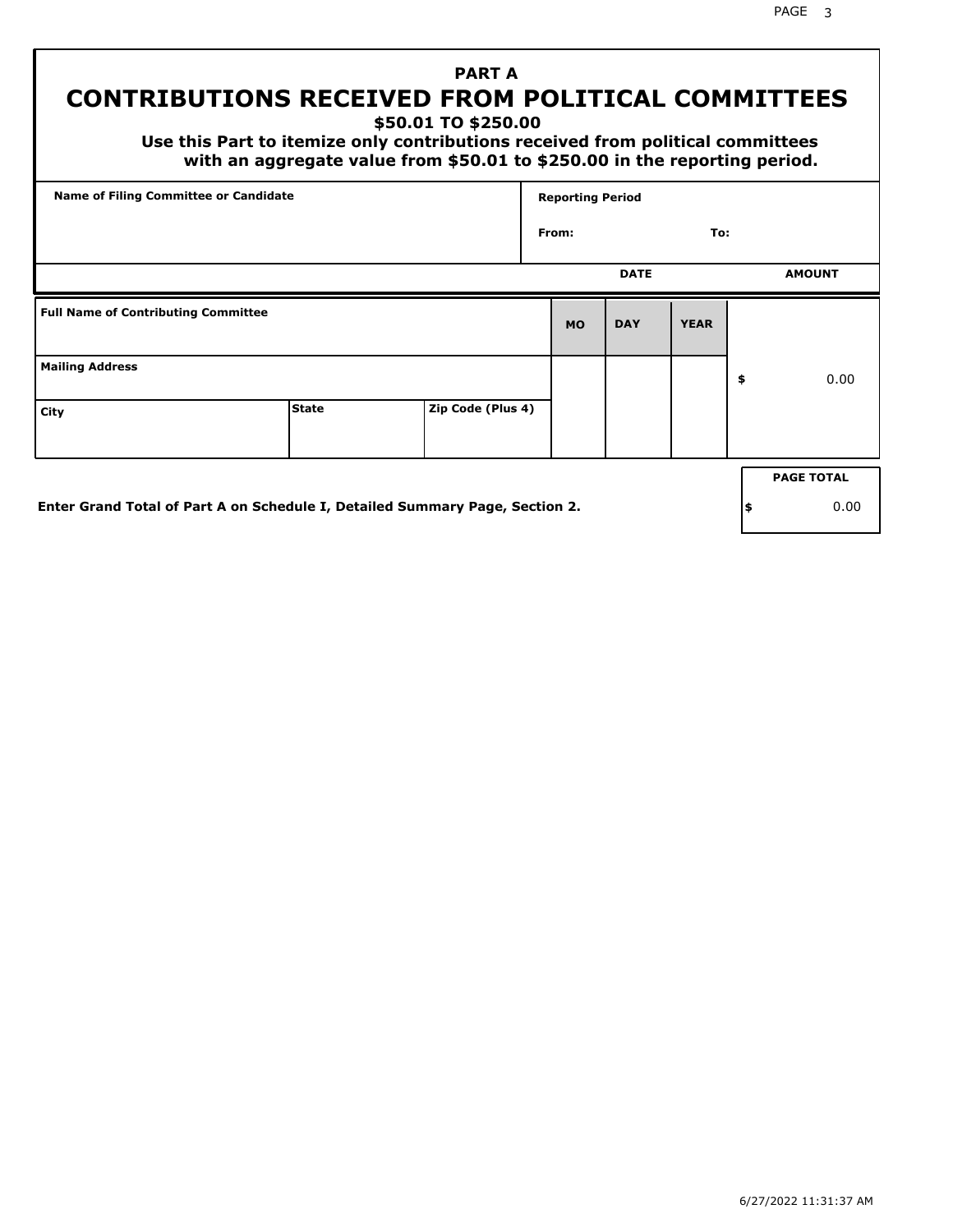| Use this Part to itemize all other contributions with an aggregate value from |                    | <b>PART B</b><br><b>ALL OTHER CONTRIBUTIONS</b><br>\$50.01 TO \$250.00<br>\$50.01 to \$250.00 in the reporting period.<br>(Exclude contributions from political committees reported in Part A) |                         |             |                |    |               |
|-------------------------------------------------------------------------------|--------------------|------------------------------------------------------------------------------------------------------------------------------------------------------------------------------------------------|-------------------------|-------------|----------------|----|---------------|
| <b>Name of Filing Committee or Candidate</b>                                  |                    |                                                                                                                                                                                                | <b>Reporting Period</b> |             |                |    |               |
| PLANNED PARENTHOOD PA INC                                                     |                    |                                                                                                                                                                                                | From:                   |             | $6/6/2017$ To: |    | 9/18/2017     |
|                                                                               |                    |                                                                                                                                                                                                |                         | <b>DATE</b> |                |    | <b>AMOUNT</b> |
| <b>Full Name of Contributor</b><br>Ella White                                 |                    |                                                                                                                                                                                                | <b>MO</b>               | <b>DAY</b>  | <b>YEAR</b>    |    |               |
| <b>Mailing Address</b><br>130 Kendal Drive                                    |                    |                                                                                                                                                                                                |                         |             |                | \$ | 90.00         |
| City                                                                          | <b>State</b>       | Zip Code (Plus 4)                                                                                                                                                                              | 6                       | 22          | 2017           |    |               |
| Kennett Square                                                                | PA                 | 19348                                                                                                                                                                                          |                         |             |                |    |               |
| <b>Full Name of Contributor</b><br><b>Emily Cox</b>                           |                    |                                                                                                                                                                                                | <b>MO</b>               | <b>DAY</b>  | <b>YEAR</b>    |    |               |
| <b>Mailing Address</b><br>863 Hilltop Road                                    |                    |                                                                                                                                                                                                |                         |             |                | \$ | 125.00        |
| City<br>Lemoyne                                                               | <b>State</b><br>PA | Zip Code (Plus 4)<br>17043                                                                                                                                                                     | 6                       | 22          | 2017           |    |               |
| <b>Full Name of Contributor</b><br>Versant Strategies PAC                     |                    |                                                                                                                                                                                                | <b>MO</b>               | <b>DAY</b>  | <b>YEAR</b>    |    |               |
| <b>Mailing Address</b><br>116 Pine Street, #FL5                               |                    |                                                                                                                                                                                                |                         |             |                | ÷, | 240.00        |
| <b>City</b><br>Harrisburg                                                     | <b>State</b>       | Zip Code (Plus 4)                                                                                                                                                                              | 6                       | 22          | 2017           |    |               |
|                                                                               | PA                 | 17101                                                                                                                                                                                          |                         |             |                |    |               |
| <b>Full Name of Contributor</b><br>Jessie L Smith                             |                    |                                                                                                                                                                                                | <b>MO</b>               | <b>DAY</b>  | <b>YEAR</b>    |    |               |
| <b>Mailing Address</b><br>2305 Bellevue Road                                  |                    |                                                                                                                                                                                                |                         |             |                | \$ | 90.00         |
| City<br>Harrisburg                                                            | <b>State</b><br>PA | Zip Code (Plus 4)<br>17104                                                                                                                                                                     | 6                       | 22          | 2017           |    |               |
| <b>Full Name of Contributor</b><br>Michael G Warfel                           |                    |                                                                                                                                                                                                | <b>MO</b>               | <b>DAY</b>  | <b>YEAR</b>    |    |               |
| <b>Mailing Address</b><br>19 Marina Drive                                     |                    |                                                                                                                                                                                                |                         |             |                | \$ | 65.00         |
| City<br>Camp Hill                                                             | <b>State</b><br>PA | Zip Code (Plus 4)<br>17011                                                                                                                                                                     | 6                       | 22          | 2017           |    |               |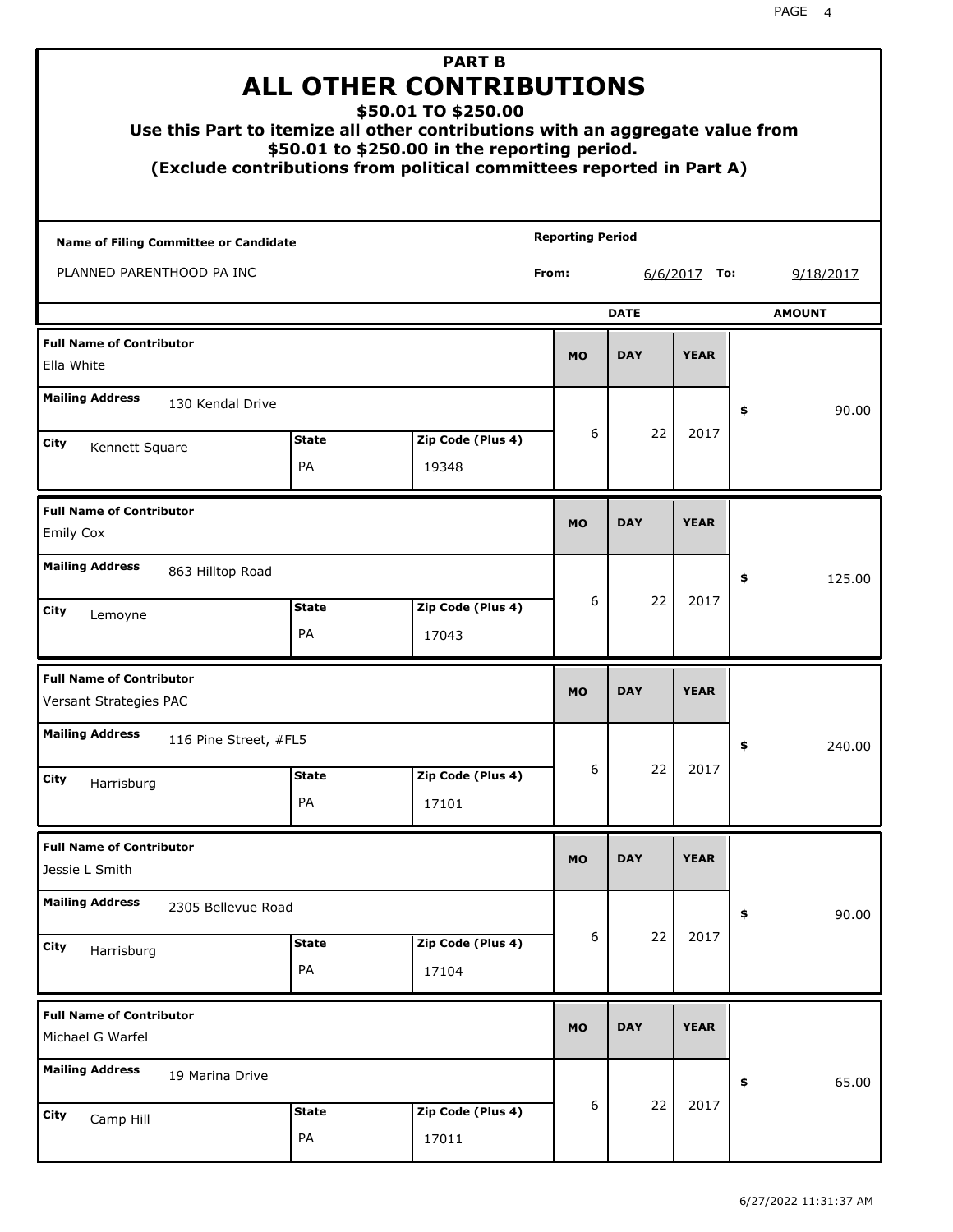PAGE 5

| <b>Full Name of Contributor</b><br>Mark A Breithaupt         |              |                   | <b>MO</b> | <b>DAY</b> | <b>YEAR</b> |                      |
|--------------------------------------------------------------|--------------|-------------------|-----------|------------|-------------|----------------------|
| <b>Mailing Address</b><br>8 Hearthstone Ct                   |              |                   |           |            |             | 125.00<br>\$         |
| <b>City</b><br>Mechanicsburg                                 | <b>State</b> | Zip Code (Plus 4) | 6         | 22         | 2017        |                      |
|                                                              | PA           | 17050             |           |            |             |                      |
| <b>Full Name of Contributor</b><br>Virginia A Roth           |              |                   | <b>MO</b> | <b>DAY</b> | <b>YEAR</b> |                      |
| <b>Mailing Address</b><br>5 Scotch Cir                       |              |                   |           |            |             | \$<br>90.00          |
| <b>City</b><br>Duncannon                                     | <b>State</b> | Zip Code (Plus 4) | 6         | 22         | 2017        |                      |
|                                                              | PA           | 17020             |           |            |             |                      |
| <b>Full Name of Contributor</b><br>Bridget M Whitley         |              |                   | <b>MO</b> | <b>DAY</b> | <b>YEAR</b> |                      |
| <b>Mailing Address</b><br>1525 N Front Street                |              |                   |           |            |             | \$<br>240.00         |
| <b>City</b><br>Harrisburg                                    | <b>State</b> | Zip Code (Plus 4) | 6         | 22         | 2017        |                      |
|                                                              | PA           | 17102             |           |            |             |                      |
|                                                              |              |                   |           |            |             |                      |
| <b>Full Name of Contributor</b><br>Kelly Borwn Phenicie, Esq |              |                   | <b>MO</b> | <b>DAY</b> | <b>YEAR</b> |                      |
| <b>Mailing Address</b><br>353 Martingale Drive               |              |                   |           |            |             | \$<br>125.00         |
| <b>City</b>                                                  | <b>State</b> | Zip Code (Plus 4) | 6         | 22         | 2017        |                      |
| Camp Hill                                                    | PA           | 17011             |           |            |             |                      |
| <b>Full Name of Contributor</b><br>Shirley Anne Warshaw      |              |                   | <b>MO</b> | DAY        | YEAK        |                      |
| <b>Mailing Address</b><br>1035 McCormick Road                |              |                   |           |            |             | 90.00<br>$\clubsuit$ |
| City                                                         | <b>State</b> | Zip Code (Plus 4) | 6         | 22         | 2017        |                      |
| Mechanicsburg                                                | PA           | 17055             |           |            |             |                      |
| <b>Full Name of Contributor</b><br>Joelle Lee Margolis       |              |                   | <b>MO</b> | <b>DAY</b> | <b>YEAR</b> |                      |
| <b>Mailing Address</b><br>345 Quarry Road                    |              |                   |           |            |             | $\pmb{\$}$<br>125.00 |
| City<br>Wellsville                                           | <b>State</b> | Zip Code (Plus 4) | 6         | 22         | 2017        |                      |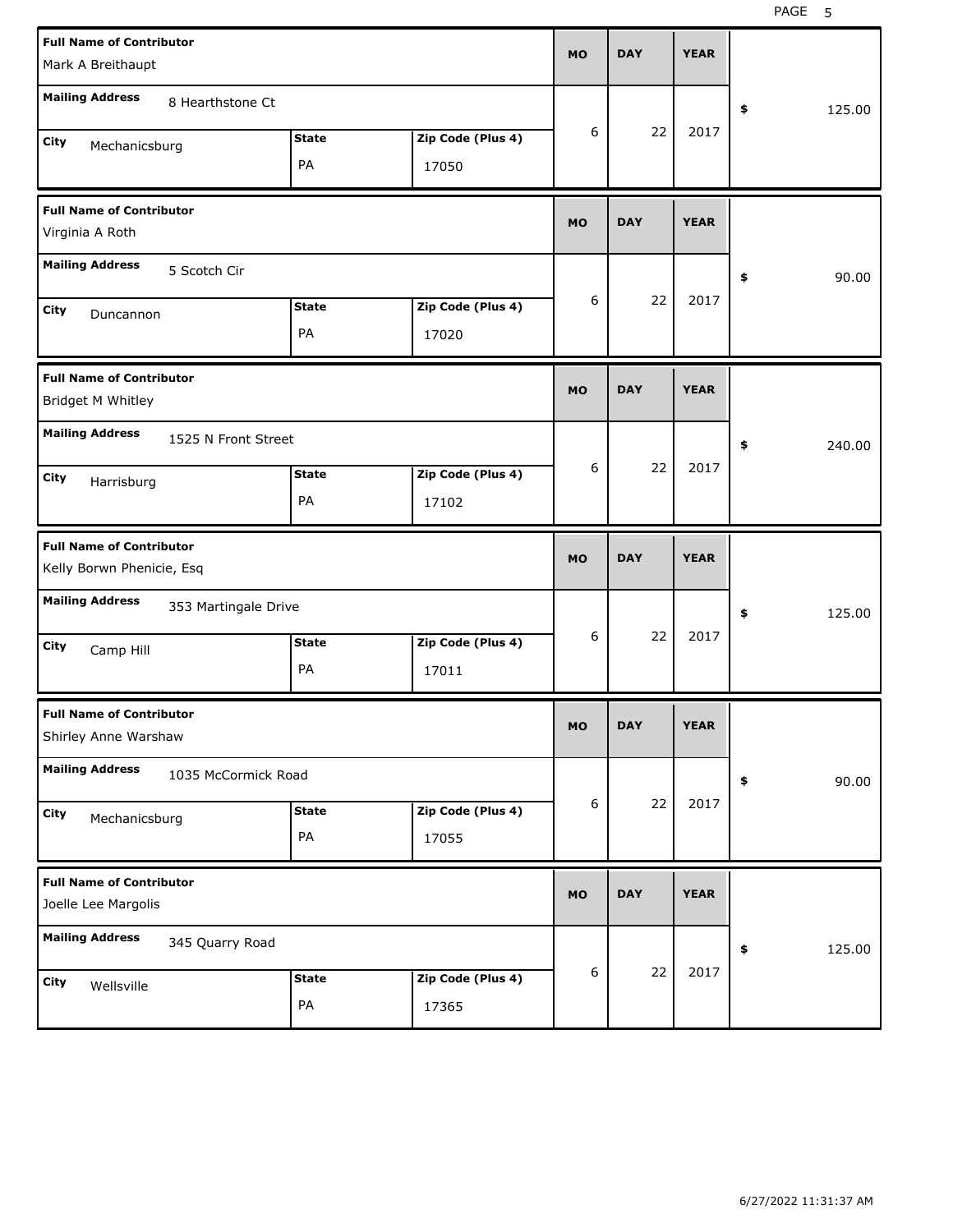| <b>Full Name of Contributor</b><br>Linda M Hengst      |                         |              |                   | MO               | <b>DAY</b> | <b>YEAR</b> |              |
|--------------------------------------------------------|-------------------------|--------------|-------------------|------------------|------------|-------------|--------------|
| <b>Mailing Address</b>                                 | 175 Gay Avenue Apt 9    |              |                   |                  |            |             | \$<br>240.00 |
| City<br>York                                           |                         | <b>State</b> | Zip Code (Plus 4) | 6                | 22         | 2017        |              |
|                                                        |                         | PA           | 17401             |                  |            |             |              |
| <b>Full Name of Contributor</b><br>Sally M Leggett     |                         |              |                   | <b>MO</b>        | <b>DAY</b> | <b>YEAR</b> |              |
| <b>Mailing Address</b>                                 | 515 Benton Road         |              |                   |                  |            |             | \$<br>240.00 |
| City<br>Camp Hill                                      |                         | <b>State</b> | Zip Code (Plus 4) | 6                | 22         | 2017        |              |
|                                                        |                         | PA           | 17011             |                  |            |             |              |
| <b>Full Name of Contributor</b><br>Sally C Chamberlain |                         |              |                   | MO               | <b>DAY</b> | <b>YEAR</b> |              |
| <b>Mailing Address</b>                                 | 25 Appaloosa Way        |              |                   |                  |            |             | \$<br>90.00  |
| City<br>Carlisle                                       |                         | <b>State</b> | Zip Code (Plus 4) | 6                | 22         | 2017        |              |
|                                                        |                         | PA           | 17015             |                  |            |             |              |
|                                                        |                         |              |                   |                  |            |             |              |
| <b>Full Name of Contributor</b><br>Valerie C Ketchen   |                         |              |                   | MO               | <b>DAY</b> | <b>YEAR</b> |              |
| <b>Mailing Address</b>                                 | 6251 S Highlands Circle |              |                   |                  |            |             | \$<br>90.00  |
| City                                                   |                         | <b>State</b> | Zip Code (Plus 4) | 6                | 22         | 2017        |              |
| Harrisburg                                             |                         | PA           | 17111             |                  |            |             |              |
| <b>Full Name of Contributor</b><br>Lois S Hagarty      |                         |              |                   | MU.              | DAY        | <b>YEAR</b> |              |
| <b>Mailing Address</b>                                 | 1632 Spruce Street 300  |              |                   |                  |            |             | 65.00<br>\$  |
| City                                                   |                         | <b>State</b> | Zip Code (Plus 4) | 6                | 22         | 2017        |              |
| Philadelphia                                           |                         | PA           | 19103             |                  |            |             |              |
| <b>Full Name of Contributor</b><br>Martina Cummings    |                         |              |                   | <b>MO</b>        | <b>DAY</b> | <b>YEAR</b> |              |
| <b>Mailing Address</b>                                 | 833 Forbes Road         |              |                   |                  |            |             | 65.00<br>\$  |
| City<br>Carlisle                                       |                         | <b>State</b> | Zip Code (Plus 4) | $\boldsymbol{6}$ | 22         | 2017        |              |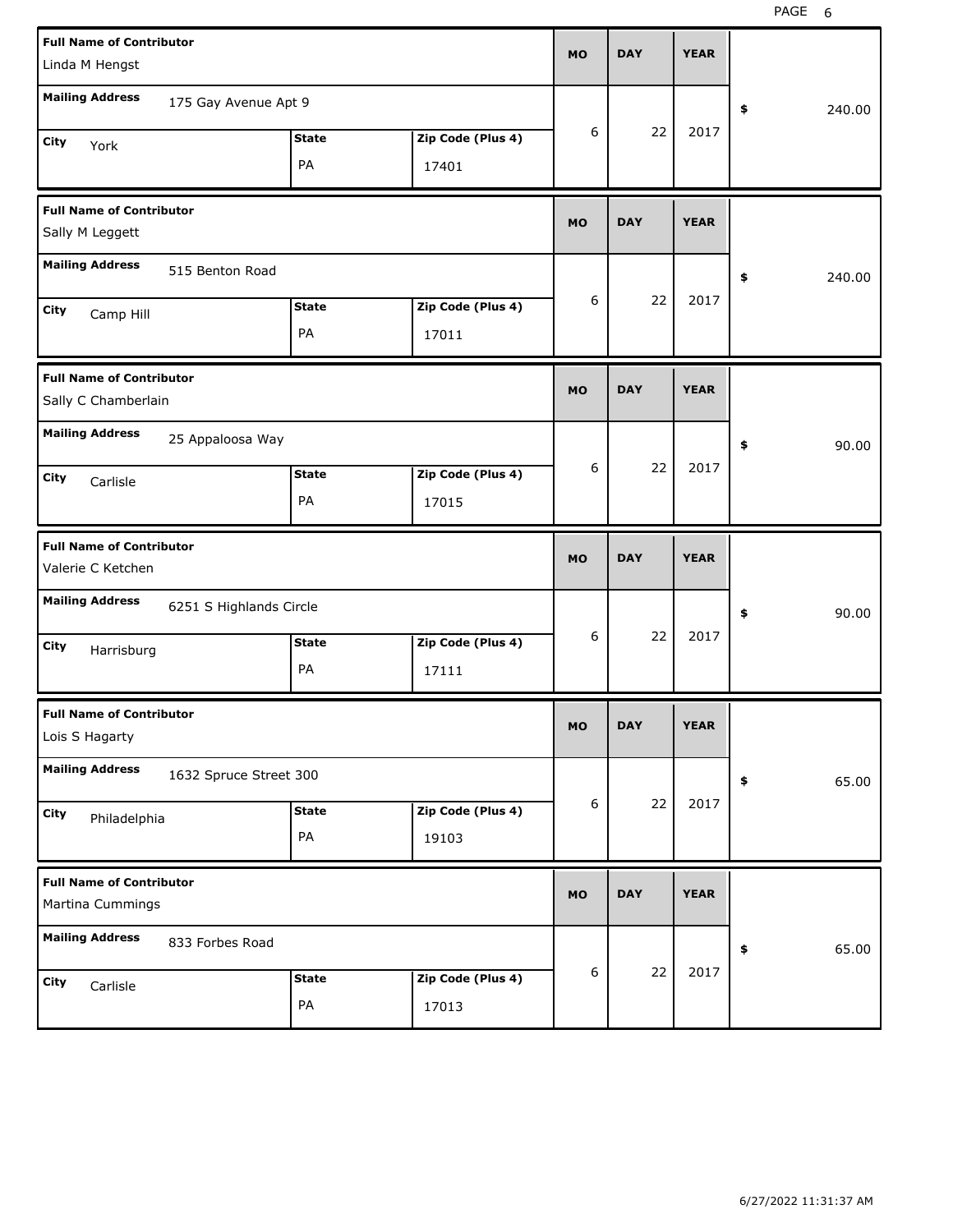| <b>Full Name of Contributor</b><br>Deborah G Roach   |                     |               |                   | <b>MO</b> | <b>DAY</b> | <b>YEAR</b> |              |
|------------------------------------------------------|---------------------|---------------|-------------------|-----------|------------|-------------|--------------|
| <b>Mailing Address</b>                               | 16 Meadow Drive     |               |                   |           |            |             | 125.00<br>\$ |
| City                                                 |                     | <b>State</b>  | Zip Code (Plus 4) | 6         | 22         | 2017        |              |
| Camp Hill                                            |                     | PA            | 17011             |           |            |             |              |
| <b>Full Name of Contributor</b><br>Amy C Worden      |                     |               |                   | <b>MO</b> | <b>DAY</b> | <b>YEAR</b> |              |
| <b>Mailing Address</b>                               | 2135 Idaville Road  |               |                   |           |            |             | 125.00<br>\$ |
| City<br>York Springs                                 |                     | <b>State</b>  | Zip Code (Plus 4) | 6         | 22         | 2017        |              |
|                                                      |                     | PA            | 17372             |           |            |             |              |
| <b>Full Name of Contributor</b><br>Kathy Manderino   |                     |               |                   | <b>MO</b> | <b>DAY</b> | <b>YEAR</b> |              |
| <b>Mailing Address</b>                               | 2915 Green Street   |               |                   |           |            |             | 90.00<br>\$  |
| City<br>Harrisburg                                   |                     | <b>State</b>  | Zip Code (Plus 4) | 6         | 22         | 2017        |              |
|                                                      |                     | PA            | 17110             |           |            |             |              |
|                                                      |                     |               |                   |           |            |             |              |
| <b>Full Name of Contributor</b><br>Andrew Guth       |                     |               |                   | <b>MO</b> | <b>DAY</b> | <b>YEAR</b> |              |
| <b>Mailing Address</b>                               | 226 North Street    |               |                   |           |            |             | 65.00<br>\$  |
| City                                                 |                     | <b>State</b>  | Zip Code (Plus 4) | 6         | 22         | 2017        |              |
| Harrisburg                                           |                     | PA            | 17101             |           |            |             |              |
| <b>Full Name of Contributor</b><br>Jan E Terpening   |                     |               |                   | <b>MO</b> | <b>DAY</b> | <b>YEAR</b> |              |
| <b>Mailing Address</b>                               | 16 Cave Hill Drive  |               |                   |           |            |             | \$<br>240.00 |
| City                                                 |                     | <b>State</b>  | Zip Code (Plus 4) | 6         | 22         | 2017        |              |
| Carlisle                                             |                     | $\mathsf{PA}$ | 17013             |           |            |             |              |
| <b>Full Name of Contributor</b><br>Theodore S Martin |                     |               |                   | <b>MO</b> | <b>DAY</b> | <b>YEAR</b> |              |
| <b>Mailing Address</b>                               | 640 St John's Drive |               |                   |           |            |             | \$<br>125.00 |
| City<br>Camp Hill                                    |                     | <b>State</b>  | Zip Code (Plus 4) | 6         | 22         | 2017        |              |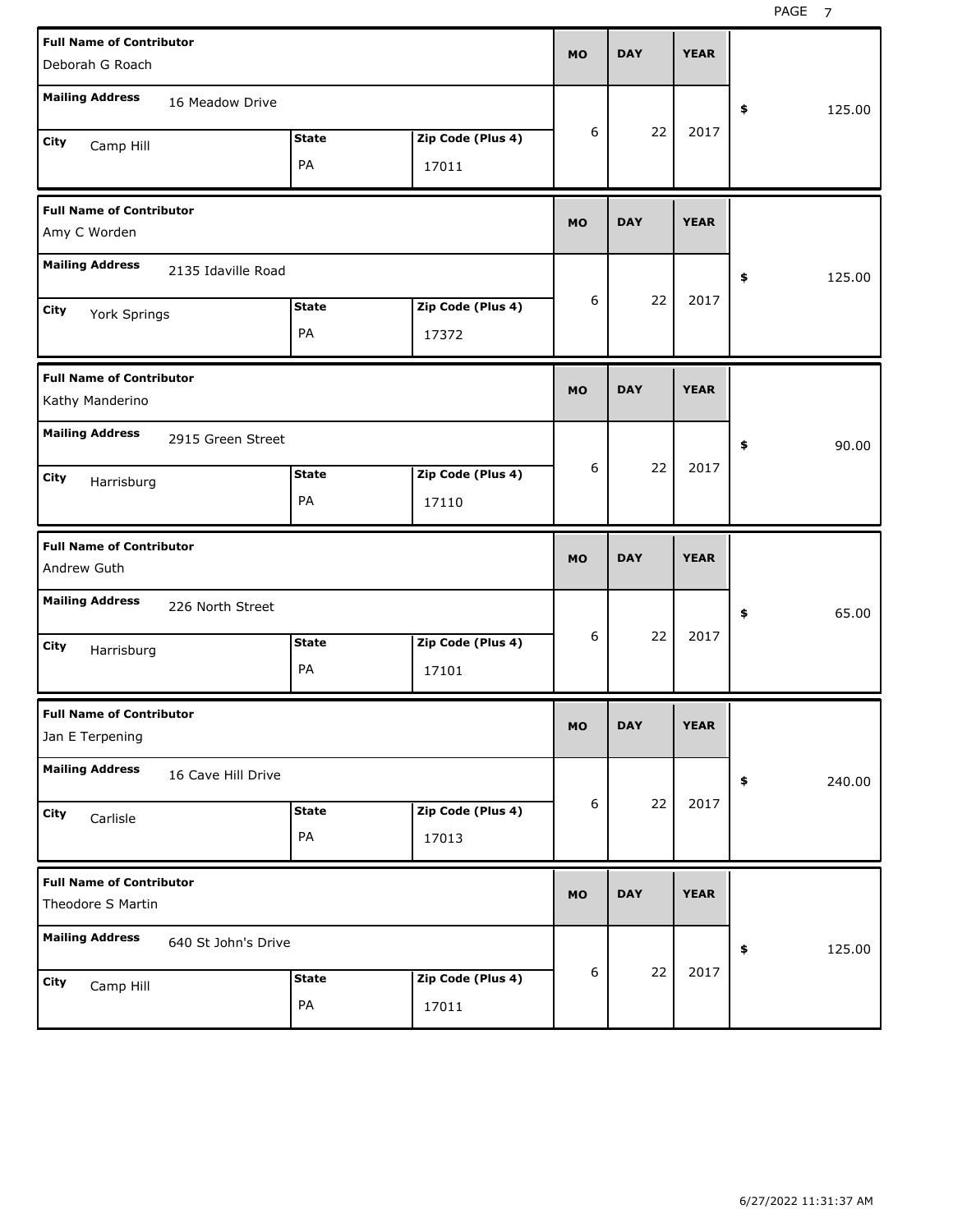| <b>Full Name of Contributor</b>                     |                            |              |                   | <b>MO</b> | <b>DAY</b> | <b>YEAR</b> |              |
|-----------------------------------------------------|----------------------------|--------------|-------------------|-----------|------------|-------------|--------------|
| Michael S Schwoyer                                  |                            |              |                   |           |            |             |              |
| <b>Mailing Address</b>                              | 2035 Harvest Drive         |              |                   |           |            |             | \$<br>240.00 |
| City<br>Mechanicsburg                               |                            | <b>State</b> | Zip Code (Plus 4) | 6         | 22         | 2017        |              |
|                                                     |                            | PA           | 17055             |           |            |             |              |
| <b>Full Name of Contributor</b><br>Jennifer Mummert |                            |              |                   | <b>MO</b> | <b>DAY</b> | <b>YEAR</b> |              |
| <b>Mailing Address</b>                              | 801 16th Street            |              |                   |           |            |             | \$<br>125.00 |
| City<br>New Cumberland                              |                            | <b>State</b> | Zip Code (Plus 4) | 6         | 22         | 2017        |              |
|                                                     |                            | PA           | 17070             |           |            |             |              |
| <b>Full Name of Contributor</b><br>James L Crum     |                            |              |                   | <b>MO</b> | <b>DAY</b> | <b>YEAR</b> |              |
| <b>Mailing Address</b>                              | 2400 Walnut Street         |              |                   |           |            |             | \$<br>125.00 |
| City<br>Harrisburg                                  |                            | <b>State</b> | Zip Code (Plus 4) | 6         | 22         | 2017        |              |
|                                                     |                            | PA           | 17103             |           |            |             |              |
|                                                     |                            |              |                   |           |            |             |              |
| <b>Full Name of Contributor</b><br>Tamara Stine     |                            |              |                   | <b>MO</b> | <b>DAY</b> | <b>YEAR</b> |              |
| <b>Mailing Address</b>                              | 215 Pine Street, Suite 203 |              |                   |           |            |             | \$<br>240.00 |
| City                                                |                            | <b>State</b> | Zip Code (Plus 4) | 6         | 22         | 2017        |              |
| Harrisburg                                          |                            | PA           | 17101             |           |            |             |              |
| <b>Full Name of Contributor</b><br>Jessica Brittain |                            |              |                   | МO        | DAY        | <b>YEAR</b> |              |
| <b>Mailing Address</b>                              | 6805 Old Berwick Road      |              |                   |           |            |             | 90.00<br>\$  |
| City                                                |                            | <b>State</b> | Zip Code (Plus 4) | 6         | 22         | 2017        |              |
| Bloomsburg                                          |                            | PA           | 17815             |           |            |             |              |
| <b>Full Name of Contributor</b><br>Morgan Plant     |                            |              |                   | <b>MO</b> | <b>DAY</b> | <b>YEAR</b> |              |
| <b>Mailing Address</b>                              | 322 S West Street          |              |                   |           |            |             | 90.00<br>\$  |
| City<br>Carlisle                                    |                            | <b>State</b> | Zip Code (Plus 4) | 6         | 22         | 2017        |              |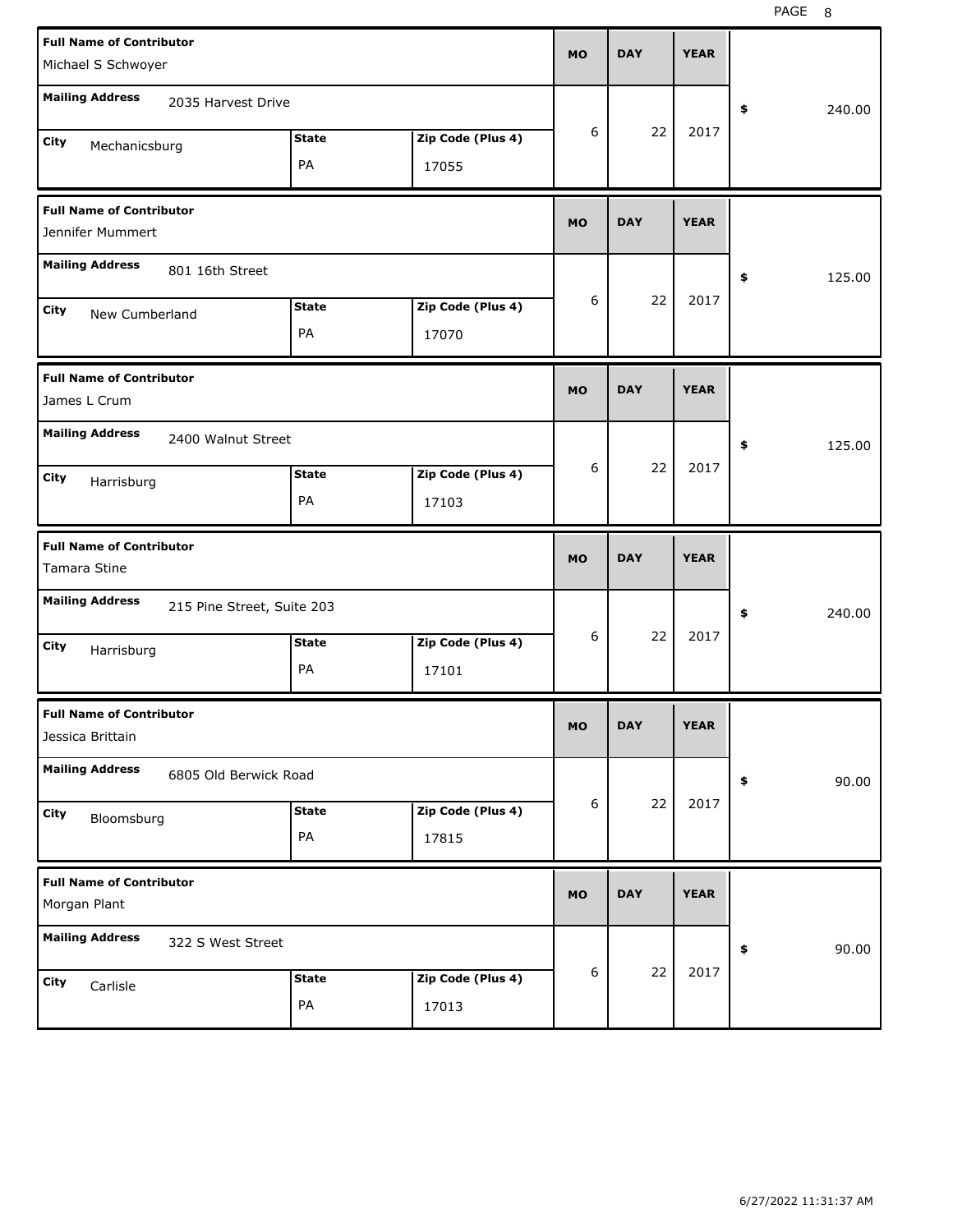| <b>Full Name of Contributor</b><br>Christine Jacobs |                           |              |                   | <b>MO</b> | <b>DAY</b> | <b>YEAR</b> |              |       |
|-----------------------------------------------------|---------------------------|--------------|-------------------|-----------|------------|-------------|--------------|-------|
|                                                     |                           |              |                   |           |            |             |              |       |
| <b>Mailing Address</b>                              | 240 Spruce Street         |              |                   |           |            |             | \$           | 90.00 |
| City<br>Philadelphia                                |                           | <b>State</b> | Zip Code (Plus 4) | 6         | 22         | 2017        |              |       |
|                                                     |                           | PA           | 19106             |           |            |             |              |       |
| <b>Full Name of Contributor</b><br>Neil B Lader     |                           |              |                   | <b>MO</b> | <b>DAY</b> | <b>YEAR</b> |              |       |
|                                                     |                           |              |                   |           |            |             |              |       |
| <b>Mailing Address</b>                              | 512 Old Lancaster Road    |              |                   |           |            |             | \$           | 65.00 |
| City<br>Haverford                                   |                           | <b>State</b> | Zip Code (Plus 4) | 8         | 24         | 2017        |              |       |
|                                                     |                           | PA           | 19041             |           |            |             |              |       |
| <b>Full Name of Contributor</b>                     |                           |              |                   | <b>MO</b> | <b>DAY</b> | <b>YEAR</b> |              |       |
| Neil B Lader                                        |                           |              |                   |           |            |             |              |       |
| <b>Mailing Address</b>                              | 512 Old Lancaster Road    |              |                   |           |            |             | \$           | 65.00 |
| City<br>Haverford                                   |                           | <b>State</b> | Zip Code (Plus 4) | 8         | 24         | 2017        |              |       |
|                                                     |                           | PA           | 19041             |           |            |             |              |       |
|                                                     |                           |              |                   |           |            |             |              |       |
| <b>Full Name of Contributor</b>                     |                           |              |                   | <b>MO</b> | <b>DAY</b> | <b>YEAR</b> |              |       |
| Howard E Hoctor                                     |                           |              |                   |           |            |             |              |       |
| <b>Mailing Address</b>                              | 506 Price Street          |              |                   |           |            |             | \$           | 90.00 |
| City<br><b>West Chester</b>                         |                           | <b>State</b> | Zip Code (Plus 4) | 8         | 24         | 2017        |              |       |
|                                                     |                           | PA           | 19382             |           |            |             |              |       |
| <b>Full Name of Contributor</b>                     |                           |              |                   |           | <b>DAY</b> | <b>YEAR</b> |              |       |
| Jon James Auritt                                    |                           |              |                   | MO        |            |             |              |       |
| <b>Mailing Address</b>                              | 201 Walker Lane           |              |                   |           |            |             | \$           | 90.00 |
| City                                                |                           | <b>State</b> | Zip Code (Plus 4) | 8         | 24         | 2017        |              |       |
| Wallingford                                         |                           | PA           | 19086             |           |            |             |              |       |
| <b>Full Name of Contributor</b>                     |                           |              |                   |           |            |             |              |       |
| Robert Post                                         |                           |              |                   | <b>MO</b> | <b>DAY</b> | <b>YEAR</b> |              |       |
| <b>Mailing Address</b>                              | 3300 Darby Road, Apt 6303 |              |                   |           |            |             | 240.00<br>\$ |       |
| City<br>Haverford                                   |                           | <b>State</b> | Zip Code (Plus 4) | 8         | 24         | 2017        |              |       |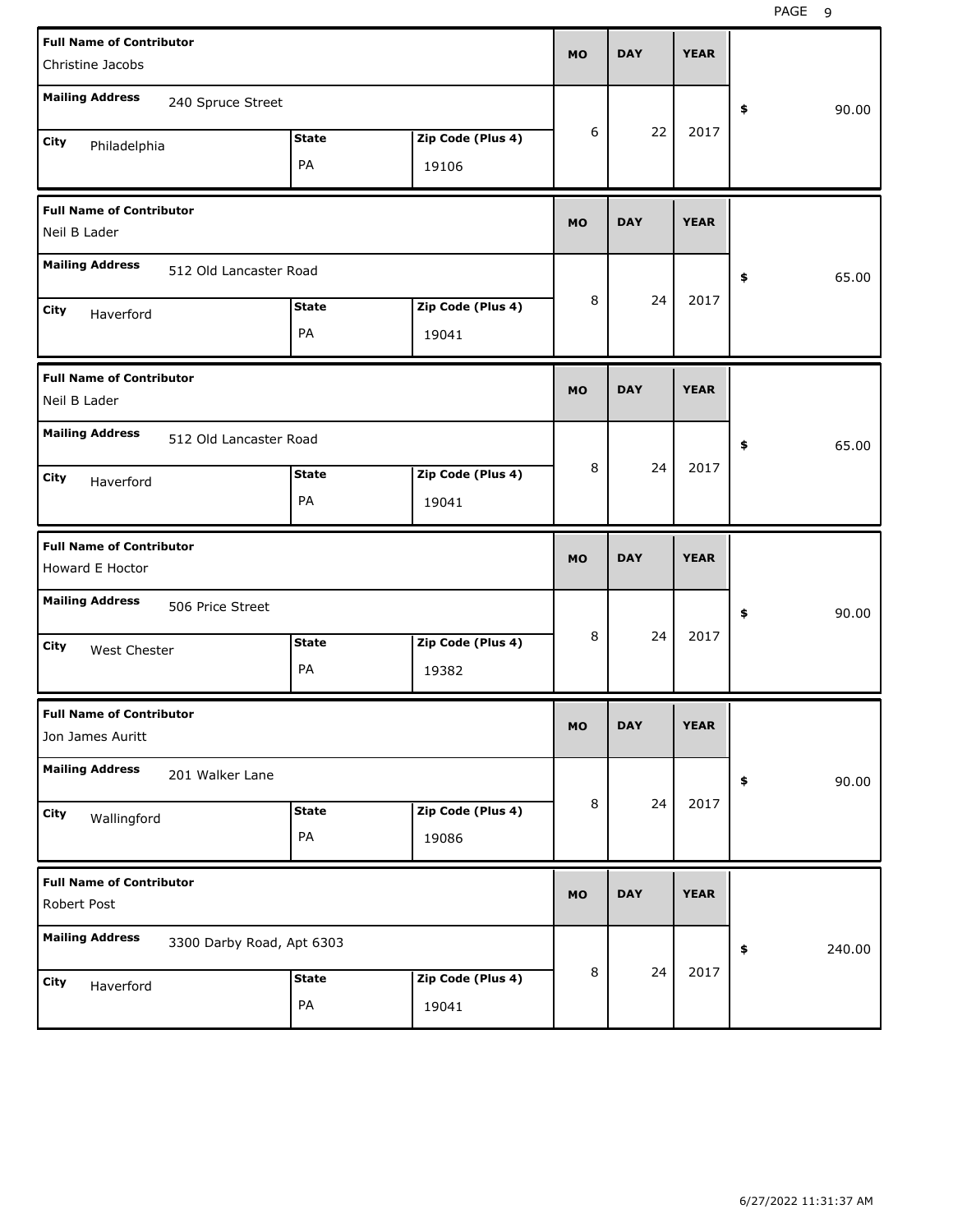| <b>Full Name of Contributor</b><br>William Giesey  |                        |              |                   | <b>MO</b> | <b>DAY</b> | <b>YEAR</b> |              |
|----------------------------------------------------|------------------------|--------------|-------------------|-----------|------------|-------------|--------------|
|                                                    |                        |              |                   |           |            |             |              |
| <b>Mailing Address</b>                             | 4613 Woodland Avenue   |              |                   |           |            |             | \$<br>90.00  |
| City<br>Philadelphia                               |                        | State        | Zip Code (Plus 4) | 8         | 24         | 2017        |              |
|                                                    |                        | PA           | 19143             |           |            |             |              |
|                                                    |                        |              |                   |           |            |             |              |
| <b>Full Name of Contributor</b>                    |                        |              |                   | <b>MO</b> | <b>DAY</b> | <b>YEAR</b> |              |
| Dale Fritchman                                     |                        |              |                   |           |            |             |              |
| <b>Mailing Address</b>                             | 945 West Turner Street |              |                   |           |            |             | \$<br>90.00  |
| City                                               |                        | <b>State</b> | Zip Code (Plus 4) | 8         | 24         | 2017        |              |
| Allentown                                          |                        | PA           | 18102             |           |            |             |              |
|                                                    |                        |              |                   |           |            |             |              |
| <b>Full Name of Contributor</b>                    |                        |              |                   |           |            |             |              |
| Charlene Tissenbaum                                |                        |              |                   | <b>MO</b> | <b>DAY</b> | <b>YEAR</b> |              |
| <b>Mailing Address</b>                             | 943 Valleyview Road    |              |                   |           |            |             |              |
|                                                    |                        |              |                   |           |            |             | \$<br>90.00  |
| City<br>Pittsburgh                                 |                        | <b>State</b> | Zip Code (Plus 4) | 8         | 24         | 2017        |              |
|                                                    |                        | PA           | 15243             |           |            |             |              |
|                                                    |                        |              |                   |           |            |             |              |
|                                                    |                        |              |                   |           |            |             |              |
| <b>Full Name of Contributor</b><br>David Keller Jr |                        |              |                   | <b>MO</b> | <b>DAY</b> | <b>YEAR</b> |              |
|                                                    |                        |              |                   |           |            |             |              |
| <b>Mailing Address</b>                             | 4682 Bradley Ct        |              |                   |           |            |             | \$<br>90.00  |
| City                                               |                        | <b>State</b> | Zip Code (Plus 4) | 8         | 24         | 2017        |              |
| Doylestown                                         |                        | PA           | 18902             |           |            |             |              |
|                                                    |                        |              |                   |           |            |             |              |
| <b>Full Name of Contributor</b><br>Melissa Reed    |                        |              |                   | <b>MO</b> | <b>DAY</b> | <b>YEAR</b> |              |
| <b>Mailing Address</b>                             | 1106 Camp Trail Road   |              |                   |           |            |             |              |
|                                                    |                        |              |                   | 8         | 14         | 2017        | \$<br>240.00 |
| City<br>Quakertown                                 |                        | <b>State</b> | Zip Code (Plus 4) |           |            |             |              |
|                                                    |                        | PA           | 18951             |           |            |             |              |
| <b>Full Name of Contributor</b>                    |                        |              |                   |           |            |             |              |
| Karen McKenna                                      |                        |              |                   | MO        | <b>DAY</b> | <b>YEAR</b> |              |
| <b>Mailing Address</b>                             |                        |              |                   |           |            |             |              |
|                                                    | 4665 Bergstrom Road    |              |                   |           |            |             | \$<br>90.00  |
| City<br>Doylestown                                 |                        | <b>State</b> | Zip Code (Plus 4) | 8         | 14         | 2017        |              |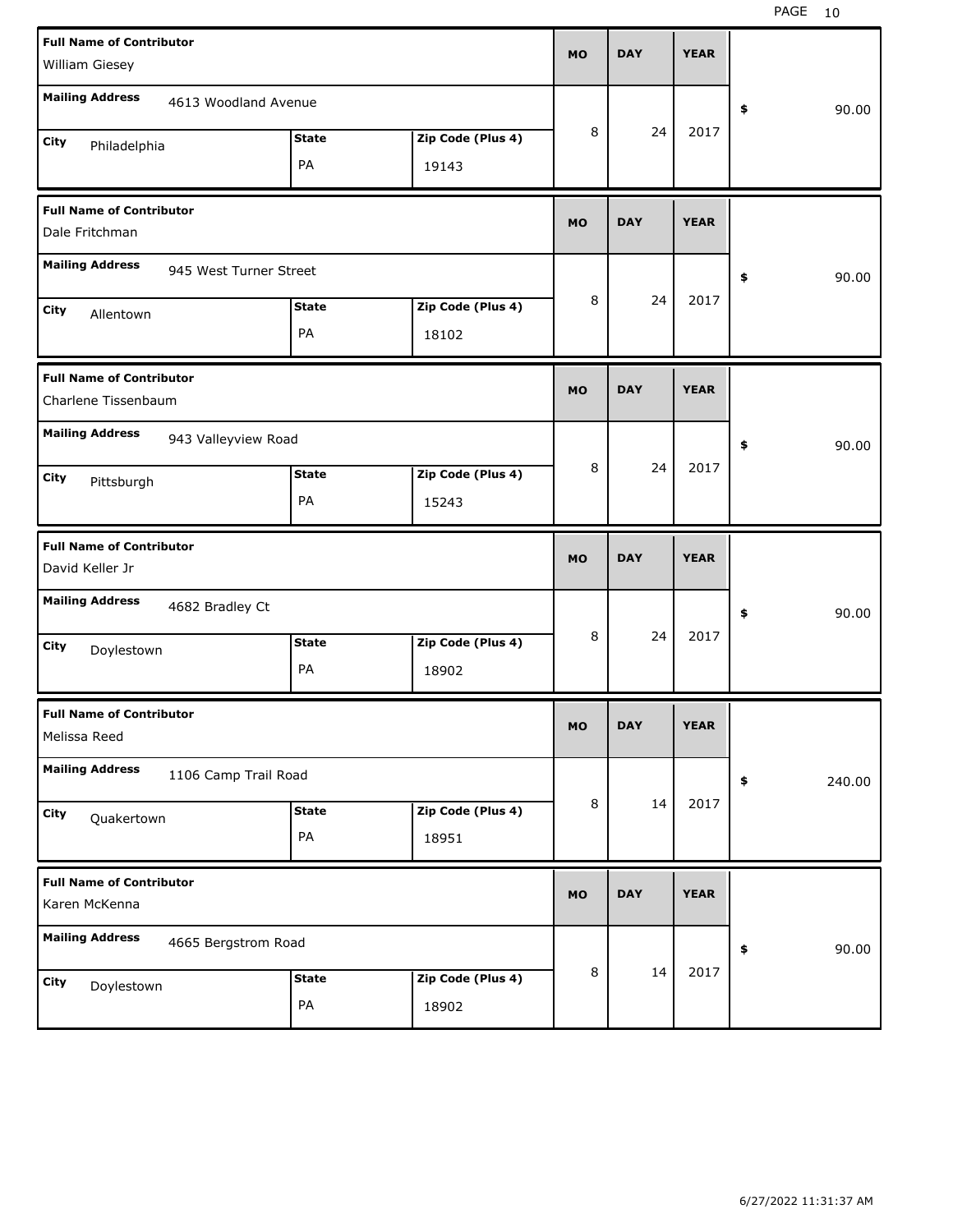| <b>Full Name of Contributor</b><br><b>Bernard Goldstein</b> |                   | MO        | <b>DAY</b> | <b>YEAR</b> |              |
|-------------------------------------------------------------|-------------------|-----------|------------|-------------|--------------|
| <b>Mailing Address</b><br>412 Noble Street                  |                   |           |            |             | \$<br>110.00 |
| <b>State</b><br>City<br>Pittsburgh                          | Zip Code (Plus 4) | 8         | 14         | 2017        |              |
| PA                                                          | 15232             |           |            |             |              |
| <b>Full Name of Contributor</b><br>Danni Piccolo            |                   | <b>MO</b> | <b>DAY</b> | <b>YEAR</b> |              |
| <b>Mailing Address</b><br>310 College Avenue                |                   |           |            |             | 90.00<br>\$  |
| <b>State</b><br>City<br>Oakmont                             | Zip Code (Plus 4) | 8         | 24         | 2017        |              |
| PA                                                          | 15139             |           |            |             |              |
| <b>Full Name of Contributor</b><br>Eileen Engle             |                   | MO        | <b>DAY</b> | <b>YEAR</b> |              |
| <b>Mailing Address</b><br>55 Woodard Ct                     |                   |           |            |             | \$<br>90.00  |
| <b>State</b><br>City<br>Doylestown                          | Zip Code (Plus 4) | 8         | 24         | 2017        |              |
| PA                                                          | 18901             |           |            |             |              |
|                                                             |                   |           |            |             |              |
| <b>Full Name of Contributor</b><br><b>Bruce Swan</b>        |                   | MO        | <b>DAY</b> | <b>YEAR</b> |              |
| <b>Mailing Address</b><br>1865 Caryn Drive                  |                   |           |            |             | 190.00<br>\$ |
| <b>State</b><br>City<br>Hellertown                          | Zip Code (Plus 4) | 8         | 24         | 2017        |              |
| PA                                                          | 18055             |           |            |             |              |
| <b>Full Name of Contributor</b><br>Michael Seeds            |                   | MU.       | DAY        | <b>YEAR</b> |              |
| <b>Mailing Address</b><br>2412 Lime Spring Way              |                   |           |            |             | 90.00<br>\$  |
| <b>State</b><br>City                                        | Zip Code (Plus 4) | 8         | 24         | 2017        |              |
| Lancaster<br>PA                                             | 17603             |           |            |             |              |
| <b>Full Name of Contributor</b><br>John D bingley           |                   | <b>MO</b> | <b>DAY</b> | <b>YEAR</b> |              |
| <b>Mailing Address</b><br>1543 Quarry Road                  |                   |           |            |             | 90.00<br>\$  |
| <b>State</b><br>City<br>Yardley                             | Zip Code (Plus 4) | 8         | 24         | 2017        |              |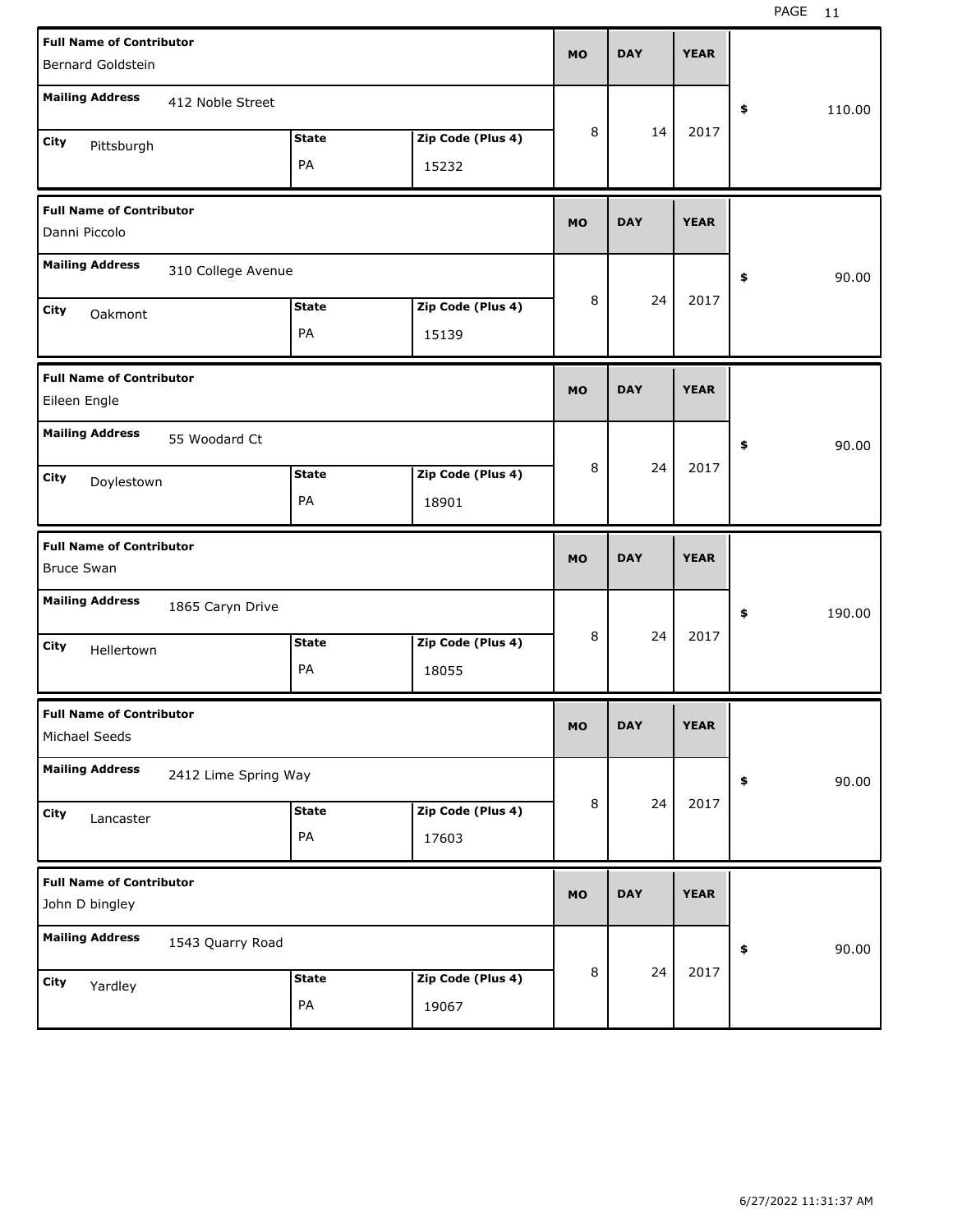| <b>Full Name of Contributor</b>                         |                              |              |                   | <b>MO</b> | <b>DAY</b> | <b>YEAR</b> |              |
|---------------------------------------------------------|------------------------------|--------------|-------------------|-----------|------------|-------------|--------------|
| Ruth R Hailperin                                        |                              |              |                   |           |            |             |              |
| <b>Mailing Address</b>                                  | 175 W North Street, Apt 234C |              |                   |           |            |             | \$<br>65.00  |
| City<br>Nazareth                                        |                              | <b>State</b> | Zip Code (Plus 4) | 8         | 24         | 2017        |              |
|                                                         |                              | PA           | 18064             |           |            |             |              |
| <b>Full Name of Contributor</b><br>Dandord Sternlieb MD |                              |              |                   | <b>MO</b> | <b>DAY</b> | <b>YEAR</b> |              |
| <b>Mailing Address</b>                                  | 21 Hickory hill Road         |              |                   |           |            |             | \$<br>90.00  |
| City<br>Dallas                                          |                              | <b>State</b> | Zip Code (Plus 4) | 8         | 24         | 2017        |              |
|                                                         |                              | PA           | 18612             |           |            |             |              |
| <b>Full Name of Contributor</b><br>Diane L Carroll      |                              |              |                   | <b>MO</b> | <b>DAY</b> | <b>YEAR</b> |              |
| <b>Mailing Address</b>                                  | Unknown                      |              |                   |           |            |             | \$<br>72.00  |
| City<br>Unknown                                         |                              | <b>State</b> | Zip Code (Plus 4) | 8         | 24         | 2017        |              |
|                                                         |                              | PA           | 17102             |           |            |             |              |
|                                                         |                              |              |                   |           |            |             |              |
| <b>Full Name of Contributor</b><br>Barbara E Smith      |                              |              |                   | <b>MO</b> | <b>DAY</b> | <b>YEAR</b> |              |
| <b>Mailing Address</b>                                  | 141 Green Hill Road          |              |                   |           |            |             | \$<br>240.00 |
| City                                                    |                              | <b>State</b> | Zip Code (Plus 4) | 8         | 24         | 2017        |              |
| Barto                                                   |                              | PA           | 19504             |           |            |             |              |
| <b>Full Name of Contributor</b><br>Nancy Elkin          |                              |              |                   | <b>MO</b> | <b>DAY</b> | <b>YEAR</b> |              |
| <b>Mailing Address</b>                                  | 86 Farmview Lane             |              |                   |           |            |             | \$<br>90.00  |
| City                                                    |                              | <b>State</b> | Zip Code (Plus 4) | 8         | 24         | 2017        |              |
| Lititz                                                  |                              | PA           | 17543             |           |            |             |              |
| <b>Full Name of Contributor</b><br>Sandra H Baboian     |                              |              |                   | <b>MO</b> | <b>DAY</b> | <b>YEAR</b> |              |
| <b>Mailing Address</b>                                  | 1876 Marigold Road           |              |                   |           |            |             | \$<br>90.00  |
| City<br>York                                            |                              | <b>State</b> | Zip Code (Plus 4) | 8         | 24         | 2017        |              |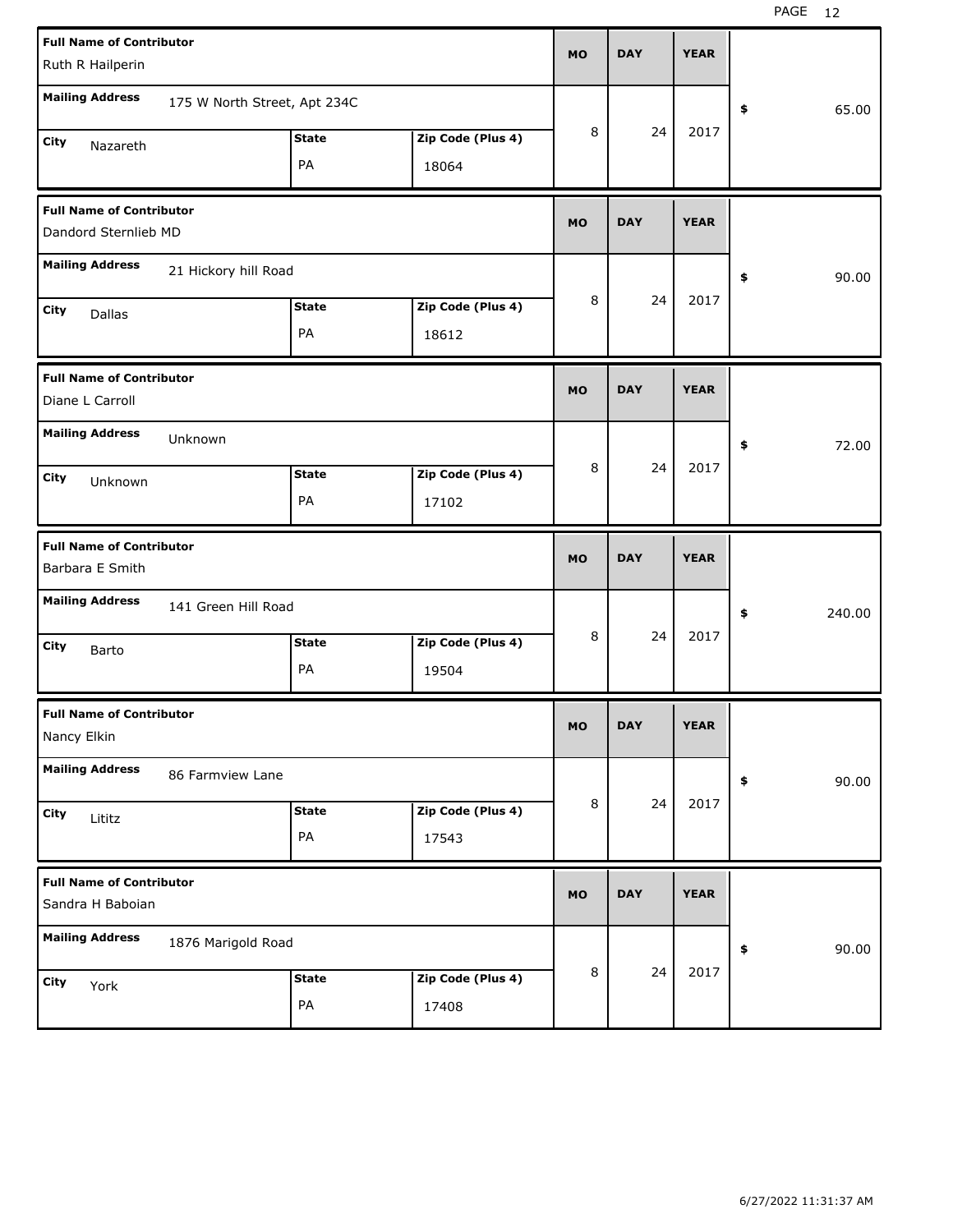| <b>Full Name of Contributor</b><br>Gail B Keim     |                             |              |                   | <b>MO</b> | <b>DAY</b> | <b>YEAR</b> |              |
|----------------------------------------------------|-----------------------------|--------------|-------------------|-----------|------------|-------------|--------------|
|                                                    |                             |              |                   |           |            |             |              |
| <b>Mailing Address</b>                             | PO Box 496                  |              |                   |           |            |             | \$<br>240.00 |
| <b>City</b><br>Solebury                            |                             | <b>State</b> | Zip Code (Plus 4) | 8         | 24         | 2017        |              |
|                                                    |                             | PA           | 18963             |           |            |             |              |
| <b>Full Name of Contributor</b>                    |                             |              |                   | <b>MO</b> | <b>DAY</b> | <b>YEAR</b> |              |
| Barbara Shleifer Asteak                            |                             |              |                   |           |            |             |              |
| <b>Mailing Address</b>                             | 101 Pennsylvania Avenue     |              |                   |           |            |             | \$<br>90.00  |
| City<br>Easton                                     |                             | <b>State</b> | Zip Code (Plus 4) | 8         | 24         | 2017        |              |
|                                                    |                             | PA           | 18042             |           |            |             |              |
| <b>Full Name of Contributor</b>                    |                             |              |                   |           | <b>DAY</b> | <b>YEAR</b> |              |
| Raymond F Fangboner                                |                             |              |                   | <b>MO</b> |            |             |              |
| <b>Mailing Address</b>                             | 7412 Hewson Drive           |              |                   |           |            |             | \$<br>190.00 |
| <b>City</b><br>Morrisville                         |                             | <b>State</b> | Zip Code (Plus 4) | 8         | 24         | 2017        |              |
|                                                    |                             | PA           | 19067             |           |            |             |              |
|                                                    |                             |              |                   |           |            |             |              |
| <b>Full Name of Contributor</b><br>John W Larsen   |                             |              |                   | <b>MO</b> | <b>DAY</b> | <b>YEAR</b> |              |
| <b>Mailing Address</b>                             | 146 Green Street            |              |                   |           |            |             | \$<br>90.00  |
|                                                    |                             | <b>State</b> | Zip Code (Plus 4) | 8         | 24         | 2017        |              |
| City<br>Sellersville                               |                             | PA           | 18960             |           |            |             |              |
| <b>Full Name of Contributor</b>                    |                             |              |                   | <b>MO</b> | <b>DAY</b> | <b>YEAR</b> |              |
| Julie Sherman                                      |                             |              |                   |           |            |             |              |
| <b>Mailing Address</b>                             | 1301 Mountain Laurel Circle |              |                   |           |            |             | \$<br>90.00  |
| City<br>Harrisburg                                 |                             | <b>State</b> | Zip Code (Plus 4) | 8         | 24         | 2017        |              |
|                                                    |                             | PA           | 17110             |           |            |             |              |
| <b>Full Name of Contributor</b><br>Dayle E Spitler |                             |              |                   | <b>MO</b> | <b>DAY</b> | <b>YEAR</b> |              |
| <b>Mailing Address</b>                             | 1296 Mountain View Road     |              |                   |           |            |             | \$<br>90.00  |
| City<br>Shermans Dale                              |                             | <b>State</b> | Zip Code (Plus 4) | 8         | 24         | 2017        |              |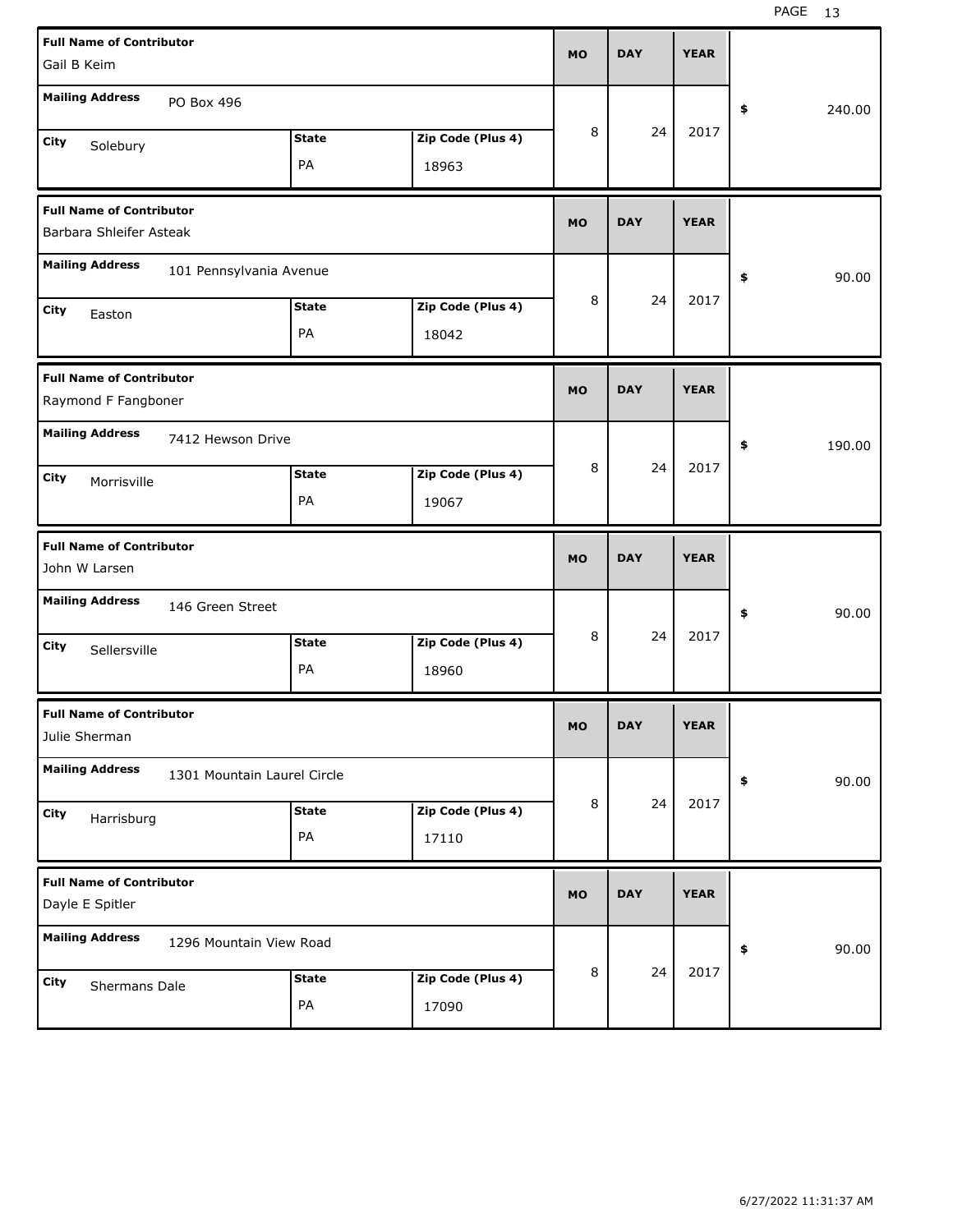| <b>Full Name of Contributor</b><br>Ira A Blitzer   |                             |                            | <b>MO</b> | <b>DAY</b> | <b>YEAR</b> |              |
|----------------------------------------------------|-----------------------------|----------------------------|-----------|------------|-------------|--------------|
| <b>Mailing Address</b>                             | 404 Commons Way             |                            |           |            |             | 90.00<br>\$  |
| City<br>Doylestown                                 | <b>State</b><br>PA          | Zip Code (Plus 4)<br>18901 | 8         | 24         | 2017        |              |
| <b>Full Name of Contributor</b><br>Doris Ditzler   |                             |                            | <b>MO</b> | <b>DAY</b> | <b>YEAR</b> |              |
| <b>Mailing Address</b>                             | 235 W Baltimore Street      |                            |           |            |             | 90.00<br>\$  |
| City<br>Carlisle                                   | <b>State</b><br>PA          | Zip Code (Plus 4)<br>17013 | 8         | 24         | 2017        |              |
| <b>Full Name of Contributor</b><br>Sally A Treweek |                             |                            | <b>MO</b> | <b>DAY</b> | <b>YEAR</b> |              |
| <b>Mailing Address</b>                             | 613 Springhouse Road, Apt F |                            |           |            |             | 90.00<br>\$  |
| City<br>Allentown                                  | <b>State</b><br>PA          | Zip Code (Plus 4)<br>18104 | 8         | 24         | 2017        |              |
|                                                    |                             |                            |           |            |             |              |
| <b>Full Name of Contributor</b><br>Sarah Butzer    |                             |                            | <b>MO</b> | <b>DAY</b> | <b>YEAR</b> |              |
| <b>Mailing Address</b>                             | 820 North Duke Street       |                            |           |            |             | 65.00<br>\$  |
| City<br>Lancaster                                  | <b>State</b><br>PA          | Zip Code (Plus 4)<br>17602 | 8         | 14         | 2017        |              |
| <b>Full Name of Contributor</b><br>Andrew Hoover   |                             |                            | <b>MO</b> | <b>DAY</b> | <b>YEAR</b> |              |
| <b>Mailing Address</b>                             | 43 Hoke Farm Way            |                            |           |            |             | 65.00<br>\$  |
| City<br>Mechanicsburg                              | <b>State</b><br>PA          | Zip Code (Plus 4)<br>17050 | 8         | 14         | 2017        |              |
| <b>Full Name of Contributor</b><br>DJ Hollister    |                             |                            | <b>MO</b> | <b>DAY</b> | <b>YEAR</b> |              |
| <b>Mailing Address</b>                             | 12 Lawn Avenue              |                            |           | 14         | 2017        | 190.00<br>\$ |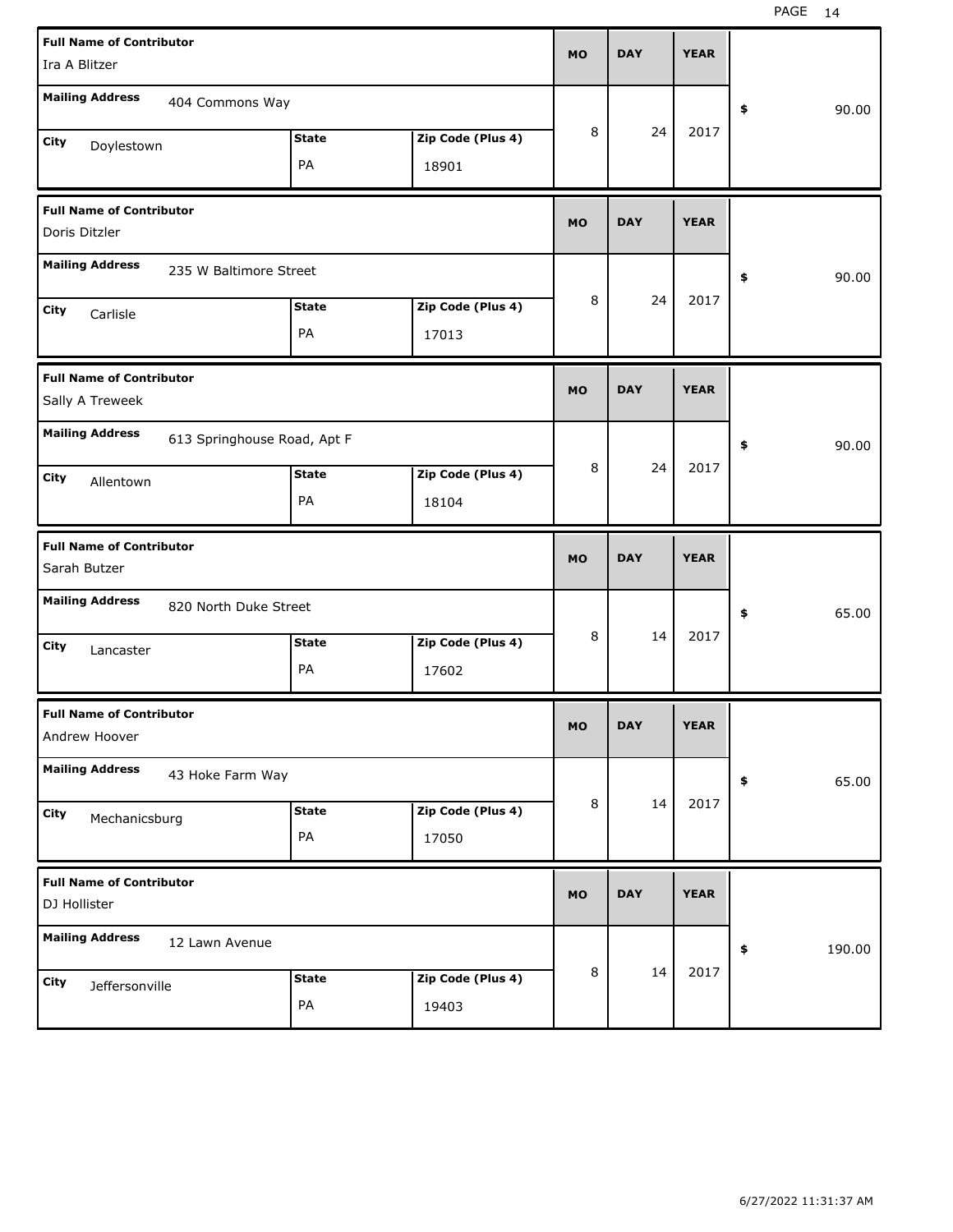| <b>Full Name of Contributor</b><br>Molly Henderson            |                       |              |                   | <b>MO</b> | <b>DAY</b> | <b>YEAR</b> |              |
|---------------------------------------------------------------|-----------------------|--------------|-------------------|-----------|------------|-------------|--------------|
| <b>Mailing Address</b>                                        | 2051 Rice Road        |              |                   |           |            |             | \$<br>190.00 |
| <b>City</b><br>Lancaster                                      |                       | <b>State</b> | Zip Code (Plus 4) | 8         | 14         | 2017        |              |
|                                                               |                       | PA           | 17603             |           |            |             |              |
| <b>Full Name of Contributor</b><br>Carl P Miller              |                       |              |                   | <b>MO</b> | <b>DAY</b> | <b>YEAR</b> |              |
| <b>Mailing Address</b>                                        | 2413 Wrights Way      |              |                   |           |            |             | \$<br>190.00 |
| <b>City</b><br>Pittsburgh                                     |                       | <b>State</b> | Zip Code (Plus 4) | 8         | 14         | 2017        |              |
|                                                               |                       | PA           | 15203             |           |            |             |              |
| <b>Full Name of Contributor</b><br>Mohini Wagle-Schmitt MS LP |                       |              |                   | <b>MO</b> | <b>DAY</b> | <b>YEAR</b> |              |
| <b>Mailing Address</b>                                        | Unknown               |              |                   |           |            |             | \$<br>90.00  |
| <b>City</b><br>Unknown                                        |                       | <b>State</b> | Zip Code (Plus 4) | 8         | 14         | 2017        |              |
|                                                               |                       | PA           | 17102             |           |            |             |              |
|                                                               |                       |              |                   |           |            |             |              |
| <b>Full Name of Contributor</b><br>Doris A Steppe             |                       |              |                   | <b>MO</b> | <b>DAY</b> | <b>YEAR</b> |              |
| <b>Mailing Address</b>                                        | 101 Granite Street    |              |                   |           |            |             | 90.00<br>\$  |
| <b>City</b>                                                   |                       | <b>State</b> | Zip Code (Plus 4) | 8         | 14         | 2017        |              |
| Aliquippa                                                     |                       | PA           | 15001             |           |            |             |              |
| <b>Full Name of Contributor</b><br>Donald J Vigliotti         |                       |              |                   | MU.       | DAY        | <b>YEAR</b> |              |
| <b>Mailing Address</b>                                        | 133 Crestwood Drive   |              |                   |           |            |             | 90.00<br>\$  |
| City                                                          |                       | <b>State</b> | Zip Code (Plus 4) | 8         | 14         | 2017        |              |
| Sarver                                                        |                       | PA           | 16055             |           |            |             |              |
| <b>Full Name of Contributor</b><br>Robert Allen Weiner        |                       |              |                   | <b>MO</b> | <b>DAY</b> | <b>YEAR</b> |              |
| <b>Mailing Address</b>                                        | 1433 Denniston Street |              |                   |           |            |             | 90.00<br>\$  |
| City<br>Pittsburgh                                            |                       | <b>State</b> | Zip Code (Plus 4) | 8         | 14         | 2017        |              |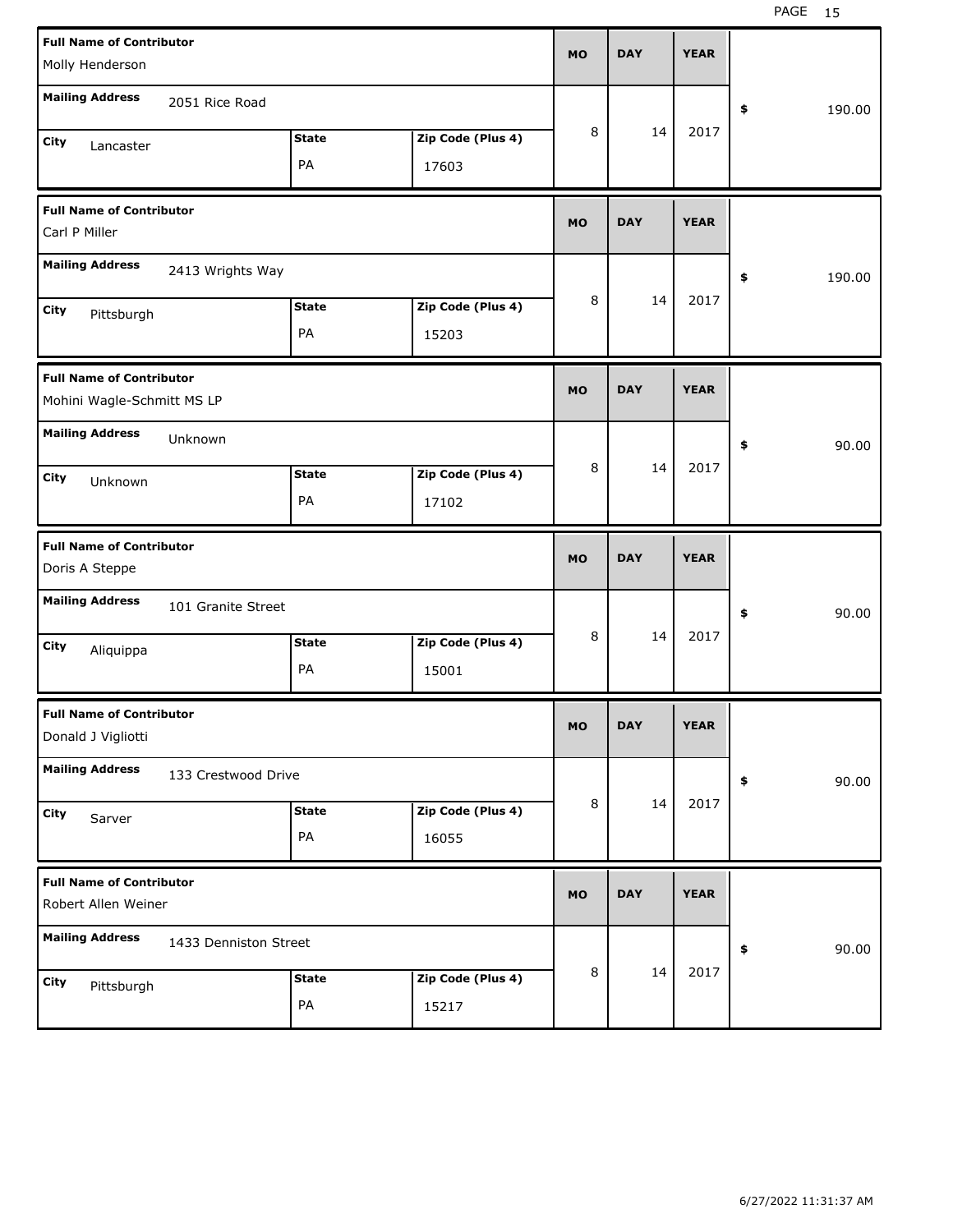| <b>Full Name of Contributor</b><br>margaret S Gilfillan  |                          |                    |                            | <b>MO</b> | <b>DAY</b> | <b>YEAR</b> |              |
|----------------------------------------------------------|--------------------------|--------------------|----------------------------|-----------|------------|-------------|--------------|
| <b>Mailing Address</b>                                   | 111 Park View Drive      |                    |                            |           |            |             | \$<br>240.00 |
| City<br>Sewickley                                        |                          | <b>State</b><br>PA | Zip Code (Plus 4)<br>15143 | 8         | 14         | 2017        |              |
| <b>Full Name of Contributor</b><br>Susan J Lieber        |                          |                    |                            | <b>MO</b> | <b>DAY</b> | <b>YEAR</b> |              |
| <b>Mailing Address</b>                                   | 906 Settlers Ridge Road  |                    |                            |           |            |             | \$<br>90.00  |
| City<br>Pittsburgh                                       |                          | <b>State</b><br>PA | Zip Code (Plus 4)<br>15238 | 8         | 14         | 2017        |              |
| <b>Full Name of Contributor</b><br>Michael N Berger, POA |                          |                    |                            | <b>MO</b> | <b>DAY</b> | <b>YEAR</b> |              |
| <b>Mailing Address</b>                                   | 134 W Lyndhurst Drive    |                    |                            |           |            |             | \$<br>115.00 |
| City<br>Pittsburgh                                       |                          | <b>State</b><br>PA | Zip Code (Plus 4)<br>15206 | 8         | 14         | 2017        |              |
|                                                          |                          |                    |                            |           |            |             |              |
| <b>Full Name of Contributor</b><br>Michael N Berger      |                          |                    |                            | <b>MO</b> | <b>DAY</b> | <b>YEAR</b> |              |
| <b>Mailing Address</b>                                   | 401 Bingham Street       |                    |                            |           |            |             | \$<br>115.00 |
| City<br>Pittsburgh                                       |                          | <b>State</b><br>PA | Zip Code (Plus 4)<br>15203 | 8         | 14         | 2017        |              |
| <b>Full Name of Contributor</b><br>Gordon P Moore        |                          |                    |                            | MO        | <b>DAY</b> | <b>YEAR</b> |              |
| <b>Mailing Address</b>                                   | 249 Pembroke Avenue      |                    |                            |           |            |             | 90.00<br>\$  |
| City<br>Wayne                                            |                          | <b>State</b><br>PA | Zip Code (Plus 4)<br>19087 | 8         | 14         | 2017        |              |
| <b>Full Name of Contributor</b><br>Louise S Thompson     |                          |                    |                            | <b>MO</b> | <b>DAY</b> | <b>YEAR</b> |              |
| <b>Mailing Address</b>                                   | 306 W Springfield Avenue |                    |                            |           | 14         | 2017        | 90.00<br>\$  |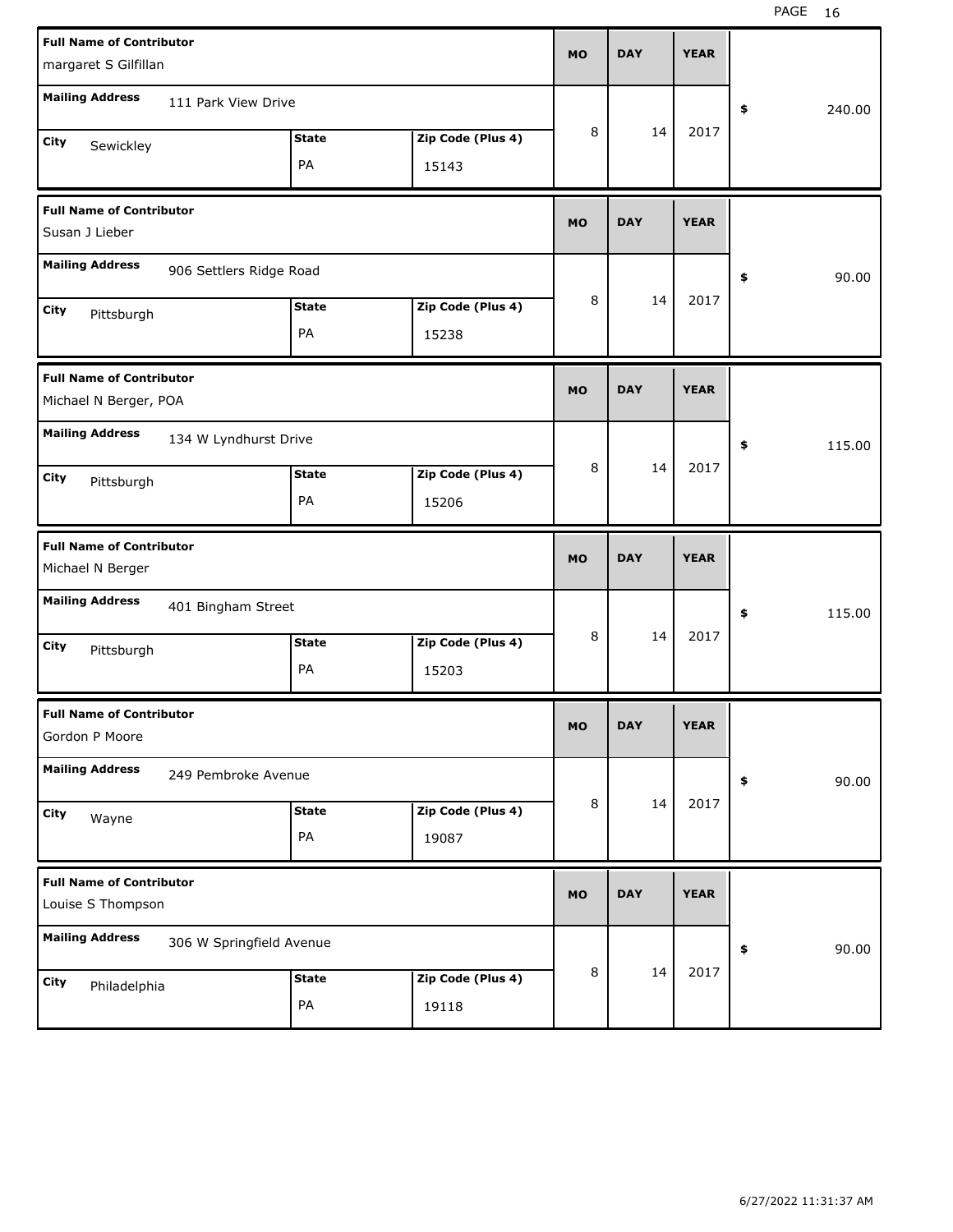| <b>Full Name of Contributor</b> |                                  |              |                   | <b>MO</b> | <b>DAY</b> | <b>YEAR</b> |              |
|---------------------------------|----------------------------------|--------------|-------------------|-----------|------------|-------------|--------------|
| Richard F McCracken             |                                  |              |                   |           |            |             |              |
| <b>Mailing Address</b>          | 228 Locust Street                |              |                   |           |            |             | \$<br>90.00  |
| City<br>Philadelphia            |                                  | <b>State</b> | Zip Code (Plus 4) | 8         | 14         | 2017        |              |
|                                 |                                  | PA           | 19106             |           |            |             |              |
| <b>Full Name of Contributor</b> |                                  |              |                   | <b>MO</b> | <b>DAY</b> | <b>YEAR</b> |              |
| Thomas A Maciag                 |                                  |              |                   |           |            |             |              |
| <b>Mailing Address</b>          | 2509 Brown Street                |              |                   |           |            |             | \$<br>90.00  |
| City<br>Philadelphia            |                                  | <b>State</b> | Zip Code (Plus 4) | 8         | 14         | 2017        |              |
|                                 |                                  | PA           | 19130             |           |            |             |              |
| <b>Full Name of Contributor</b> |                                  |              |                   | <b>MO</b> | <b>DAY</b> | <b>YEAR</b> |              |
| Frances A Bupp                  |                                  |              |                   |           |            |             |              |
| <b>Mailing Address</b>          | 2025 South Queen Street Unit 331 |              |                   |           |            |             | \$<br>90.00  |
| City<br>York                    |                                  | <b>State</b> | Zip Code (Plus 4) | 8         | 14         | 2017        |              |
|                                 |                                  | PA           | 17403             |           |            |             |              |
|                                 |                                  |              |                   |           |            |             |              |
| <b>Full Name of Contributor</b> |                                  |              |                   | <b>MO</b> | <b>DAY</b> | <b>YEAR</b> |              |
| Ellen M Bonetski                |                                  |              |                   |           |            |             |              |
| <b>Mailing Address</b>          | 38 Sweetbriar Lane               |              |                   |           |            |             | \$<br>90.00  |
| City<br>Lebanon                 |                                  | <b>State</b> | Zip Code (Plus 4) | 8         | 14         | 2017        |              |
|                                 |                                  | PA           | 17046             |           |            |             |              |
| <b>Full Name of Contributor</b> |                                  |              |                   |           |            |             |              |
| Bernice K Gerhart               |                                  |              |                   | MO        | <b>DAY</b> | <b>YEAR</b> |              |
| <b>Mailing Address</b>          | 15 Bentley lane                  |              |                   |           |            |             | \$<br>240.00 |
| City<br>Lancaster               |                                  | <b>State</b> | Zip Code (Plus 4) | 8         | 14         | 2017        |              |
|                                 |                                  | PA           | 17603             |           |            |             |              |
| <b>Full Name of Contributor</b> |                                  |              |                   | <b>MO</b> | <b>DAY</b> | <b>YEAR</b> |              |
| Ludwig F Schlecht               |                                  |              |                   |           |            |             |              |
| <b>Mailing Address</b>          | 2501 Liberty Street              |              |                   |           |            |             | \$<br>240.00 |
| City<br>Allentown               |                                  | <b>State</b> | Zip Code (Plus 4) | 8         | 14         | 2017        |              |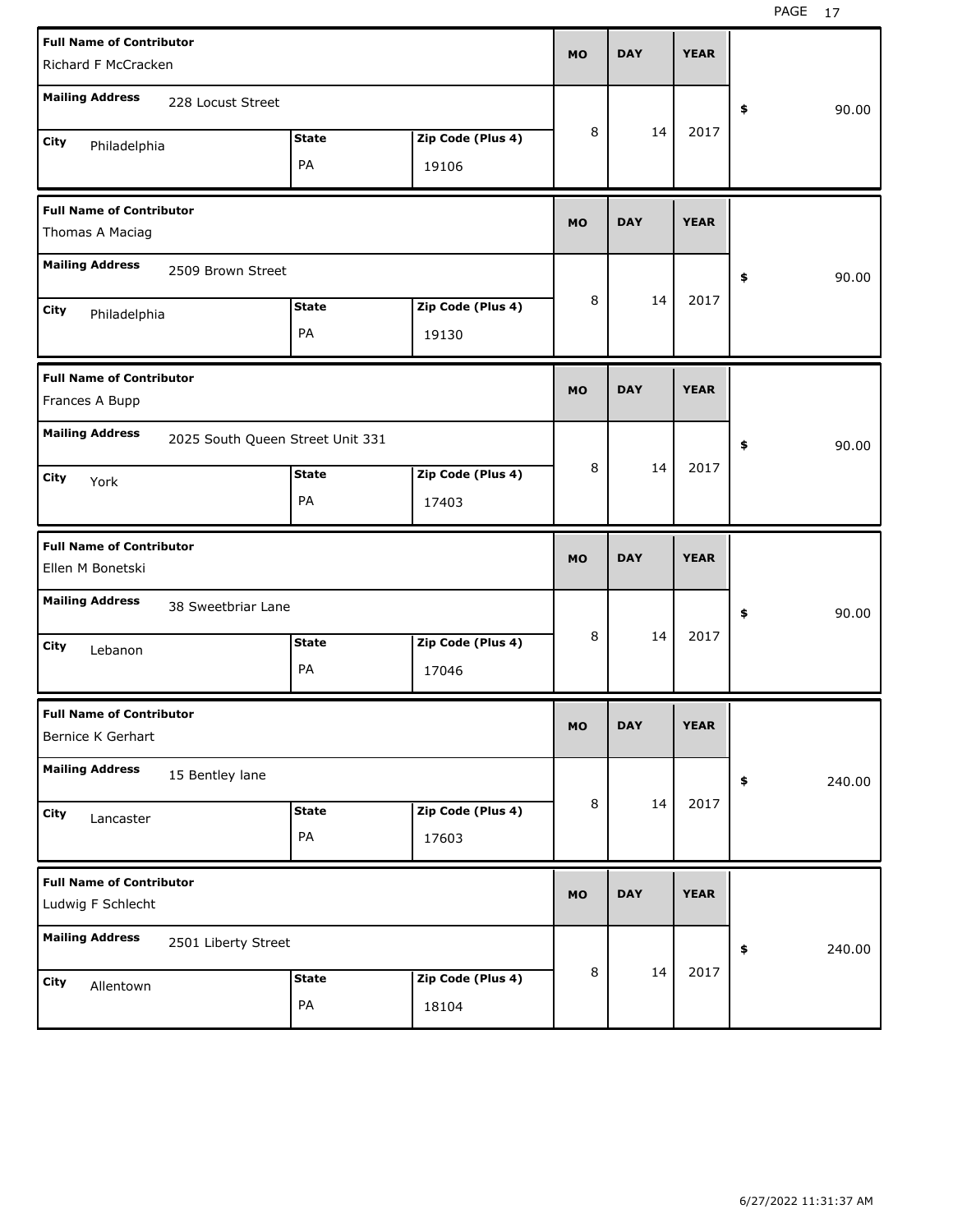| <b>Full Name of Contributor</b>                           |                               |              |                   | <b>MO</b> | <b>DAY</b> | <b>YEAR</b> |             |
|-----------------------------------------------------------|-------------------------------|--------------|-------------------|-----------|------------|-------------|-------------|
| Robert D Ness Jr                                          |                               |              |                   |           |            |             |             |
| <b>Mailing Address</b>                                    | 1604 Lori Lane                |              |                   |           |            |             | \$<br>65.00 |
| City<br>Harrisburg                                        |                               | <b>State</b> | Zip Code (Plus 4) | 8         | 14         | 2017        |             |
|                                                           |                               | PA           | 17110             |           |            |             |             |
| <b>Full Name of Contributor</b><br>Iris Berliner Alster   |                               |              |                   | <b>MO</b> | <b>DAY</b> | <b>YEAR</b> |             |
| <b>Mailing Address</b>                                    | PO Box 125 Cornwall Mnr       |              |                   |           |            |             | \$<br>90.00 |
| City<br>Cornwall                                          |                               | <b>State</b> | Zip Code (Plus 4) | 8         | 14         | 2017        |             |
|                                                           |                               | PA           | 17016             |           |            |             |             |
| <b>Full Name of Contributor</b><br>Renee L Dietrich       |                               |              |                   | <b>MO</b> | <b>DAY</b> | <b>YEAR</b> |             |
| <b>Mailing Address</b>                                    | 1546 Dauphin Avenue           |              |                   |           |            |             | \$<br>90.00 |
| City<br>Wyomissing                                        |                               | <b>State</b> | Zip Code (Plus 4) | 8         | 14         | 2017        |             |
|                                                           |                               | PA           | 19610             |           |            |             |             |
|                                                           |                               |              |                   |           |            |             |             |
| <b>Full Name of Contributor</b><br>Maxine Tannebaum Klein |                               |              |                   | <b>MO</b> | <b>DAY</b> | <b>YEAR</b> |             |
| <b>Mailing Address</b>                                    | 5205 High Vista Drive         |              |                   |           |            |             | \$<br>90.00 |
| City                                                      |                               | <b>State</b> | Zip Code (Plus 4) | 8         | 14         | 2017        |             |
| Orefield                                                  |                               | PA           | 18069             |           |            |             |             |
| <b>Full Name of Contributor</b><br>Lorraine H Kligman     |                               |              |                   | <b>MO</b> | <b>DAY</b> | <b>YEAR</b> |             |
| <b>Mailing Address</b>                                    | 210 W Rittenhouse Sq Apt 3302 |              |                   |           |            |             | \$<br>90.00 |
| City                                                      |                               | <b>State</b> | Zip Code (Plus 4) | 8         | 14         | 2017        |             |
| Philadelphia                                              |                               | PA           | 19103             |           |            |             |             |
| <b>Full Name of Contributor</b><br>Helen Bosley           |                               |              |                   | <b>MO</b> | <b>DAY</b> | <b>YEAR</b> |             |
| <b>Mailing Address</b>                                    | 546 Palmer Farm Drive         |              |                   |           |            |             | \$<br>70.00 |
| City<br>Yardley                                           |                               | <b>State</b> | Zip Code (Plus 4) | 8         | 14         | 2017        |             |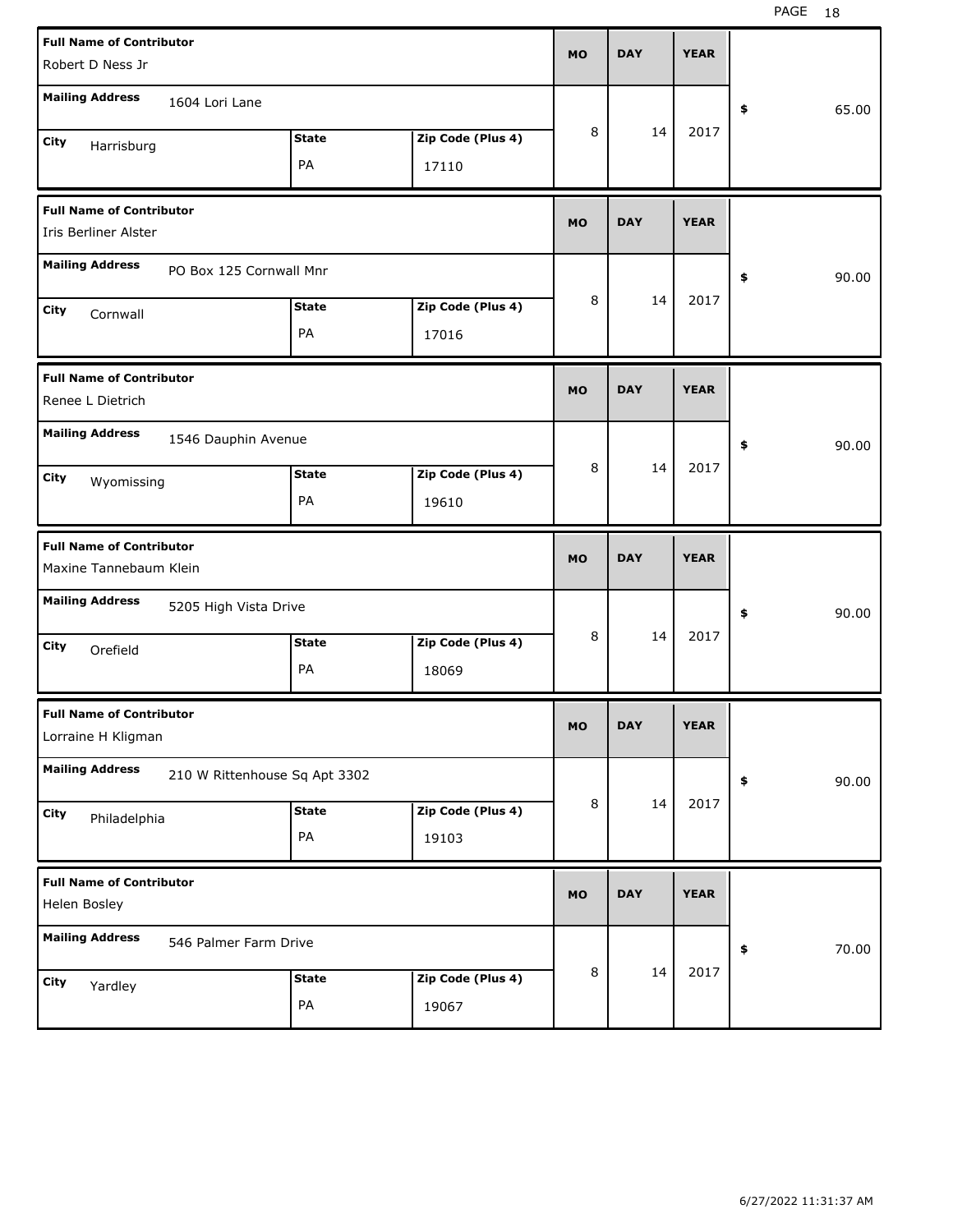| <b>Full Name of Contributor</b><br>Jessica Brittain   |                            | <b>MO</b>      | <b>DAY</b> | <b>YEAR</b> |              |
|-------------------------------------------------------|----------------------------|----------------|------------|-------------|--------------|
| <b>Mailing Address</b><br>6805 Old Berwick Road       |                            |                |            |             | 90.00<br>\$  |
| <b>State</b><br>City<br>Bloomsburg<br>PA              | Zip Code (Plus 4)<br>17815 | 8              | 14         | 2017        |              |
| <b>Full Name of Contributor</b><br>Morgan Plant       |                            | <b>MO</b>      | <b>DAY</b> | <b>YEAR</b> |              |
| <b>Mailing Address</b><br>322 S West Street           |                            |                |            |             | 90.00<br>\$  |
| <b>State</b><br>City<br>Carlisle<br>PA                | Zip Code (Plus 4)<br>17013 | 8              | 14         | 2017        |              |
| <b>Full Name of Contributor</b><br>SueAnn M Knoebel   |                            | <b>MO</b>      | <b>DAY</b> | <b>YEAR</b> |              |
| <b>Mailing Address</b><br>6911 Waldheim Road          |                            |                |            |             | \$<br>190.00 |
| <b>State</b><br>City<br>Bethlehem<br>PA               | Zip Code (Plus 4)<br>18015 | $\overline{7}$ | 19         | 2017        |              |
|                                                       |                            |                |            |             |              |
| <b>Full Name of Contributor</b><br>Claire Thomason    |                            | <b>MO</b>      | <b>DAY</b> | <b>YEAR</b> |              |
| <b>Mailing Address</b><br>1052 Cobblestown Lane       |                            |                |            |             | 90.00<br>\$  |
| <b>State</b><br>City<br>Lancaster<br>PA               | Zip Code (Plus 4)<br>17601 | $\overline{7}$ | 19         | 2017        |              |
| <b>Full Name of Contributor</b><br>Joan Baker         |                            | МO             | <b>DAY</b> | <b>YEAR</b> |              |
| <b>Mailing Address</b><br>196 Crosslands Drive        |                            |                |            |             | 190.00<br>\$ |
| <b>State</b><br>City<br>Kennett Square<br>PA          | Zip Code (Plus 4)<br>19348 | 7              | 19         | 2017        |              |
| <b>Full Name of Contributor</b><br>Robert L Dougherty |                            | <b>MO</b>      | <b>DAY</b> | <b>YEAR</b> |              |
| <b>Mailing Address</b><br>5248 Spruce Street          |                            |                | 19         | 2017        | 90.00<br>\$  |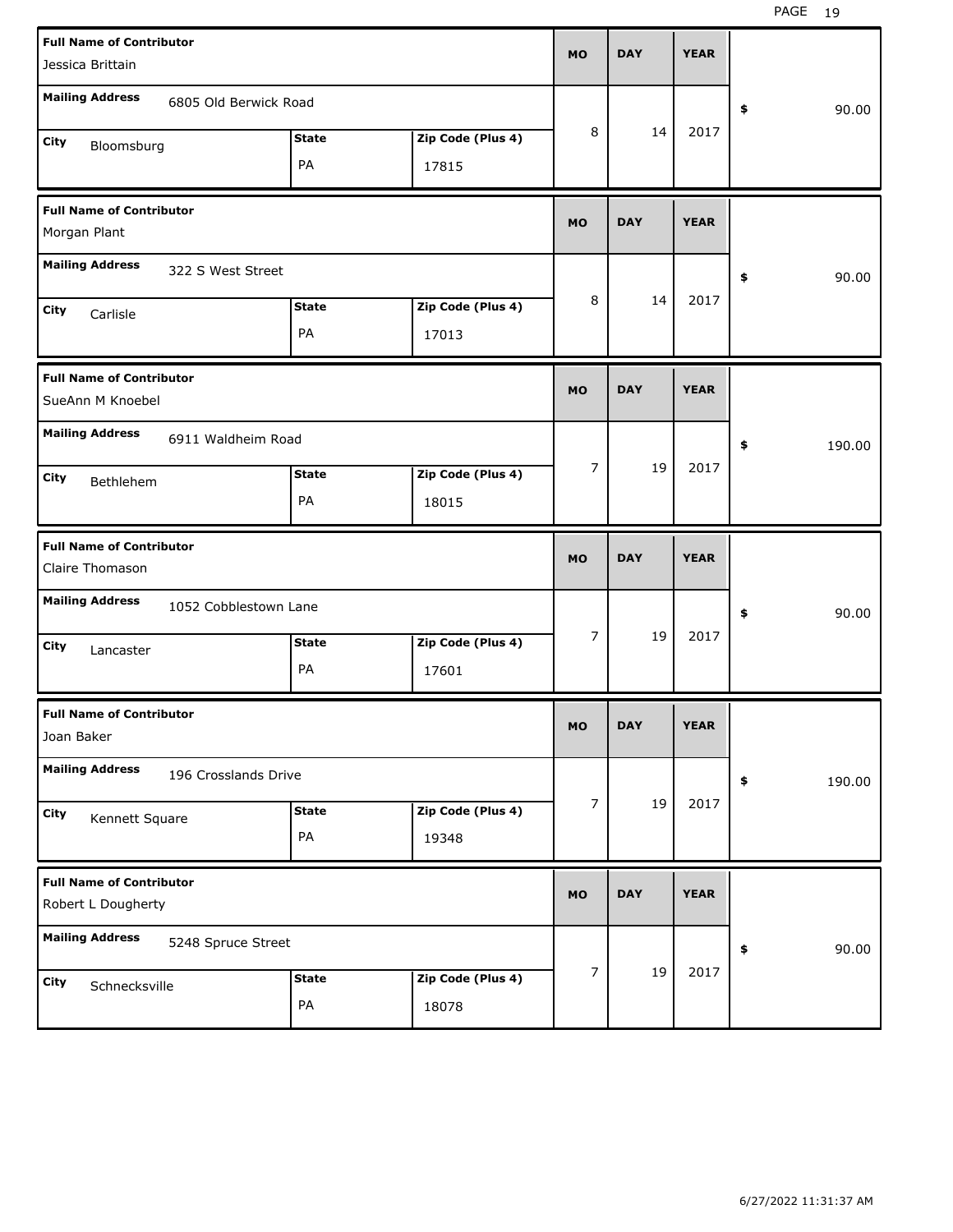| <b>Full Name of Contributor</b><br>The Jewish Community Alliance |              |                   | <b>MO</b> | <b>DAY</b> | <b>YEAR</b> |              |
|------------------------------------------------------------------|--------------|-------------------|-----------|------------|-------------|--------------|
| <b>Mailing Address</b><br>60 South River Street                  |              |                   |           |            |             | \$<br>190.00 |
| City<br>Wilkes-Barre                                             | <b>State</b> | Zip Code (Plus 4) | 7         | 19         | 2017        |              |
|                                                                  | PA           | 18702             |           |            |             |              |
| <b>Full Name of Contributor</b><br>Cynthia Price Heckscher       |              |                   | <b>MO</b> | <b>DAY</b> | <b>YEAR</b> |              |
| <b>Mailing Address</b><br>1014 W Hortter Street                  |              |                   |           |            |             | 240.00<br>\$ |
| <b>City</b><br>Philadelphia                                      | <b>State</b> | Zip Code (Plus 4) | 7         | 19         | 2017        |              |
|                                                                  | PA           | 19119             |           |            |             |              |
| <b>Full Name of Contributor</b><br>Dayle Steinberg               |              |                   | <b>MO</b> | <b>DAY</b> | <b>YEAR</b> |              |
| <b>Mailing Address</b><br>110 Mitchford Road                     |              |                   |           |            |             | \$<br>140.00 |
| <b>City</b><br>Wayne                                             | <b>State</b> | Zip Code (Plus 4) | 7         | 19         | 2017        |              |
|                                                                  | PA           | 19087             |           |            |             |              |
|                                                                  |              |                   |           |            |             |              |
| <b>Full Name of Contributor</b><br>Margaret Leigh Groff          |              |                   | <b>MO</b> | <b>DAY</b> | <b>YEAR</b> |              |
| <b>Mailing Address</b><br>4023 Spring Valley Road                |              |                   |           |            |             | 90.00<br>\$  |
| <b>City</b>                                                      | <b>State</b> | Zip Code (Plus 4) | 7         | 19         | 2017        |              |
| Doylestown                                                       | PA           | 18902             |           |            |             |              |
| <b>Full Name of Contributor</b><br>Elaine Paul Schaefer          |              |                   | MO.       | DAY        | YEAK        |              |
| <b>Mailing Address</b><br>817 Hunt Road                          |              |                   |           |            |             | \$<br>240.00 |
| City                                                             | <b>State</b> | Zip Code (Plus 4) | 7         | 19         | 2017        |              |
| newtown Square                                                   | PA           | 19073             |           |            |             |              |
| <b>Full Name of Contributor</b><br>Gerald J Porter               |              |                   | <b>MO</b> | <b>DAY</b> | <b>YEAR</b> |              |
| <b>Mailing Address</b><br>161 Whitemarsh Road                    |              |                   |           |            |             | 90.00<br>\$  |
| City<br>Ardmore                                                  | <b>State</b> | Zip Code (Plus 4) | 7         | 19         | 2017        |              |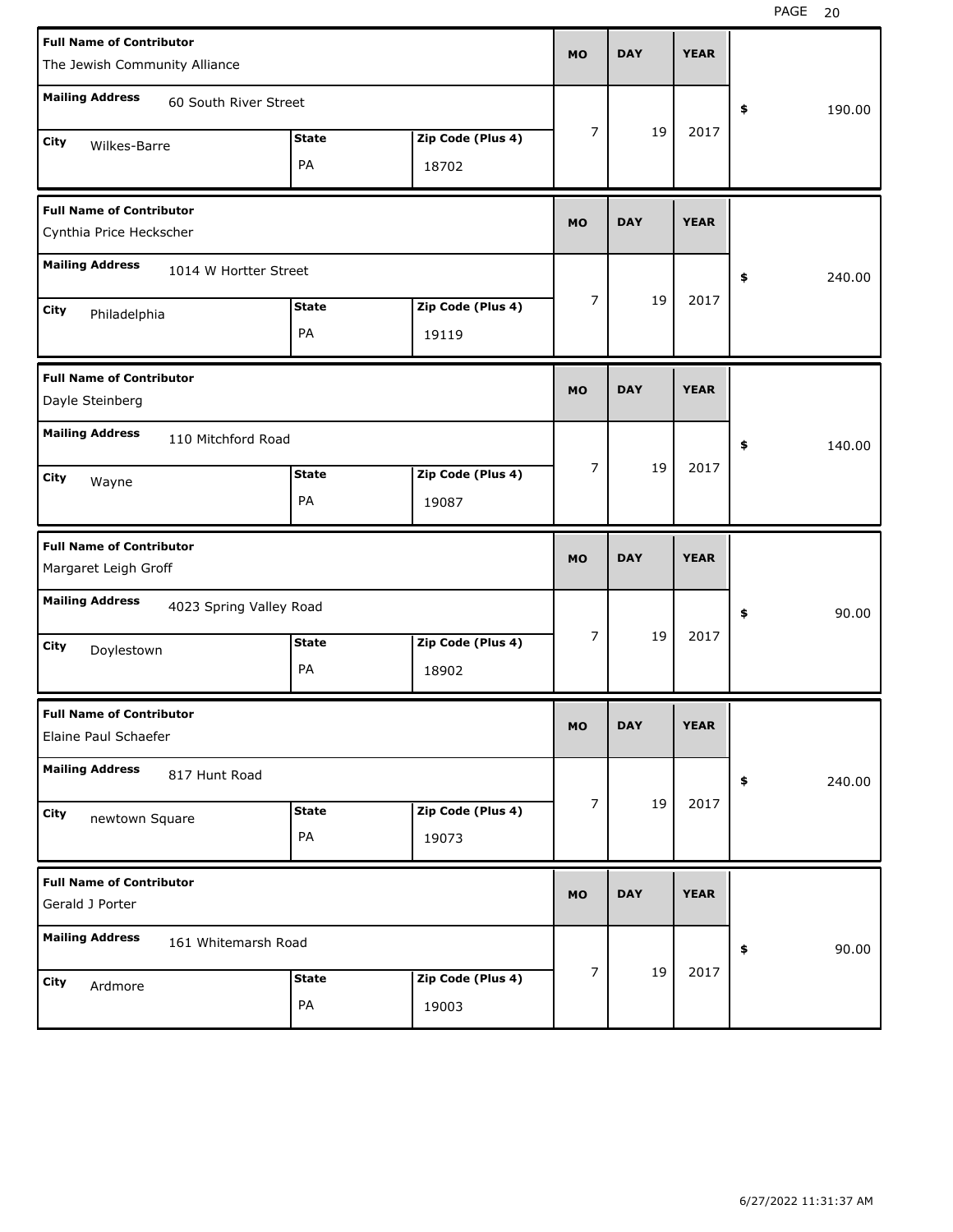| <b>Full Name of Contributor</b><br>Suzanne S Schless    |                    |                            | <b>MO</b>      | <b>DAY</b> | <b>YEAR</b> |              |
|---------------------------------------------------------|--------------------|----------------------------|----------------|------------|-------------|--------------|
| <b>Mailing Address</b><br>1500 Powell Road              |                    |                            |                |            |             | 190.00<br>\$ |
| City<br>Coatesville                                     | <b>State</b><br>PA | Zip Code (Plus 4)<br>19320 | 7              | 19         | 2017        |              |
| <b>Full Name of Contributor</b><br>Krysten L Connon     |                    |                            | <b>MO</b>      | <b>DAY</b> | <b>YEAR</b> |              |
| <b>Mailing Address</b><br>4634 hazel Avenue             |                    |                            |                |            |             | 240.00<br>\$ |
| City<br>Philadelphia                                    | <b>State</b><br>PA | Zip Code (Plus 4)<br>19143 | 7              | 19         | 2017        |              |
| <b>Full Name of Contributor</b><br>Lynda Barness        |                    |                            | <b>MO</b>      | <b>DAY</b> | <b>YEAR</b> |              |
| <b>Mailing Address</b><br>250 S 18th Street             |                    |                            |                |            |             | 90.00<br>\$  |
| City<br>Philadelphia                                    | <b>State</b><br>PA | Zip Code (Plus 4)<br>19103 | 7              | 19         | 2017        |              |
|                                                         |                    |                            |                |            |             |              |
| <b>Full Name of Contributor</b><br>Katherine O'Neill    |                    |                            | <b>MO</b>      | <b>DAY</b> | <b>YEAR</b> |              |
| <b>Mailing Address</b><br>22 Jeffrey lane               |                    |                            |                |            |             | 190.00<br>\$ |
| City<br>East Windsor                                    | <b>State</b><br>NJ | Zip Code (Plus 4)<br>08520 | 7              | 19         | 2017        |              |
| <b>Full Name of Contributor</b><br>Sallie Cross Kingham |                    |                            | <b>MO</b>      | <b>DAY</b> | <b>YEAR</b> |              |
| <b>Mailing Address</b><br>918 Putnam Drive              |                    |                            |                |            |             | 90.00<br>\$  |
| City<br>Yardley                                         | <b>State</b><br>PA | Zip Code (Plus 4)<br>19067 | $\overline{7}$ | 19         | 2017        |              |
| <b>Full Name of Contributor</b><br>Maryann Edwards      |                    |                            | <b>MO</b>      | <b>DAY</b> | <b>YEAR</b> |              |
| <b>Mailing Address</b><br>775 River road                |                    |                            |                |            | 2017        | 240.00<br>\$ |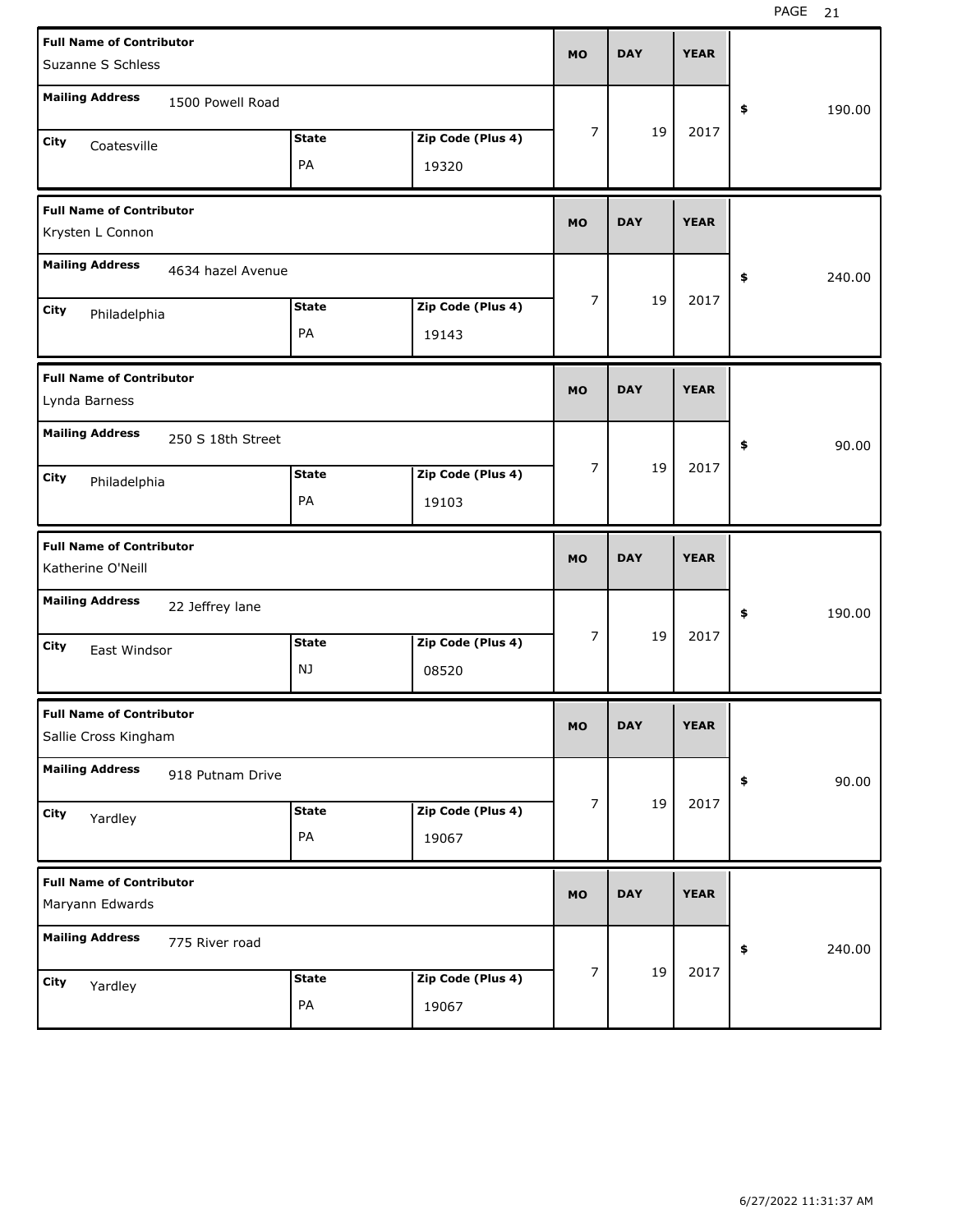| <b>Full Name of Contributor</b><br>Carolyn C Newsome, PHD |                               |              |                   | <b>MO</b> | <b>DAY</b> | <b>YEAR</b> |              |       |
|-----------------------------------------------------------|-------------------------------|--------------|-------------------|-----------|------------|-------------|--------------|-------|
| <b>Mailing Address</b>                                    | 1588 Woodside Road            |              |                   |           |            |             | 240.00<br>\$ |       |
|                                                           |                               | <b>State</b> | Zip Code (Plus 4) | 7         | 19         | 2017        |              |       |
| <b>City</b><br>Yardley                                    |                               | PA           | 19067             |           |            |             |              |       |
| <b>Full Name of Contributor</b><br>Elizabeth Mills Moore  |                               |              |                   | <b>MO</b> | <b>DAY</b> | <b>YEAR</b> |              |       |
| <b>Mailing Address</b>                                    | 1382 Newton Langhorn Rd #M205 |              |                   |           |            |             | \$           | 90.00 |
| City                                                      |                               | <b>State</b> | Zip Code (Plus 4) | 7         | 19         | 2017        |              |       |
| Newtown                                                   |                               | PA           | 18940             |           |            |             |              |       |
| <b>Full Name of Contributor</b><br>Helen Bosley           |                               |              |                   | <b>MO</b> | <b>DAY</b> | <b>YEAR</b> |              |       |
| <b>Mailing Address</b>                                    | 546 Palmer Farm Drive         |              |                   |           |            |             | \$           | 70.00 |
| City<br>Yardley                                           |                               | <b>State</b> | Zip Code (Plus 4) | 9         | 12         | 2017        |              |       |
|                                                           |                               | PA           | 19067             |           |            |             |              |       |
|                                                           |                               |              |                   |           |            |             |              |       |
| <b>Full Name of Contributor</b><br>Morgan Plant           |                               |              |                   | <b>MO</b> | <b>DAY</b> | <b>YEAR</b> |              |       |
| <b>Mailing Address</b>                                    | 322 S West Street             |              |                   |           |            |             | \$           | 90.00 |
| <b>City</b><br>Carlisle                                   |                               | <b>State</b> | Zip Code (Plus 4) | 9         | 12         | 2017        |              |       |
|                                                           |                               | PA           | 17013             |           |            |             |              |       |
| <b>Full Name of Contributor</b><br>Judith Weiss           |                               |              |                   | <b>MO</b> | <b>DAY</b> | <b>YEAR</b> |              |       |
| <b>Mailing Address</b>                                    | 2223 Wallace Street, FI2      |              |                   |           |            |             | $\pmb{\$}$   | 90.00 |
| City<br>Philadelphia                                      |                               | <b>State</b> | Zip Code (Plus 4) | 9         | 12         | 2017        |              |       |
|                                                           |                               | PA           | 19130             |           |            |             |              |       |
| <b>Full Name of Contributor</b><br>Diana Fine Luks        |                               |              |                   | <b>MO</b> | <b>DAY</b> | <b>YEAR</b> |              |       |
| <b>Mailing Address</b>                                    | Unknown                       |              |                   |           |            |             | \$           | 90.00 |
| City<br>Unknown                                           |                               | <b>State</b> | Zip Code (Plus 4) | 9         | 12         | 2017        |              |       |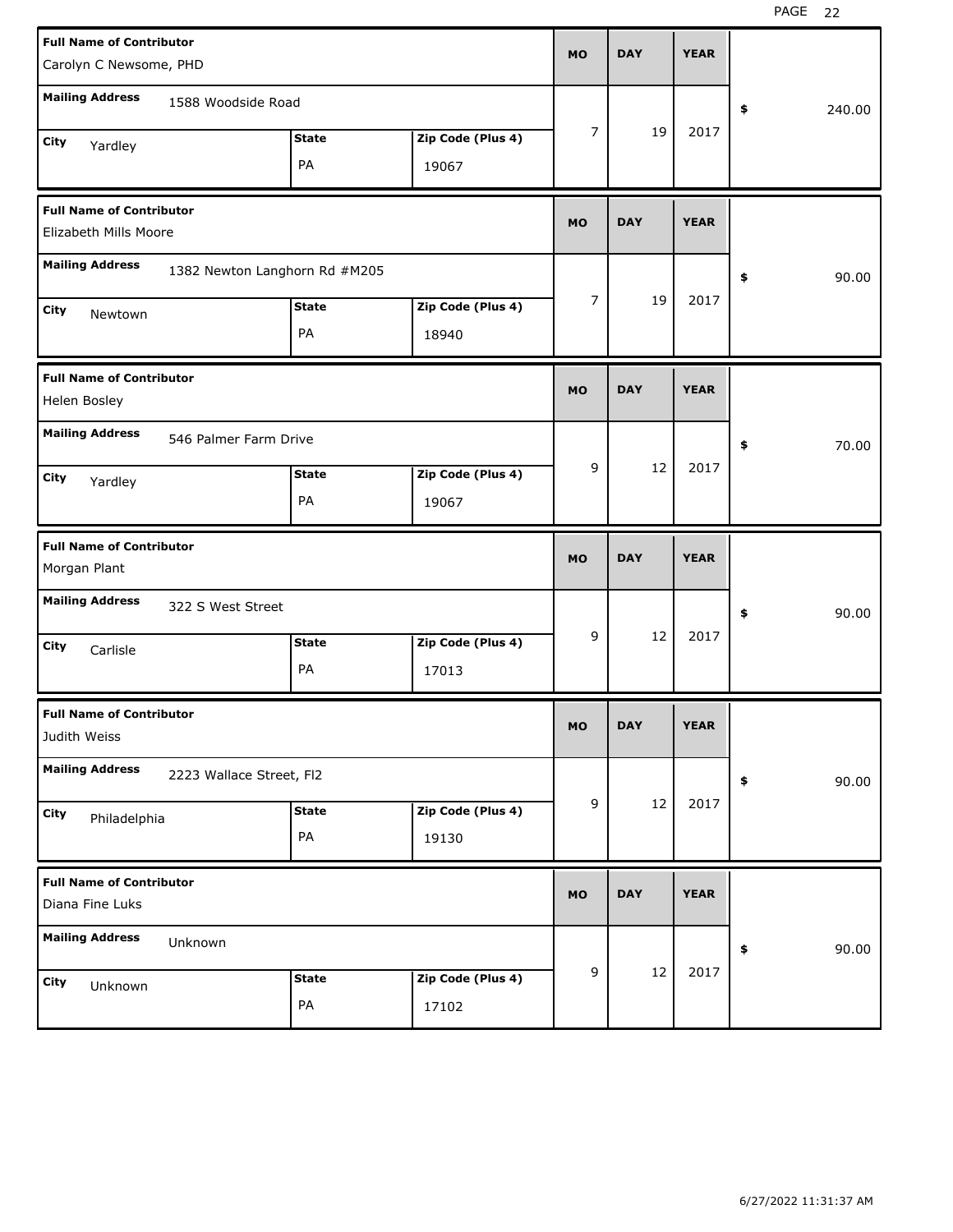| <b>Full Name of Contributor</b><br>Karl F Rugart III                       | <b>MO</b> | <b>DAY</b> | <b>YEAR</b> |             |
|----------------------------------------------------------------------------|-----------|------------|-------------|-------------|
| <b>Mailing Address</b><br>216 Booth Lane                                   |           |            |             | 90.00<br>\$ |
| Zip Code (Plus 4)<br><b>State</b><br>City<br>Haverford<br>PA<br>19041      | 9         | 12         | 2017        |             |
| <b>Full Name of Contributor</b><br>David L Hewitt                          | <b>MO</b> | <b>DAY</b> | <b>YEAR</b> |             |
| <b>Mailing Address</b><br>446 Kendal Drive                                 |           |            |             | \$<br>90.00 |
| Zip Code (Plus 4)<br><b>State</b><br>City<br>Kennett Square<br>PA<br>19348 | 9         | 12         | 2017        |             |
| <b>Full Name of Contributor</b><br>Leonard Beck                            | <b>MO</b> | <b>DAY</b> | <b>YEAR</b> |             |
| <b>Mailing Address</b><br>3500 West Chester Pike, #CH15                    |           |            |             | \$<br>90.00 |
| <b>State</b><br>Zip Code (Plus 4)<br>City<br>Newtown Square<br>PA<br>19073 | 9         | 12         | 2017        |             |
|                                                                            |           |            |             |             |
| <b>Full Name of Contributor</b><br>Dorothy W McCabe                        | <b>MO</b> | <b>DAY</b> | <b>YEAR</b> |             |
| <b>Mailing Address</b><br>Unknown                                          |           |            |             | \$<br>90.00 |
| Zip Code (Plus 4)<br><b>State</b><br>City<br>Unknown<br>PA<br>17102        | 9         | 12         | 2017        |             |
| <b>Full Name of Contributor</b><br>RIchard M Lyon                          | <b>MO</b> | <b>DAY</b> | <b>YEAR</b> |             |
| <b>Mailing Address</b><br>218 Lincoln Street                               |           |            |             | 90.00<br>\$ |
| Zip Code (Plus 4)<br><b>State</b><br>City<br>Kennett Square<br>PA<br>19348 | 9         | 12         | 2017        |             |
| <b>Full Name of Contributor</b><br>Judy Tecosky                            | <b>MO</b> | <b>DAY</b> | <b>YEAR</b> |             |
| <b>Mailing Address</b><br>2200 Arch Street, Unit 607                       |           | 12         | 2017        | 4.00<br>\$  |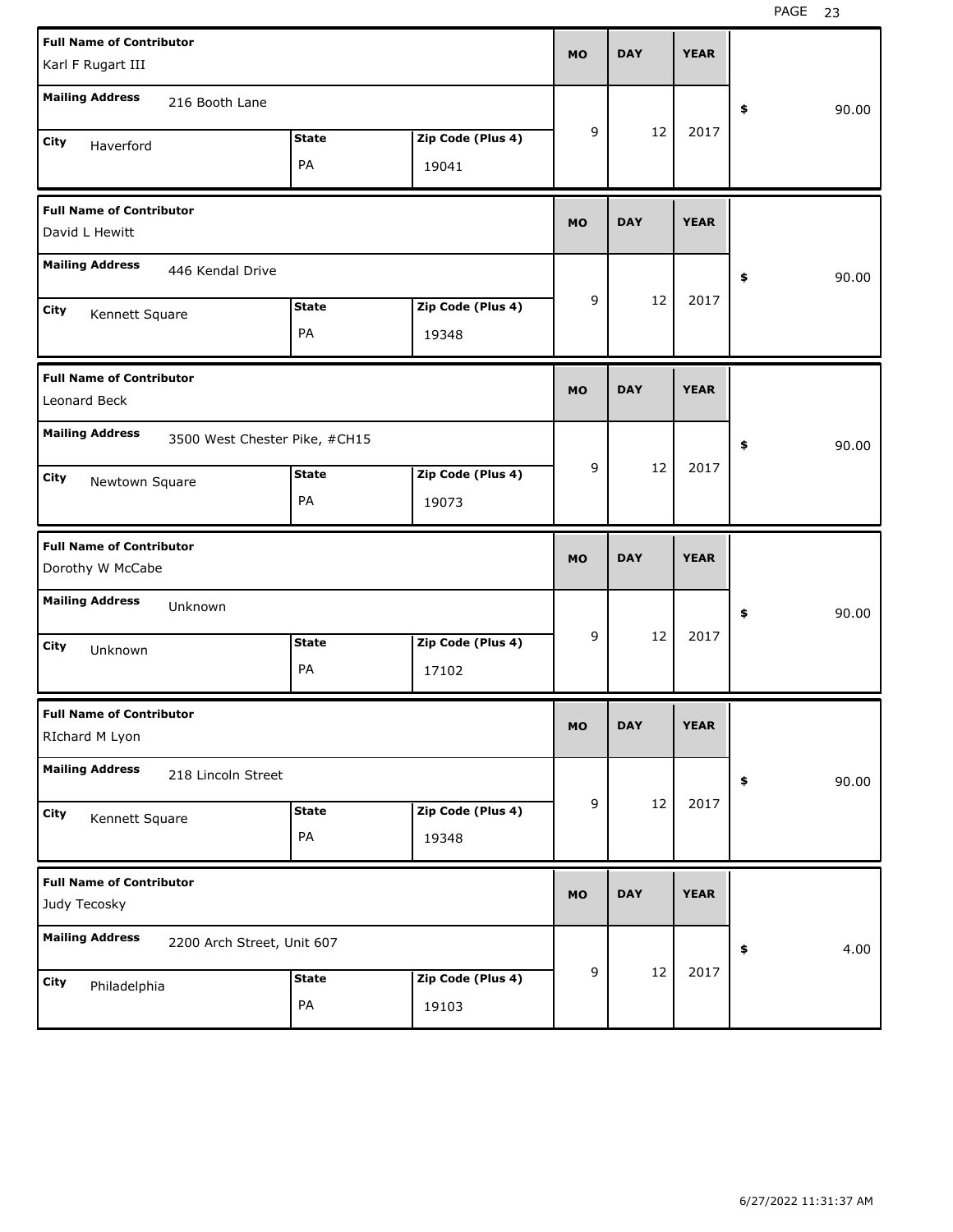| <b>Full Name of Contributor</b>                             | <b>MO</b>      | <b>DAY</b> | <b>YEAR</b> |              |
|-------------------------------------------------------------|----------------|------------|-------------|--------------|
| Sherri E Reich                                              |                |            |             |              |
| <b>Mailing Address</b><br>1520 Spruce Street 301            |                |            |             | 90.00<br>\$  |
| <b>State</b><br>Zip Code (Plus 4)<br>City<br>Philadelphia   | 9              | 12         | 2017        |              |
| PA<br>19102                                                 |                |            |             |              |
| <b>Full Name of Contributor</b><br><b>Burton Benovitz</b>   | <b>MO</b>      | <b>DAY</b> | <b>YEAR</b> |              |
| <b>Mailing Address</b><br>761 Greens                        |                |            |             | 90.00<br>\$  |
| <b>State</b><br>Zip Code (Plus 4)<br>City<br>Dallas         | 9              | 12         | 2017        |              |
| PA<br>18612                                                 |                |            |             |              |
| <b>Full Name of Contributor</b><br>William Murphy           | <b>MO</b>      | <b>DAY</b> | <b>YEAR</b> |              |
| <b>Mailing Address</b><br>Unknown                           |                |            |             | 65.00<br>\$  |
| <b>State</b><br>Zip Code (Plus 4)<br>City<br>Oreland        | 9              | 12         | 2017        |              |
| PA<br>19075                                                 |                |            |             |              |
|                                                             |                |            |             |              |
| <b>Full Name of Contributor</b><br>Judith Lynn Chronister   | <b>MO</b>      | <b>DAY</b> | <b>YEAR</b> |              |
| <b>Mailing Address</b><br>488 Old York Road                 |                |            |             | 190.00<br>\$ |
| <b>State</b><br>Zip Code (Plus 4)<br>City<br>New Cumberland | 9              | 12         | 2017        |              |
| PA<br>17070                                                 |                |            |             |              |
| <b>Full Name of Contributor</b><br>Steven Rellis            | MO             | <b>DAY</b> | <b>YEAR</b> |              |
| <b>Mailing Address</b><br>511 Spencer Lane                  |                |            |             | 90.00<br>\$  |
| Zip Code (Plus 4)<br><b>State</b><br>City                   | $\overline{9}$ | 12         | 2017        |              |
| Warminster<br>PA<br>18974                                   |                |            |             |              |
| <b>Full Name of Contributor</b><br>Jackson M Young          | <b>MO</b>      | <b>DAY</b> | <b>YEAR</b> |              |
| <b>Mailing Address</b><br>4446 Church Road, Apt 1           |                |            |             | 90.00<br>\$  |
| Zip Code (Plus 4)<br><b>State</b><br>City<br>Doylestown     | $\overline{9}$ | 12         | 2017        |              |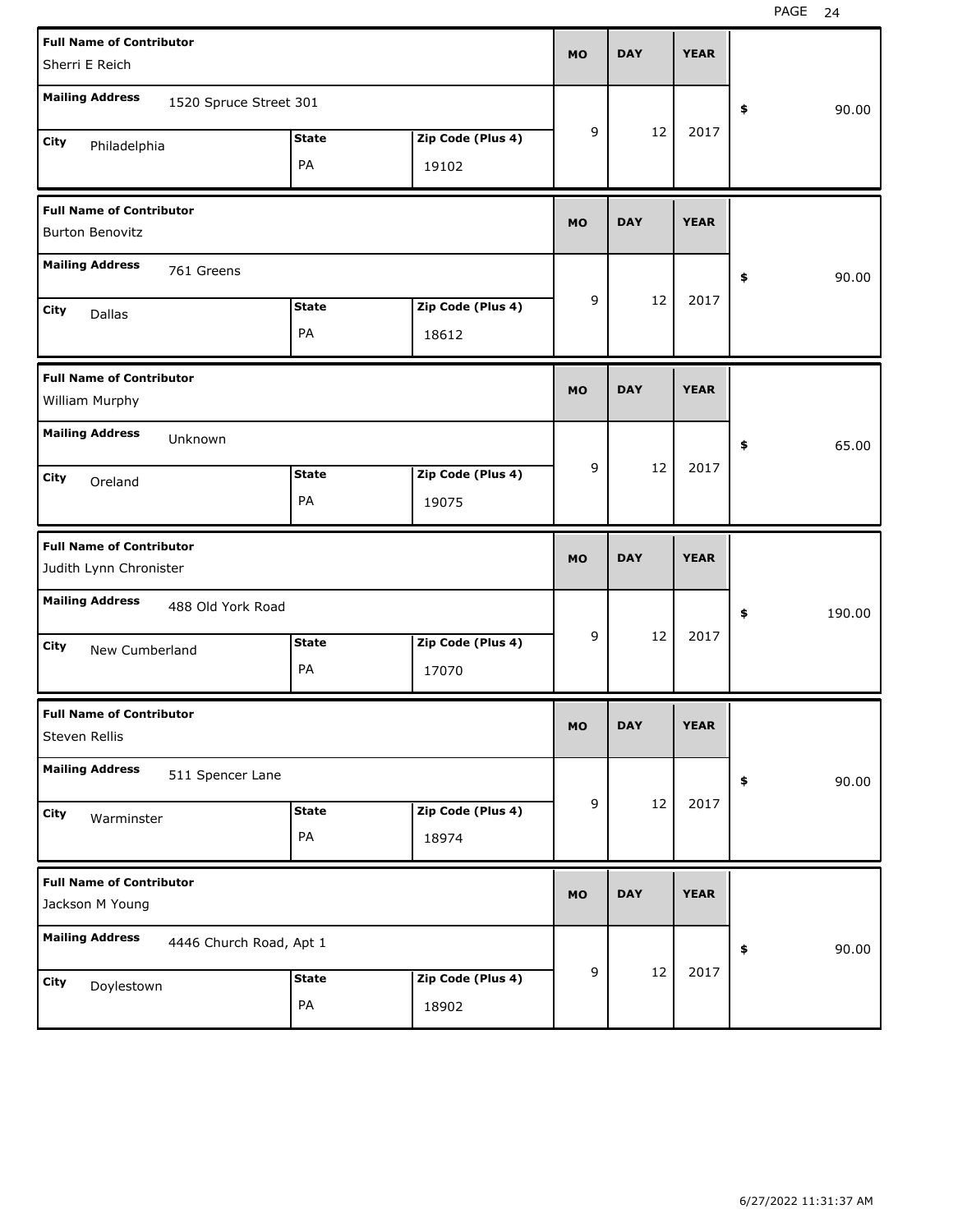| <b>Full Name of Contributor</b><br>Vynthia M Sussman     |                            | <b>MO</b>  | <b>DAY</b>  | <b>YEAR</b> |              |
|----------------------------------------------------------|----------------------------|------------|-------------|-------------|--------------|
| <b>Mailing Address</b><br>3432 Green Street              |                            |            |             |             | \$<br>90.00  |
| <b>State</b><br>City<br>Harrisburg<br>PA                 | Zip Code (Plus 4)<br>17110 | 9          | 12          | 2017        |              |
| <b>Full Name of Contributor</b><br>Jane I Earle          | <b>MO</b>                  | <b>DAY</b> | <b>YEAR</b> |             |              |
| <b>Mailing Address</b><br>20 Red Fox Lane                |                            |            |             | \$<br>90.00 |              |
| <b>State</b><br>City<br>Mechanicsburg<br>PA              | Zip Code (Plus 4)<br>17050 | 9          | 12          | 2017        |              |
| <b>Full Name of Contributor</b><br>Nancy Knerr Light     |                            | <b>MO</b>  | <b>DAY</b>  | <b>YEAR</b> |              |
| <b>Mailing Address</b><br>1655 Whiteacre Drive           |                            |            |             |             | \$<br>240.00 |
| <b>State</b><br>City<br>Bethlehem<br>PA                  | Zip Code (Plus 4)<br>18015 | 9          | 12          | 2017        |              |
|                                                          |                            |            |             |             |              |
| <b>Full Name of Contributor</b><br>Phyllis M Goldstein   |                            | <b>MO</b>  | <b>DAY</b>  | <b>YEAR</b> |              |
| <b>Mailing Address</b><br>PO Box 91                      |                            |            |             |             | \$<br>90.00  |
| <b>State</b><br>City<br><b>Washington Crossing</b><br>PA | Zip Code (Plus 4)<br>18977 | 9          | 12          | 2017        |              |
| <b>Full Name of Contributor</b><br>Christine Jacobs      |                            | MO         | <b>DAY</b>  | <b>YEAR</b> |              |
| <b>Mailing Address</b><br>240 Spruce Street              |                            |            |             |             | 90.00<br>\$  |
| <b>State</b><br>City<br>Philadelphia<br>PA               | Zip Code (Plus 4)<br>19106 | 8          | 24          | 2017        |              |
| <b>Full Name of Contributor</b><br>Jessica Brittain      |                            | <b>MO</b>  | <b>DAY</b>  | <b>YEAR</b> |              |
| <b>Mailing Address</b><br>6805 Old Berwick Road          |                            | 8          | 24          | 2017        | 90.00<br>\$  |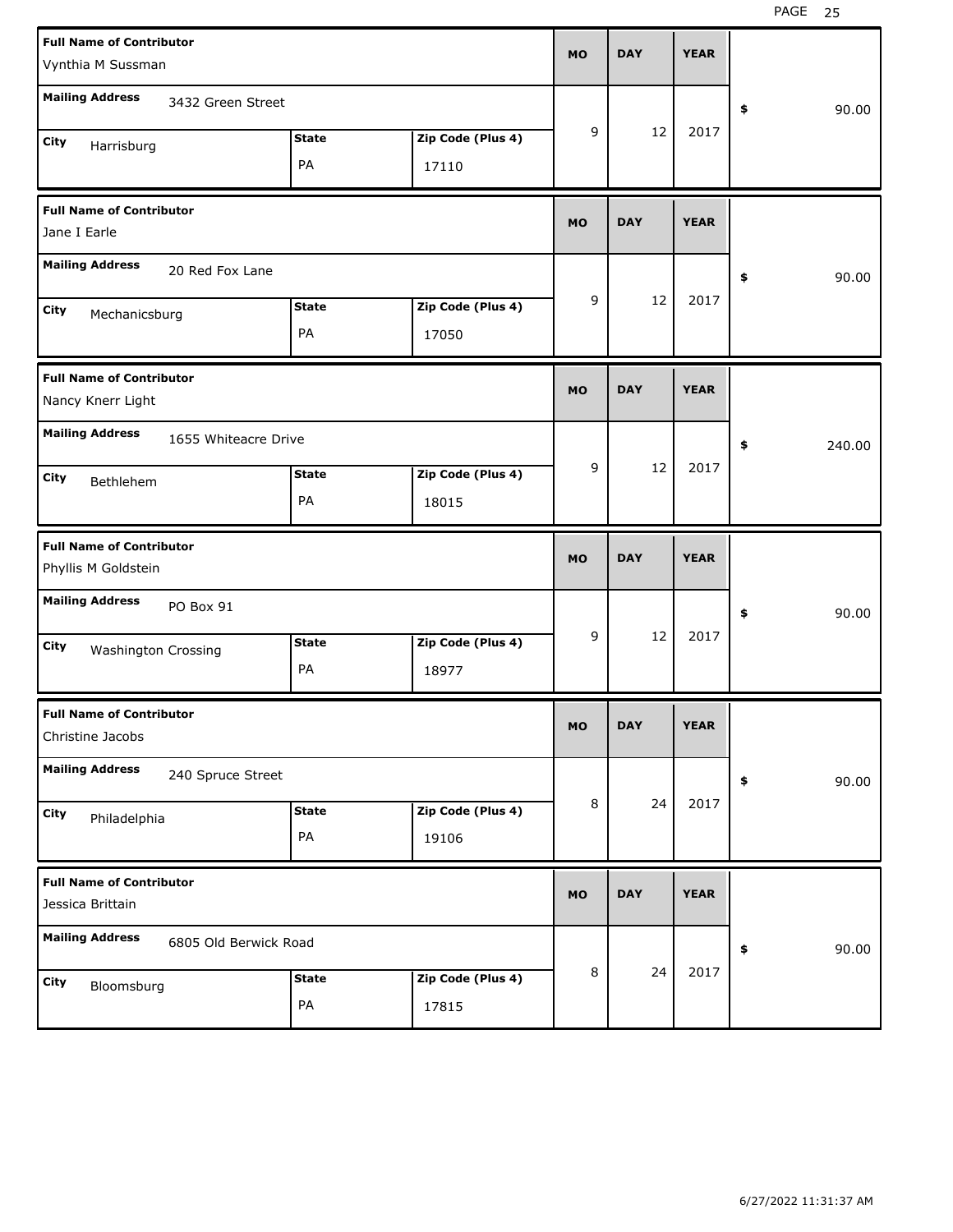| <b>Full Name of Contributor</b><br>Ceron M Gugliotta    |                     |                                     |                            | <b>MO</b> | <b>DAY</b> | <b>YEAR</b> |              |
|---------------------------------------------------------|---------------------|-------------------------------------|----------------------------|-----------|------------|-------------|--------------|
| <b>Mailing Address</b>                                  | 296 Dixon Avenue    |                                     |                            |           |            |             | 90.00<br>\$  |
| City<br>Pittsburgh                                      |                     | <b>State</b><br>PA                  | Zip Code (Plus 4)<br>15216 | 8         | 24         | 2017        |              |
| <b>Full Name of Contributor</b><br>Margaret Sayvetz     |                     |                                     |                            |           | <b>DAY</b> | <b>YEAR</b> |              |
| <b>Mailing Address</b>                                  |                     | 2401 Pennsylvania Avenue, Apt 10B24 |                            |           |            | 90.00<br>\$ |              |
| City<br>Philadelphia                                    |                     | <b>State</b><br>PA                  | Zip Code (Plus 4)<br>19130 | 8         | 24         | 2017        |              |
| <b>Full Name of Contributor</b><br>Barbara S romaine    |                     |                                     |                            | <b>MO</b> | <b>DAY</b> | <b>YEAR</b> |              |
| <b>Mailing Address</b>                                  | 53 Summit Avenue    |                                     |                            |           |            |             | 90.00<br>\$  |
| City<br>Paoli                                           |                     | <b>State</b><br>PA                  | Zip Code (Plus 4)<br>19301 | 8         | 24         | 2017        |              |
|                                                         |                     |                                     |                            |           |            |             |              |
| <b>Full Name of Contributor</b><br>Wendy Walker Hibberd |                     |                                     |                            | <b>MO</b> | <b>DAY</b> | <b>YEAR</b> |              |
| <b>Mailing Address</b>                                  | 1002 Bent Road      |                                     |                            |           |            |             | 90.00<br>\$  |
| City<br>Media                                           |                     | <b>State</b><br>PA                  | Zip Code (Plus 4)<br>19063 | 8         | 24         | 2017        |              |
| <b>Full Name of Contributor</b><br>Robert S Karpinski   |                     |                                     |                            | MO        | <b>DAY</b> | <b>YEAR</b> |              |
| <b>Mailing Address</b>                                  | 1000 Remington Road |                                     |                            |           |            |             | 250.00<br>\$ |
| City<br>Wynewood                                        |                     | <b>State</b><br>PA                  | Zip Code (Plus 4)<br>19096 | 8         | 24         | 2017        |              |
| <b>Full Name of Contributor</b><br>Jane S Kaufman       |                     |                                     |                            | <b>MO</b> | <b>DAY</b> | <b>YEAR</b> |              |
| <b>Mailing Address</b>                                  | 700 Glengarry Road  |                                     |                            |           | 24         | 2017        | 90.00<br>\$  |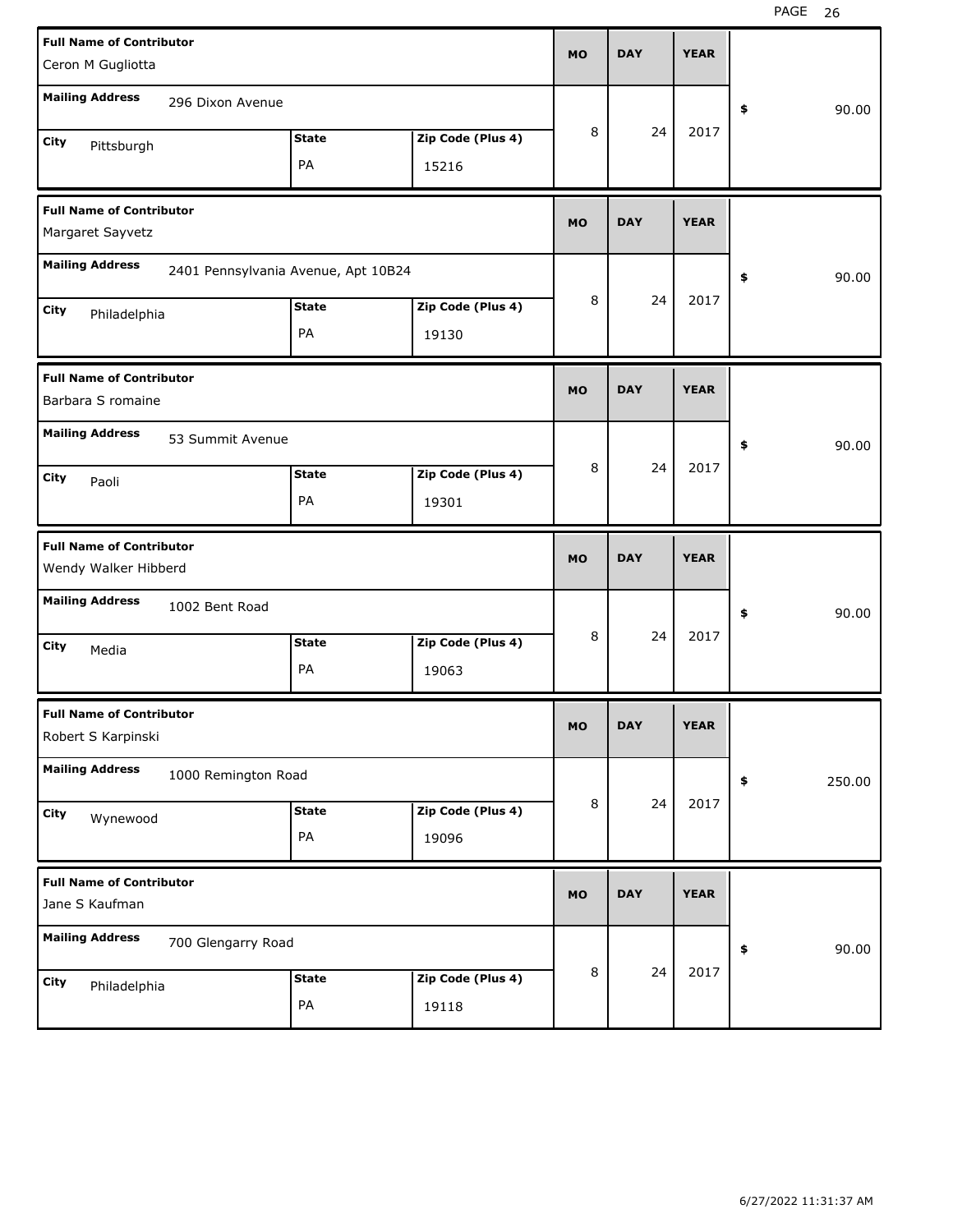| <b>Full Name of Contributor</b>                      |                        |              |                   | <b>MO</b> | <b>DAY</b>  | <b>YEAR</b> |             |
|------------------------------------------------------|------------------------|--------------|-------------------|-----------|-------------|-------------|-------------|
| Tully Speaker                                        |                        |              |                   |           |             |             |             |
| <b>Mailing Address</b>                               | 2112 Cherry Street     |              |                   |           |             |             | \$<br>90.00 |
| City<br>Philadelphia                                 |                        | <b>State</b> | Zip Code (Plus 4) | 8         | 24          | 2017        |             |
|                                                      |                        | PA           | 19103             |           |             |             |             |
| <b>Full Name of Contributor</b><br>Susanne S Strauss |                        |              |                   | <b>MO</b> | <b>DAY</b>  | <b>YEAR</b> |             |
| <b>Mailing Address</b>                               | 1383 Dawn Drive        |              |                   |           | \$<br>90.00 |             |             |
| City                                                 |                        | <b>State</b> | Zip Code (Plus 4) | 8         | 24          | 2017        |             |
| Maple Glen                                           |                        | PA           | 19002             |           |             |             |             |
| <b>Full Name of Contributor</b><br>Katherine A Otto  |                        |              |                   | <b>MO</b> | <b>DAY</b>  | <b>YEAR</b> |             |
| <b>Mailing Address</b>                               | 1651 S Lawrence Street |              |                   |           |             |             | \$<br>90.00 |
| City<br>Philadelphia                                 |                        | <b>State</b> | Zip Code (Plus 4) | 8         | 24          | 2017        |             |
|                                                      |                        | PA           | 19148             |           |             |             |             |
|                                                      |                        |              |                   |           |             |             |             |
| <b>Full Name of Contributor</b><br>Ivan R Snyder     |                        |              |                   | <b>MO</b> | <b>DAY</b>  | <b>YEAR</b> |             |
| <b>Mailing Address</b>                               | 1914 Foukleways        |              |                   |           |             |             | \$<br>90.00 |
| City                                                 |                        | <b>State</b> | Zip Code (Plus 4) | 8         | 24          | 2017        |             |
| Gwynedd                                              |                        | PA           | 19436             |           |             |             |             |
| <b>Full Name of Contributor</b><br>Marisa Bartolomei |                        |              |                   | МO        | <b>DAY</b>  | <b>YEAR</b> |             |
| <b>Mailing Address</b>                               | 915 Twyckenham road    |              |                   |           |             |             | \$<br>90.00 |
| City                                                 |                        | <b>State</b> | Zip Code (Plus 4) | $\, 8$    | 24          | 2017        |             |
| Media                                                |                        | PA           | 19063             |           |             |             |             |
| <b>Full Name of Contributor</b><br>Richard L Veith   |                        |              |                   | <b>MO</b> | <b>DAY</b>  | <b>YEAR</b> |             |
| <b>Mailing Address</b>                               | 436 TImber Lane        |              |                   |           |             |             | \$<br>90.00 |
| City<br>Devon                                        |                        | <b>State</b> | Zip Code (Plus 4) | 8         | 24          | 2017        |             |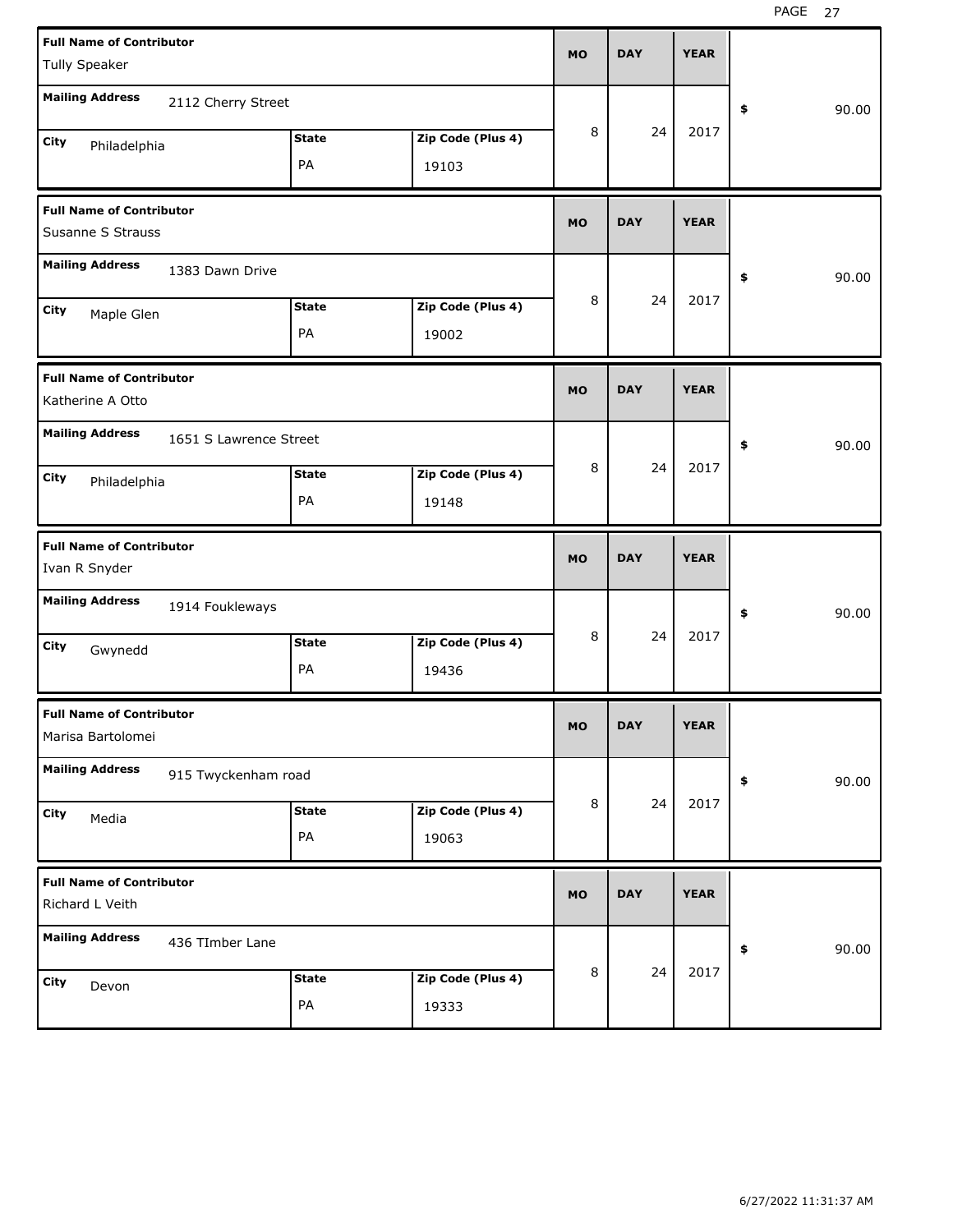| <b>Full Name of Contributor</b><br>Marc T Dinardo    |                      |                    |                            | <b>MO</b> | <b>DAY</b> | <b>YEAR</b> |             |
|------------------------------------------------------|----------------------|--------------------|----------------------------|-----------|------------|-------------|-------------|
|                                                      |                      |                    |                            |           |            |             |             |
| <b>Mailing Address</b>                               | 103 Hewett Road      |                    |                            |           |            |             | \$<br>90.00 |
| City                                                 |                      | <b>State</b>       | Zip Code (Plus 4)          | 8         | 24         | 2017        |             |
| Wyncote                                              |                      | PA                 | 19095                      |           |            |             |             |
|                                                      |                      |                    |                            |           |            |             |             |
| <b>Full Name of Contributor</b>                      |                      |                    |                            | <b>MO</b> | <b>DAY</b> | <b>YEAR</b> |             |
| Sara H Bunnell                                       |                      |                    |                            |           |            |             |             |
| <b>Mailing Address</b>                               | Unknown              |                    |                            |           |            |             | \$<br>90.00 |
| City<br>Unknown                                      |                      | <b>State</b>       | Zip Code (Plus 4)          | 8         | 24         | 2017        |             |
|                                                      |                      | PA                 | 17102                      |           |            |             |             |
|                                                      |                      |                    |                            |           |            |             |             |
| <b>Full Name of Contributor</b>                      |                      |                    |                            | <b>MO</b> | <b>DAY</b> | <b>YEAR</b> |             |
| Catherine R Higgins                                  |                      |                    |                            |           |            |             |             |
| <b>Mailing Address</b>                               | 140 Rodney Cir       |                    |                            |           |            |             | \$<br>90.00 |
|                                                      |                      | <b>State</b>       | Zip Code (Plus 4)          | 8         | 24         | 2017        |             |
| City<br>Bryn Mawr                                    |                      | PA                 | 19010                      |           |            |             |             |
|                                                      |                      |                    |                            |           |            |             |             |
|                                                      |                      |                    |                            |           |            |             |             |
| <b>Full Name of Contributor</b>                      |                      |                    |                            |           |            |             |             |
| Robin H Beck                                         |                      |                    |                            | <b>MO</b> | <b>DAY</b> | <b>YEAR</b> |             |
| <b>Mailing Address</b>                               | Unknown              |                    |                            |           |            |             | \$<br>90.00 |
| City                                                 |                      | <b>State</b>       | Zip Code (Plus 4)          | 8         | 24         | 2017        |             |
| Unknown                                              |                      | PA                 | 17102                      |           |            |             |             |
|                                                      |                      |                    |                            |           |            |             |             |
| <b>Full Name of Contributor</b><br>Deborah A Dooling |                      |                    |                            | МO        | <b>DAY</b> | <b>YEAR</b> |             |
| <b>Mailing Address</b>                               | 736 Berwyn Avenue    |                    |                            |           |            |             | \$<br>90.00 |
|                                                      |                      | <b>State</b>       | Zip Code (Plus 4)          | 8         | 24         | 2017        |             |
| City<br>Berwyn                                       |                      | PA                 |                            |           |            |             |             |
|                                                      |                      |                    | 19312                      |           |            |             |             |
| <b>Full Name of Contributor</b>                      |                      |                    |                            | <b>MO</b> | <b>DAY</b> | <b>YEAR</b> |             |
| Dr Bancroft G Davis                                  |                      |                    |                            |           |            |             |             |
| <b>Mailing Address</b>                               | 809 Bryn Mawr Avenue |                    |                            |           |            |             | \$<br>90.00 |
|                                                      |                      |                    |                            | 8         | 24         | 2017        |             |
| City<br>Newtown Square                               |                      | <b>State</b><br>PA | Zip Code (Plus 4)<br>19073 |           |            |             |             |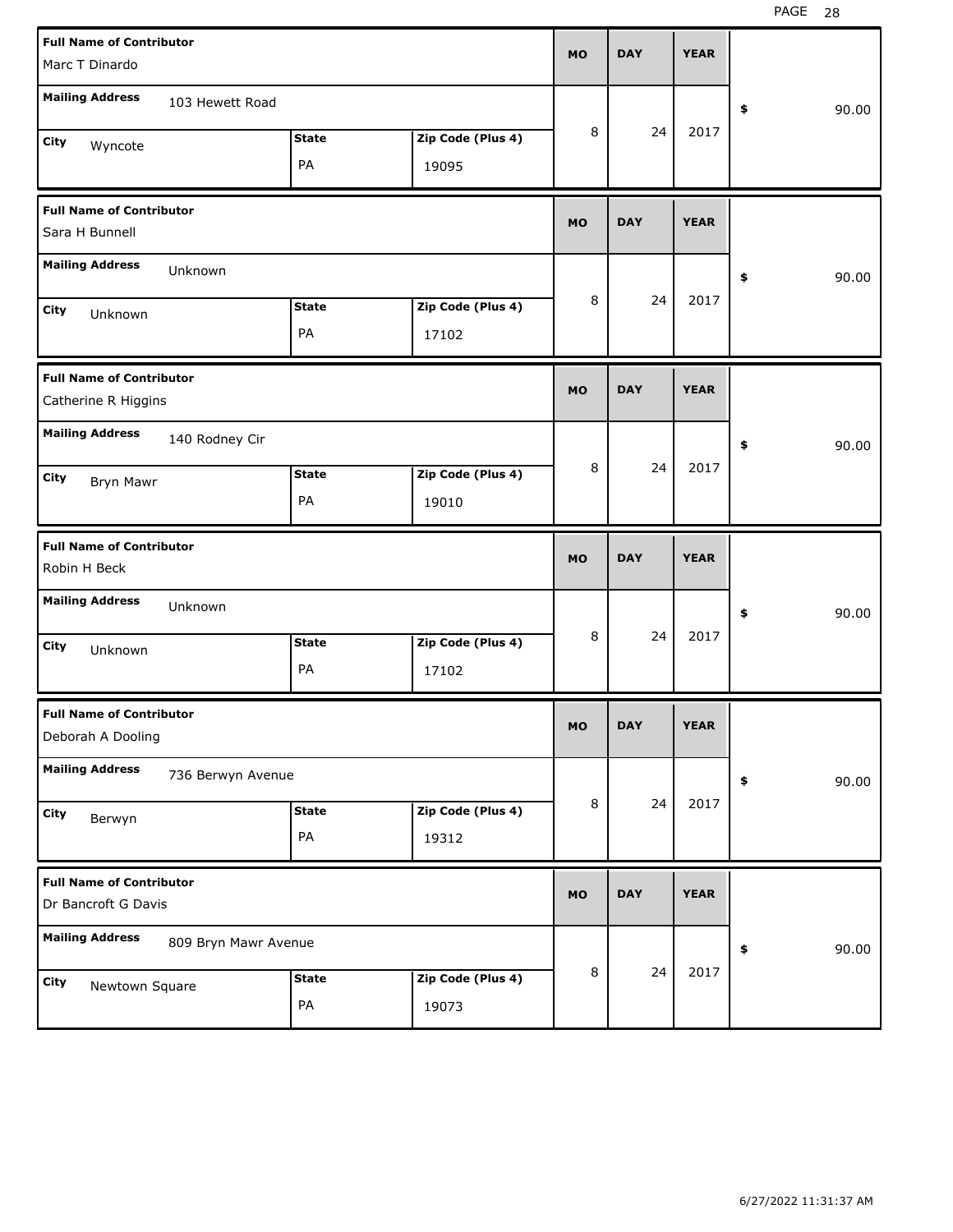| <b>Full Name of Contributor</b>                      |                             |                   | <b>MO</b> | <b>DAY</b> | <b>YEAR</b> |              |
|------------------------------------------------------|-----------------------------|-------------------|-----------|------------|-------------|--------------|
| DJ Hollister                                         |                             |                   |           |            |             |              |
| <b>Mailing Address</b><br>12 Lawn Avenue             |                             |                   |           |            |             | \$<br>60.00  |
| City<br>Jeffersonville                               | <b>State</b>                | Zip Code (Plus 4) | 8         | 24         | 2017        |              |
|                                                      | PA                          | 19403             |           |            |             |              |
| <b>Full Name of Contributor</b><br>Jeffrey P Shender |                             |                   | <b>MO</b> | <b>DAY</b> | <b>YEAR</b> |              |
| <b>Mailing Address</b>                               | 700 Elkins Avenue, D-1      |                   |           |            |             | 98.00<br>\$  |
| City                                                 | <b>State</b>                | Zip Code (Plus 4) | 8         | 24         | 2017        |              |
| <b>Elkins Park</b>                                   | PA                          | 19027             |           |            |             |              |
| <b>Full Name of Contributor</b><br>Sara Nerken       |                             |                   | <b>MO</b> | <b>DAY</b> | <b>YEAR</b> |              |
| <b>Mailing Address</b>                               | 1000 Remington Road         |                   |           |            |             | \$<br>140.00 |
| City<br>Wynnewood                                    | <b>State</b>                | Zip Code (Plus 4) | 8         | 24         | 2017        |              |
|                                                      | PA                          | 19096             |           |            |             |              |
|                                                      |                             |                   |           |            |             |              |
| <b>Full Name of Contributor</b><br>Marcy W Hasbrouck |                             |                   | <b>MO</b> | <b>DAY</b> | <b>YEAR</b> |              |
| <b>Mailing Address</b>                               | 301B Catharine Street       |                   |           |            |             | \$<br>90.00  |
| City                                                 | <b>State</b>                | Zip Code (Plus 4) | 8         | 24         | 2017        |              |
| Philadelphia                                         | PA                          | 19147             |           |            |             |              |
| <b>Full Name of Contributor</b><br>Thomas E Wiener   |                             |                   | <b>MO</b> | <b>DAY</b> | <b>YEAR</b> |              |
| <b>Mailing Address</b>                               | 717 Canterbury Lane         |                   |           |            |             | 90.00<br>\$  |
| City                                                 | <b>State</b>                | Zip Code (Plus 4) | 8         | 24         | 2017        |              |
| Villanova                                            | PA                          | 19085             |           |            |             |              |
| <b>Full Name of Contributor</b><br>Leslie H Benoliel |                             |                   | <b>MO</b> | <b>DAY</b> | <b>YEAR</b> |              |
| <b>Mailing Address</b>                               | 515 East Mt Pleasant Avenue |                   |           |            |             | 90.00<br>\$  |
| City<br>Philadelphia                                 | <b>State</b>                | Zip Code (Plus 4) | 8         | 24         | 2017        |              |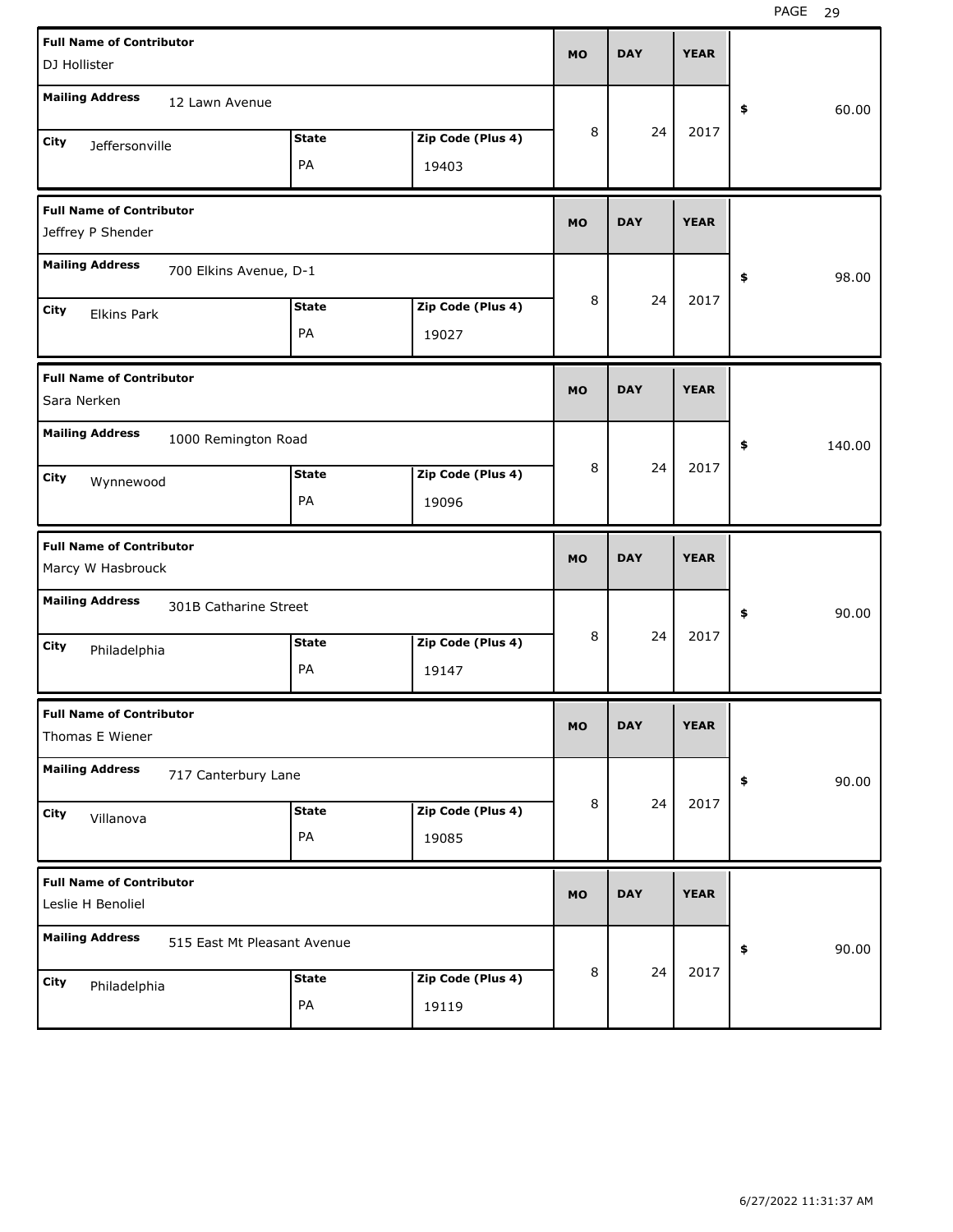| <b>Full Name of Contributor</b><br>William B Eddins                        | <b>MO</b> |   | <b>DAY</b> | <b>YEAR</b> |              |
|----------------------------------------------------------------------------|-----------|---|------------|-------------|--------------|
| <b>Mailing Address</b><br>2208 Wallace Street                              |           |   |            |             | 90.00<br>\$  |
| Zip Code (Plus 4)<br><b>State</b><br>City<br>Philadelphia<br>PA<br>19130   |           | 8 | 24         | 2017        |              |
| <b>Full Name of Contributor</b><br>Eva L erplanck                          | <b>MO</b> |   | <b>DAY</b> | <b>YEAR</b> |              |
| <b>Mailing Address</b><br>82 Kendal Drive                                  |           |   |            |             | 140.00<br>\$ |
| Zip Code (Plus 4)<br><b>State</b><br>City<br>Kennett Square<br>PA<br>19348 |           | 8 | 24         | 2017        |              |
| <b>Full Name of Contributor</b><br>Susan A Hulme                           | <b>MO</b> |   | <b>DAY</b> | <b>YEAR</b> |              |
| <b>Mailing Address</b><br>2827 South Darien Street                         |           |   |            |             | 190.00<br>\$ |
| Zip Code (Plus 4)<br><b>State</b><br>City<br>Philadelphia<br>PA<br>19148   |           | 8 | 24         | 2017        |              |
|                                                                            |           |   |            |             |              |
| <b>Full Name of Contributor</b><br>Richard Nelson                          | <b>MO</b> |   | <b>DAY</b> | <b>YEAR</b> |              |
| <b>Mailing Address</b><br>46 Fawn Lane                                     |           |   |            |             | 41.00<br>\$  |
| <b>State</b><br>Zip Code (Plus 4)<br>City<br>Kennett Square<br>PA<br>19448 |           | 8 | 24         | 2017        |              |
| <b>Full Name of Contributor</b><br>Janet Fox                               | <b>MO</b> |   | <b>DAY</b> | <b>YEAR</b> |              |
| <b>Mailing Address</b><br>2020 Walnut Street, APt 9H                       |           |   |            |             | 90.00<br>\$  |
| Zip Code (Plus 4)<br><b>State</b><br>City<br>Philadelphia<br>PA<br>19103   |           | 8 | 24         | 2017        |              |
| <b>Full Name of Contributor</b><br>Joann Coltman                           | <b>MO</b> |   | <b>DAY</b> | <b>YEAR</b> |              |
| <b>Mailing Address</b><br>1 Mallard Mill Run                               |           |   | 24         | 2017        | 190.00<br>\$ |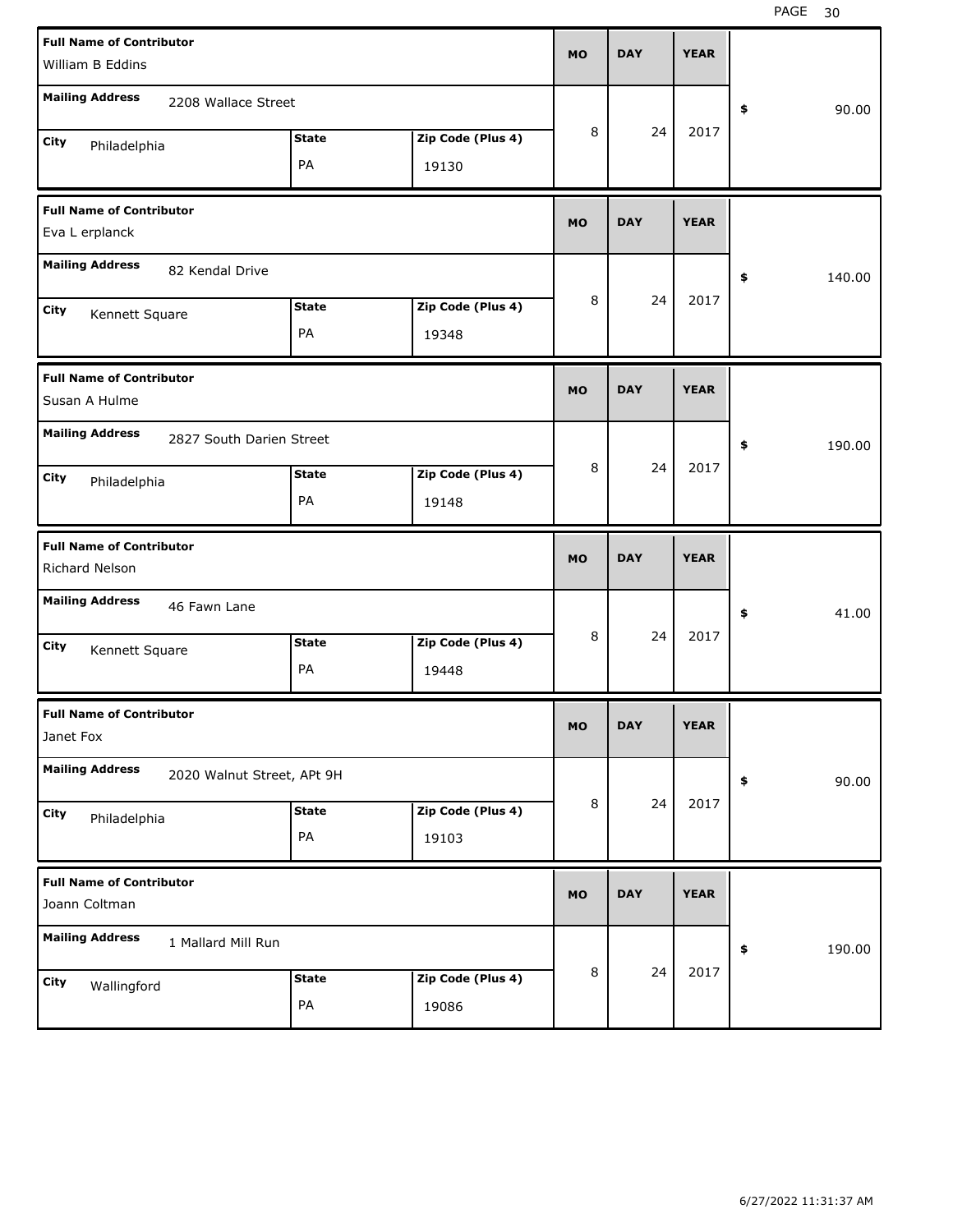| Rose H Strickland<br><b>Mailing Address</b>                                                    | <b>Full Name of Contributor</b><br><b>DAY</b><br><b>YEAR</b><br><b>MO</b> |
|------------------------------------------------------------------------------------------------|---------------------------------------------------------------------------|
|                                                                                                |                                                                           |
| \$                                                                                             | 3021 Mt Alister Road<br>90.00                                             |
| 8<br>2017<br>24<br><b>State</b><br>Zip Code (Plus 4)<br>City<br>Pittsburgh                     |                                                                           |
| PA<br>15214                                                                                    |                                                                           |
| <b>Full Name of Contributor</b><br><b>DAY</b><br><b>YEAR</b><br><b>MO</b><br>Thelma Herlich MD |                                                                           |
|                                                                                                |                                                                           |
| <b>Mailing Address</b><br>116 Haverford Circle<br>\$                                           | 90.00                                                                     |
| 8<br>2017<br>24<br><b>State</b><br>Zip Code (Plus 4)<br>City<br>Pittsburgh                     |                                                                           |
| PA<br>15228                                                                                    |                                                                           |
| <b>Full Name of Contributor</b><br><b>DAY</b><br><b>YEAR</b><br><b>MO</b><br>Jane Napoli       |                                                                           |
|                                                                                                |                                                                           |
| <b>Mailing Address</b><br>306 S Philip Street                                                  | 90.00<br>\$                                                               |
|                                                                                                |                                                                           |
| 22<br>2017<br>6<br><b>State</b><br>Zip Code (Plus 4)<br>City<br>Philadelphia                   |                                                                           |
| PA<br>19106                                                                                    |                                                                           |
| <b>Full Name of Contributor</b><br><b>DAY</b><br><b>YEAR</b><br><b>MO</b><br>Yana List         |                                                                           |
| <b>Mailing Address</b><br>15179 Beverly Drive<br>\$                                            | 90.00                                                                     |
| 22<br>2017<br>6<br><b>State</b><br>Zip Code (Plus 4)                                           |                                                                           |
| City<br>Philadelphia<br>PA<br>19116                                                            |                                                                           |
| <b>Full Name of Contributor</b><br>МO<br><b>DAY</b><br><b>YEAR</b><br>Anne Conroy              |                                                                           |
| <b>Mailing Address</b><br>1400 Waverly Road<br>\$                                              | 240.00                                                                    |
| $\boldsymbol{6}$<br>22<br>2017<br><b>State</b><br>Zip Code (Plus 4)                            |                                                                           |
| City<br>Gladwyne<br>PA<br>19035                                                                |                                                                           |
| <b>Full Name of Contributor</b>                                                                |                                                                           |
| <b>YEAR</b><br><b>DAY</b><br><b>MO</b><br>harriet Ruffin                                       |                                                                           |
| <b>Mailing Address</b><br>191 Midfield Road<br>\$                                              | 90.00                                                                     |
| 2017<br>$\boldsymbol{6}$<br>22<br>Zip Code (Plus 4)<br><b>State</b><br>City<br>Ardmore         |                                                                           |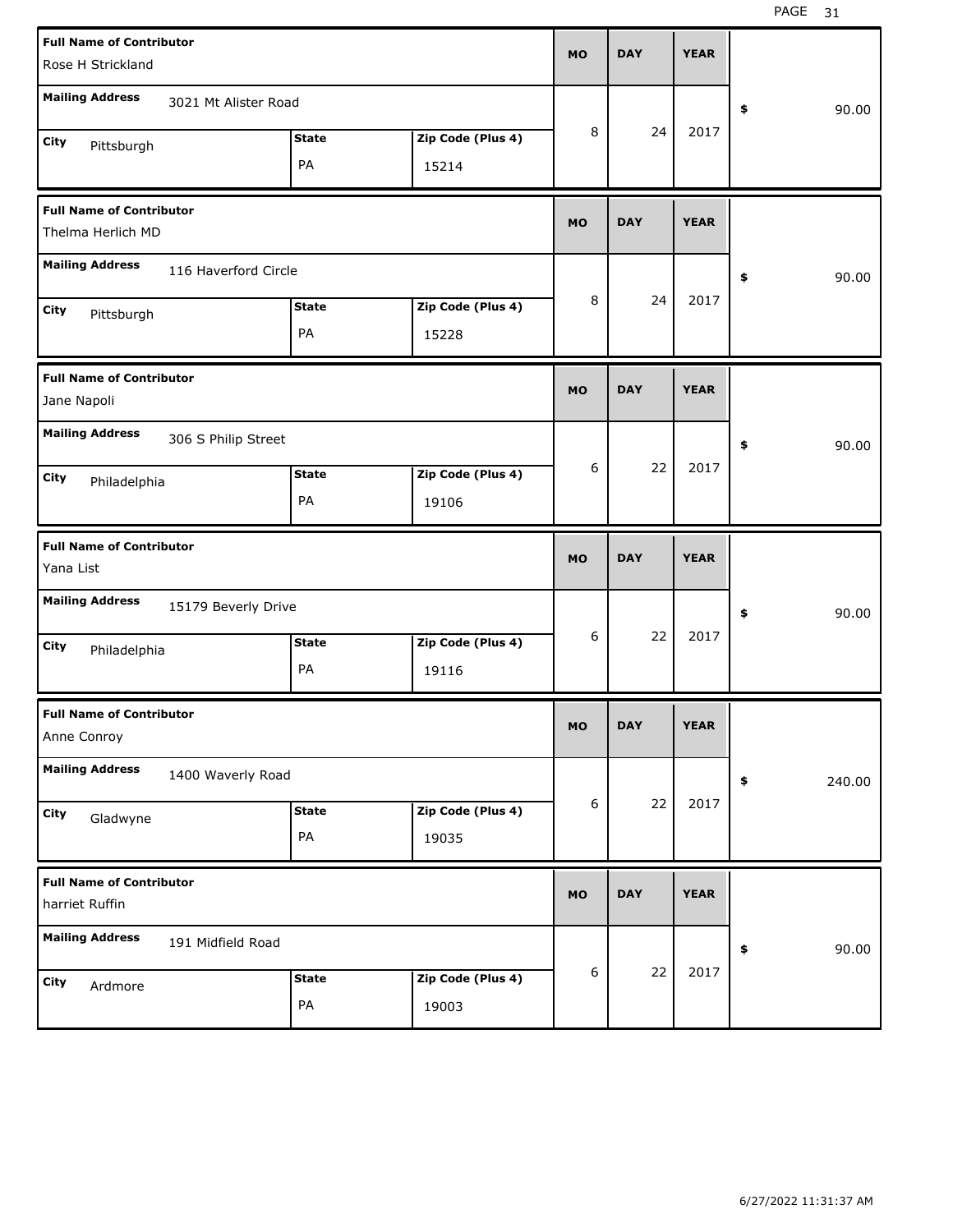| <b>Full Name of Contributor</b>                  |                           |              |                   |                |            |             |             |
|--------------------------------------------------|---------------------------|--------------|-------------------|----------------|------------|-------------|-------------|
| harriet Ruffin                                   |                           |              |                   | <b>MO</b>      | <b>DAY</b> | <b>YEAR</b> |             |
| <b>Mailing Address</b>                           | 191 Midfield Road         |              |                   |                |            |             | \$<br>90.00 |
| City                                             |                           | <b>State</b> | Zip Code (Plus 4) | 6              | 22         | 2017        |             |
| Ardmore                                          |                           | PA           | 19003             |                |            |             |             |
|                                                  |                           |              |                   |                |            |             |             |
| <b>Full Name of Contributor</b><br>Richard Quinn |                           |              |                   |                | <b>DAY</b> | <b>YEAR</b> |             |
| <b>Mailing Address</b>                           | 658 Fernfield Circle      |              |                   |                |            |             | \$<br>90.00 |
| City<br>Wayne                                    |                           | <b>State</b> | Zip Code (Plus 4) | 6              | 22         | 2017        |             |
|                                                  |                           | PA           | 19087             |                |            |             |             |
| <b>Full Name of Contributor</b>                  |                           |              |                   |                |            |             |             |
| Morgan Plant                                     |                           |              |                   | <b>MO</b>      | <b>DAY</b> | <b>YEAR</b> |             |
| <b>Mailing Address</b>                           | 322 S West Street         |              |                   |                |            |             | \$<br>90.00 |
| City<br>Carlisle                                 |                           | <b>State</b> | Zip Code (Plus 4) | $\overline{7}$ | 5          | 2017        |             |
|                                                  |                           | PA           | 17013             |                |            |             |             |
|                                                  |                           |              |                   |                |            |             |             |
| <b>Full Name of Contributor</b>                  |                           |              |                   |                |            |             |             |
| Helen Bosley                                     |                           |              |                   | <b>MO</b>      | <b>DAY</b> | <b>YEAR</b> |             |
| <b>Mailing Address</b>                           | 546 Palmer Farm Drive     |              |                   |                |            |             | \$<br>70.00 |
| City<br>Yardley                                  |                           | <b>State</b> | Zip Code (Plus 4) | $\overline{7}$ | 5          | 2017        |             |
|                                                  |                           | PA           | 19067             |                |            |             |             |
| <b>Full Name of Contributor</b>                  |                           |              |                   |                |            |             |             |
| Kenneth Guveyian                                 |                           |              |                   | MO             | <b>DAY</b> | <b>YEAR</b> |             |
| <b>Mailing Address</b>                           | 40 Fairview Road          |              |                   |                |            |             | \$<br>90.00 |
| City<br>Broomall                                 |                           | <b>State</b> | Zip Code (Plus 4) | $\overline{7}$ | 5          | 2017        |             |
|                                                  |                           | PA           | 19008             |                |            |             |             |
| <b>Full Name of Contributor</b>                  |                           |              |                   |                |            |             |             |
| Vanessa Bender                                   |                           |              |                   | <b>MO</b>      | <b>DAY</b> | <b>YEAR</b> |             |
| <b>Mailing Address</b>                           | 309 South Narberth Avenue |              |                   |                |            |             | \$<br>90.00 |
| City<br>Narberth                                 |                           | <b>State</b> | Zip Code (Plus 4) | $\overline{7}$ | 5          | 2017        |             |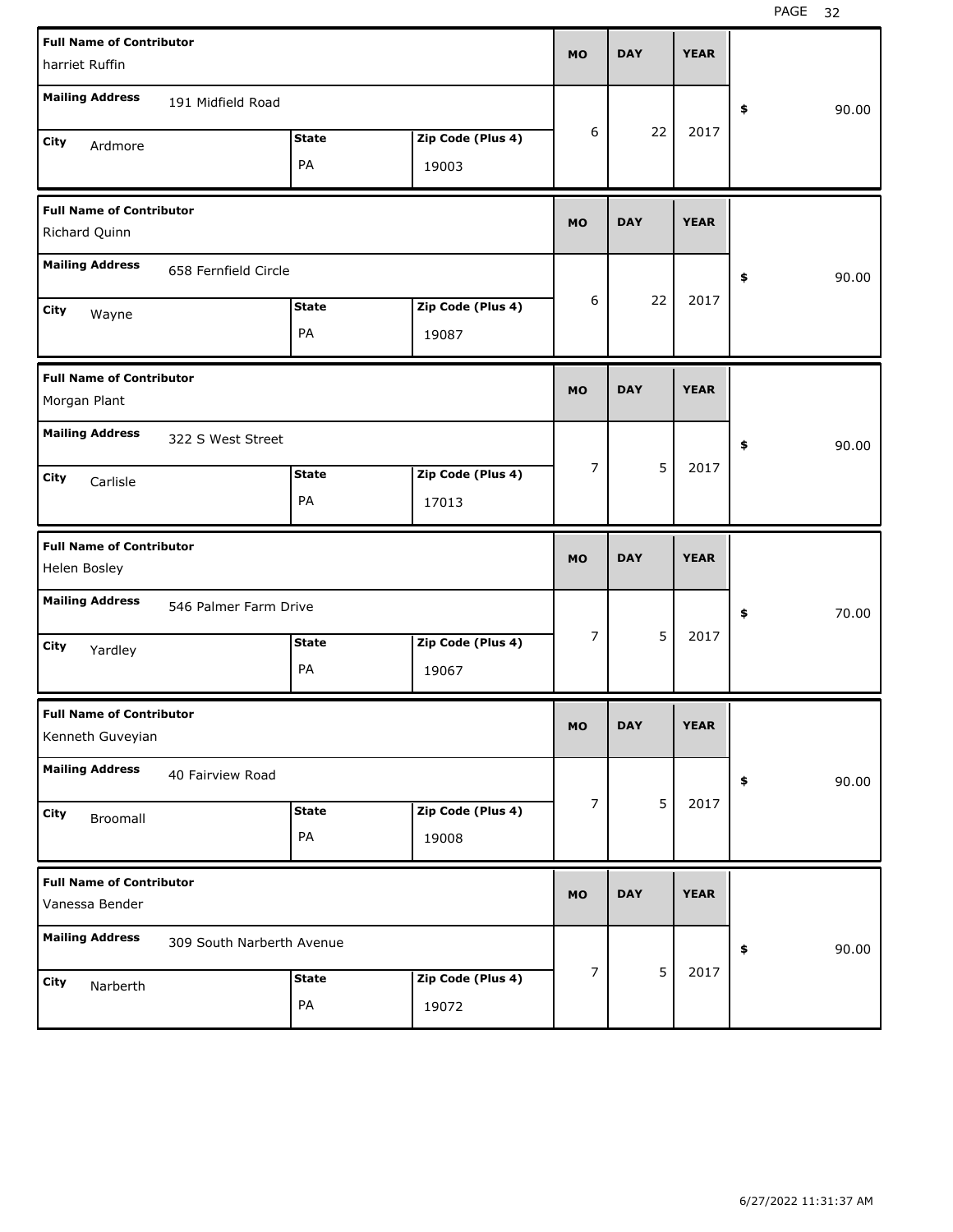| <b>Full Name of Contributor</b><br>Joseph Corrigan                       | <b>MO</b>      | <b>DAY</b> |   | <b>YEAR</b> |              |
|--------------------------------------------------------------------------|----------------|------------|---|-------------|--------------|
| <b>Mailing Address</b><br>1424 S 19th Street                             |                |            |   |             | 240.00<br>\$ |
| <b>State</b><br>Zip Code (Plus 4)<br>City<br>Philadelphia<br>PA<br>19146 | 7              |            | 5 | 2017        |              |
| <b>Full Name of Contributor</b><br>Brenda Wright                         | <b>MO</b>      | <b>DAY</b> |   | <b>YEAR</b> |              |
| <b>Mailing Address</b><br>702 W Mt Airy Avenue                           |                |            |   |             | 240.00<br>\$ |
| <b>State</b><br>Zip Code (Plus 4)<br>City<br>Philadelphia<br>PA<br>19119 | 7              |            | 5 | 2017        |              |
| <b>Full Name of Contributor</b><br>Leone Schoenberg                      | <b>MO</b>      | <b>DAY</b> |   | <b>YEAR</b> |              |
| <b>Mailing Address</b><br>1400 Waverly Road, V 52                        |                |            |   |             | 190.00<br>\$ |
| <b>State</b><br>Zip Code (Plus 4)<br>City<br>Gladwyne<br>PA<br>19035     | $\overline{7}$ |            | 5 | 2017        |              |
|                                                                          |                |            |   |             |              |
| <b>Full Name of Contributor</b><br>Judy Tecosky                          | <b>MO</b>      | <b>DAY</b> |   | <b>YEAR</b> |              |
| <b>Mailing Address</b><br>2200 Arch Street                               |                |            |   |             | 90.00<br>\$  |
| <b>State</b><br>Zip Code (Plus 4)<br>City<br>Philadelphia<br>PA<br>19103 | 7              |            | 5 | 2017        |              |
| <b>Full Name of Contributor</b><br>Lauren Lambrugo                       | MO             | <b>DAY</b> |   | <b>YEAR</b> |              |
| <b>Mailing Address</b><br>315 Poplar Avenue                              |                |            |   |             | 90.00<br>\$  |
| Zip Code (Plus 4)<br><b>State</b><br>City<br>Devon<br>PA<br>19333        | 7              |            | 5 | 2017        |              |
| <b>Full Name of Contributor</b><br>Elizabeth Zampogna                    | <b>MO</b>      | <b>DAY</b> |   | <b>YEAR</b> |              |
| <b>Mailing Address</b><br>710 Vista Drive                                | 7              |            | 5 | 2017        | 240.00<br>\$ |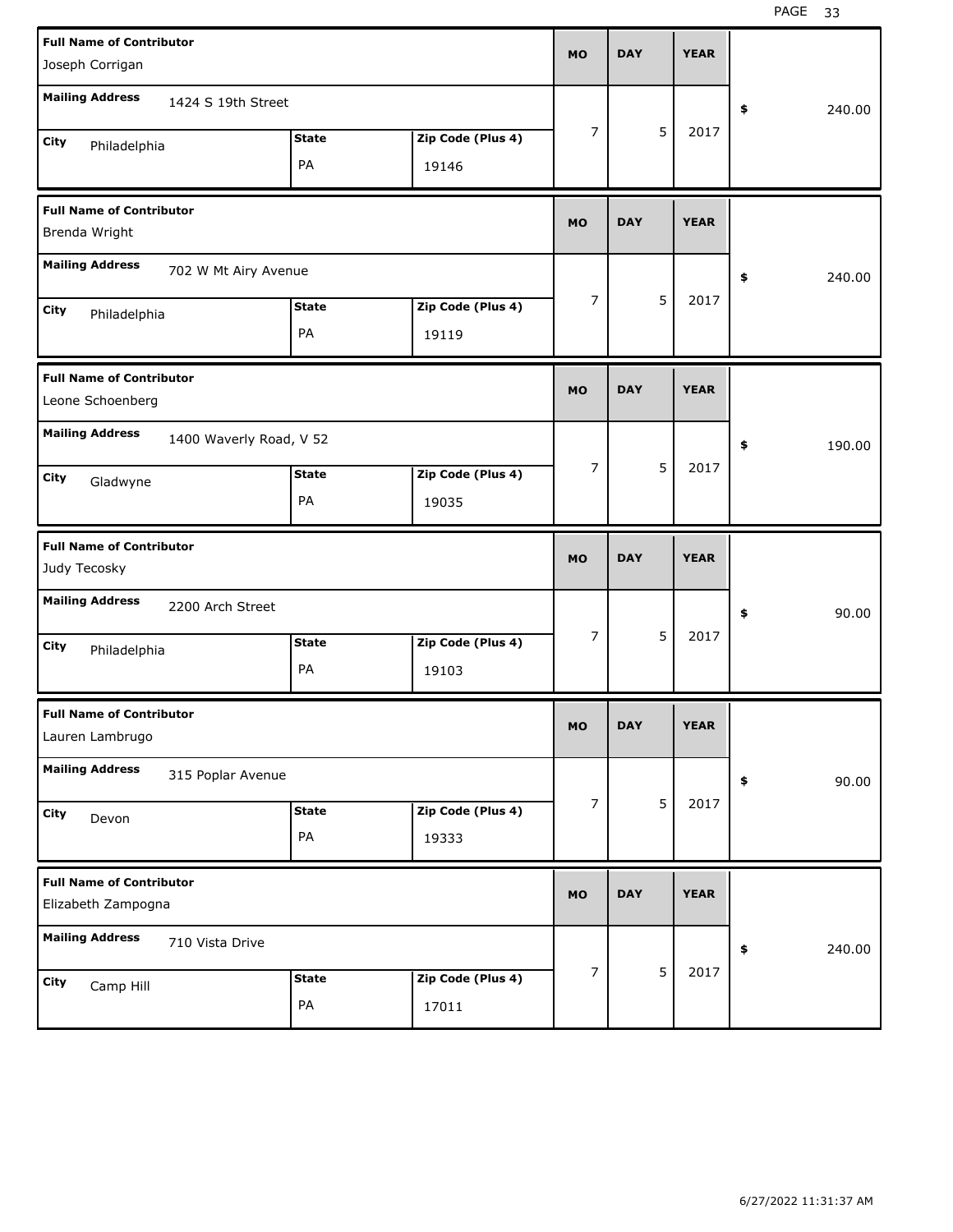| <b>Full Name of Contributor</b><br>Margaret Anderson       |                                 |                    |                            | <b>MO</b>      | <b>DAY</b> |                | <b>YEAR</b> |              |
|------------------------------------------------------------|---------------------------------|--------------------|----------------------------|----------------|------------|----------------|-------------|--------------|
| <b>Mailing Address</b>                                     | 101 Rittenhouse Circle          |                    |                            |                |            |                |             | \$<br>90.00  |
| City<br>Newtown                                            |                                 | <b>State</b><br>PA | Zip Code (Plus 4)<br>18940 | $\overline{7}$ |            | 5              | 2017        |              |
| <b>Full Name of Contributor</b><br>Jeanne M Dangelo        |                                 |                    |                            |                | <b>DAY</b> |                | <b>YEAR</b> |              |
| <b>Mailing Address</b>                                     | 2413 S Mildred Street           |                    |                            |                |            |                |             | \$<br>240.00 |
| City<br>Philadelphia                                       |                                 | <b>State</b><br>PA | Zip Code (Plus 4)<br>19148 | $\overline{7}$ |            | 5              | 2017        |              |
| <b>Full Name of Contributor</b><br><b>Brandon Williams</b> |                                 |                    |                            | <b>MO</b>      | <b>DAY</b> |                | <b>YEAR</b> |              |
| <b>Mailing Address</b>                                     | 1517 Penn Street                |                    |                            |                |            |                |             | \$<br>90.00  |
| City<br>Harrisburg                                         |                                 | <b>State</b><br>PA | Zip Code (Plus 4)<br>17102 | $\overline{7}$ |            | 5              | 2017        |              |
|                                                            |                                 |                    |                            |                |            |                |             |              |
| <b>Full Name of Contributor</b><br>Joyce S Meyers          |                                 |                    |                            | <b>MO</b>      | <b>DAY</b> |                | <b>YEAR</b> |              |
| <b>Mailing Address</b>                                     | 110 Longview Cirecle            |                    |                            |                |            |                |             | \$<br>90.00  |
| City<br>Media                                              |                                 | <b>State</b><br>PA | Zip Code (Plus 4)<br>19063 | $\overline{7}$ |            | $\overline{7}$ | 2017        |              |
| <b>Full Name of Contributor</b><br>Thomas McK Thomas       |                                 |                    |                            | <b>MO</b>      | <b>DAY</b> |                | <b>YEAR</b> |              |
| <b>Mailing Address</b>                                     | 3450 Church School Road         |                    |                            |                |            |                |             | \$<br>240.00 |
| City<br>Doylestown                                         |                                 | <b>State</b><br>PA | Zip Code (Plus 4)<br>18902 | 7              |            | 7              | 2017        |              |
| <b>Full Name of Contributor</b><br>Patricia J Romano       |                                 |                    |                            | <b>MO</b>      | <b>DAY</b> |                | <b>YEAR</b> |              |
| <b>Mailing Address</b>                                     | 27 S Arlene Street, PO Box 6443 |                    |                            | 7              |            | $\overline{7}$ | 2017        | \$<br>65.00  |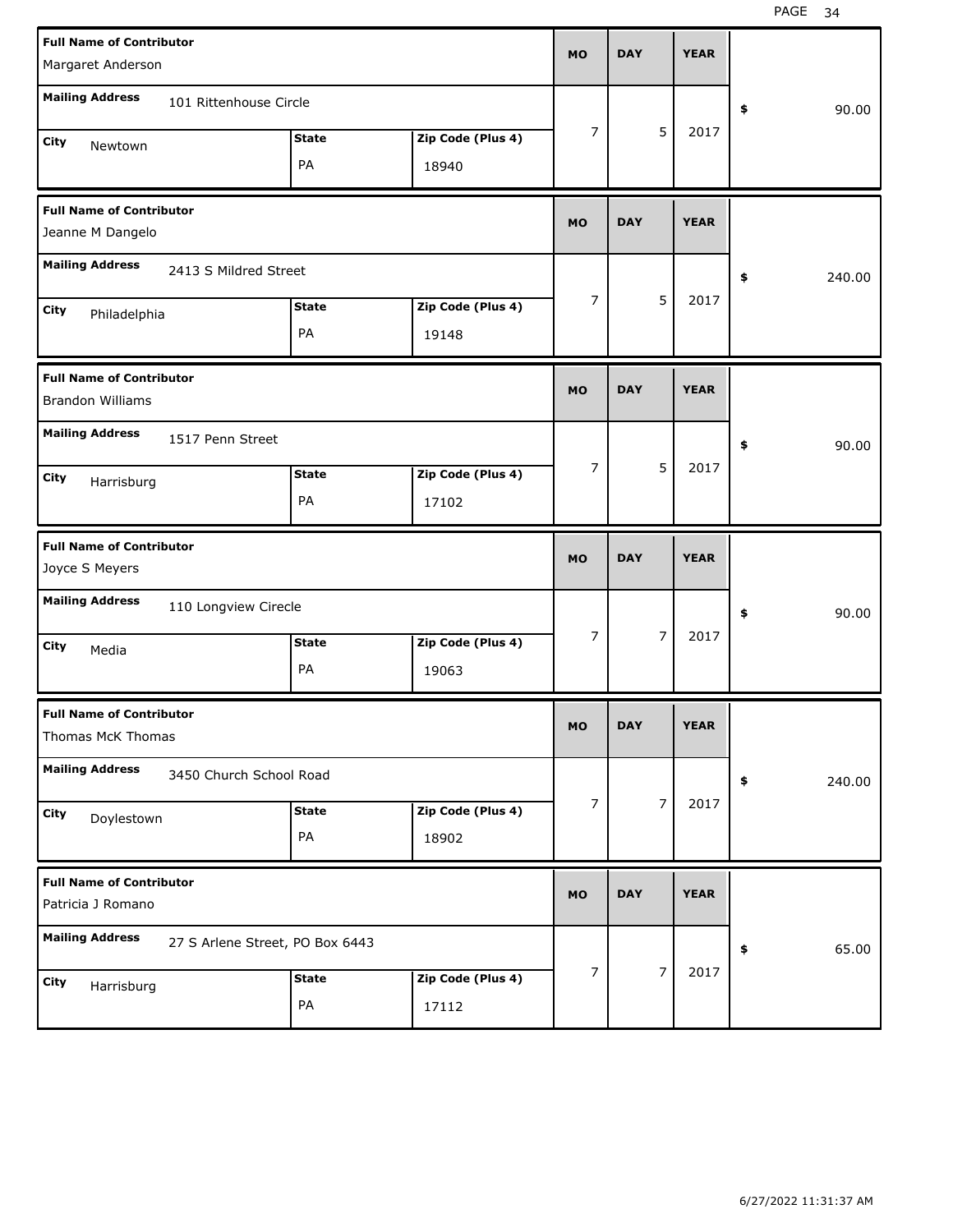| <b>Full Name of Contributor</b><br>John Larsen      |                        |              |                   | <b>MO</b>      | <b>DAY</b>     | <b>YEAR</b> |              |
|-----------------------------------------------------|------------------------|--------------|-------------------|----------------|----------------|-------------|--------------|
|                                                     |                        |              |                   |                |                |             |              |
| <b>Mailing Address</b>                              | 146 Green Street       |              |                   |                |                |             | 90.00<br>\$  |
| City<br>Sellersville                                |                        | <b>State</b> | Zip Code (Plus 4) | 7              | $\overline{7}$ | 2017        |              |
|                                                     |                        | PA           | 18960             |                |                |             |              |
| <b>Full Name of Contributor</b><br>Kim E Gronendahl |                        |              |                   |                | <b>DAY</b>     | <b>YEAR</b> |              |
|                                                     |                        |              |                   |                |                |             |              |
| <b>Mailing Address</b>                              | 4783 Landisville Road  |              |                   |                | 90.00<br>\$    |             |              |
| City<br>Doylestown                                  |                        | <b>State</b> | Zip Code (Plus 4) | $\overline{7}$ | $\overline{7}$ | 2017        |              |
|                                                     |                        | PA           | 18902             |                |                |             |              |
| <b>Full Name of Contributor</b>                     |                        |              |                   |                |                |             |              |
| Arthur M Cohn                                       |                        |              |                   | <b>MO</b>      | <b>DAY</b>     | <b>YEAR</b> |              |
| <b>Mailing Address</b>                              | 7906 Spruce Mill Drive |              |                   |                |                |             | 90.00<br>\$  |
| City<br>Yardley                                     |                        | State        | Zip Code (Plus 4) | 7              | $\overline{7}$ | 2017        |              |
|                                                     |                        | PA           | 19067             |                |                |             |              |
|                                                     |                        |              |                   |                |                |             |              |
| <b>Full Name of Contributor</b>                     |                        |              |                   |                |                |             |              |
| Christine Jacobs                                    |                        |              |                   | <b>MO</b>      | <b>DAY</b>     | <b>YEAR</b> |              |
| <b>Mailing Address</b>                              | 240 Spruce Street      |              |                   |                |                |             | 90.00<br>\$  |
| City<br>Philadelphia                                |                        | <b>State</b> | Zip Code (Plus 4) | $\overline{7}$ | 19             | 2017        |              |
|                                                     |                        | PA           | 19106             |                |                |             |              |
| <b>Full Name of Contributor</b>                     |                        |              |                   |                |                |             |              |
| Samuel M Spera                                      |                        |              |                   | <b>MO</b>      | <b>DAY</b>     | <b>YEAR</b> |              |
| <b>Mailing Address</b>                              | 705 Tomlinson Lane     |              |                   |                |                |             | 190.00<br>\$ |
| City<br>Yardley                                     |                        | <b>State</b> | Zip Code (Plus 4) | $\overline{7}$ | 19             | 2017        |              |
|                                                     |                        | PA           | 19067             |                |                |             |              |
| <b>Full Name of Contributor</b><br>Eileen Eskin     |                        |              |                   | <b>MO</b>      | <b>DAY</b>     | <b>YEAR</b> |              |
| <b>Mailing Address</b>                              | 663 Hidden Pond Lane   |              |                   |                |                |             | 90.00<br>\$  |
| City<br>Huntingdon Valley                           |                        | <b>State</b> | Zip Code (Plus 4) | 7              | 19             | 2017        |              |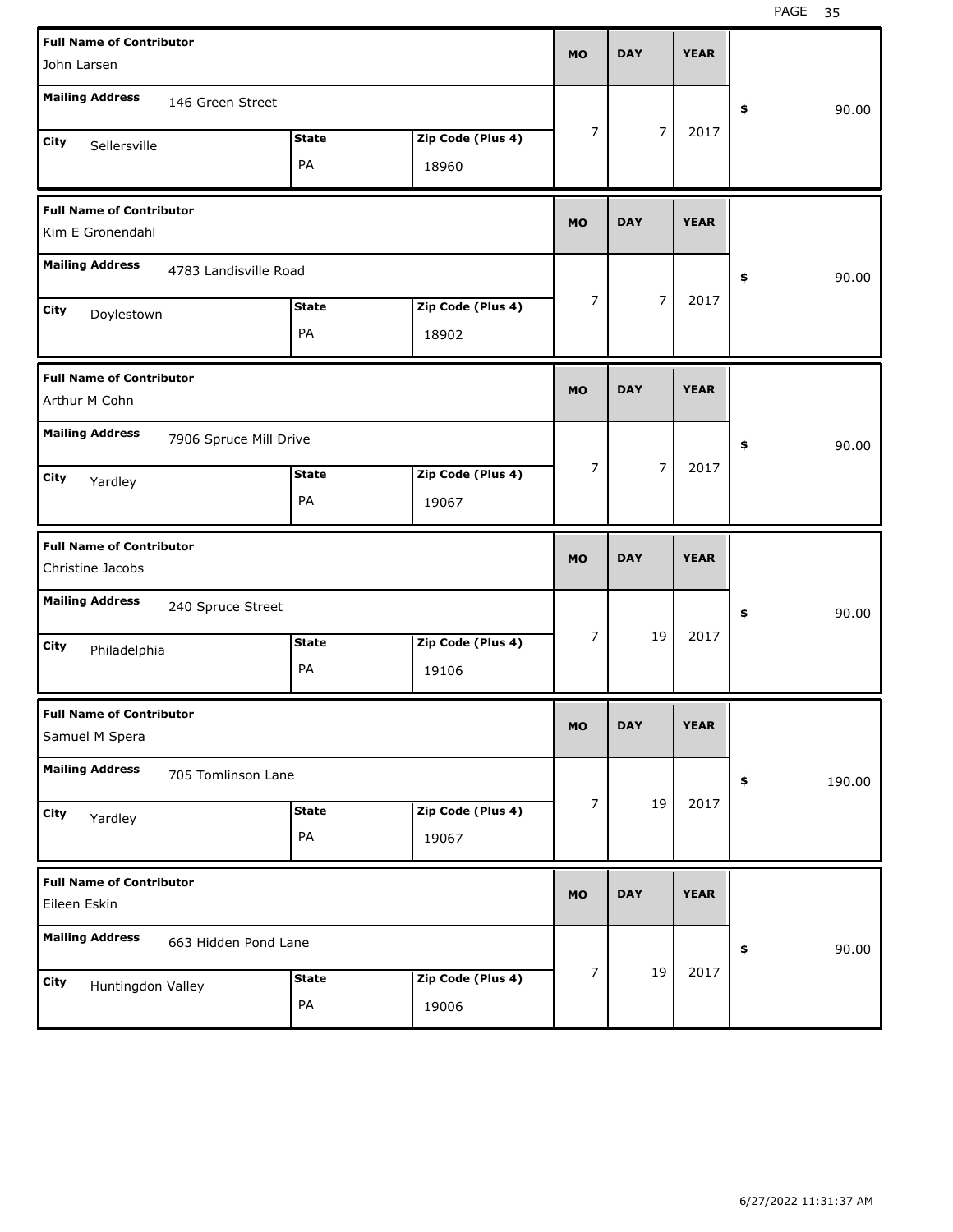| <b>Full Name of Contributor</b><br>Maggi Ruth P Boyer                                 |                    |                            | <b>MO</b>      | <b>DAY</b> | <b>YEAR</b> |                   |
|---------------------------------------------------------------------------------------|--------------------|----------------------------|----------------|------------|-------------|-------------------|
| <b>Mailing Address</b><br>305 Dorset Court                                            | <b>State</b>       | Zip Code (Plus 4)          | 7              | 19         | 2017        | \$<br>190.00      |
| City<br>Doylestown                                                                    | PA                 | 18901                      |                |            |             |                   |
| <b>Full Name of Contributor</b><br>Nancy P Morrill                                    |                    |                            | <b>MO</b>      | <b>DAY</b> | <b>YEAR</b> |                   |
| <b>Mailing Address</b><br>1382 Newtown Langhorne Apt N-206                            |                    |                            |                |            |             | \$<br>90.00       |
| City<br>Newtown                                                                       | <b>State</b><br>PA | Zip Code (Plus 4)<br>18940 | $\overline{7}$ | 19         | 2017        |                   |
| <b>Full Name of Contributor</b><br>Miriam B Chaloff                                   |                    |                            | <b>MO</b>      | <b>DAY</b> | <b>YEAR</b> |                   |
| <b>Mailing Address</b><br>17 timber Knoll Drive<br>City<br><b>Washington Crossing</b> | <b>State</b><br>PA | Zip Code (Plus 4)<br>18977 | $\overline{7}$ | 19         | 2017        | \$<br>90.00       |
| <b>Full Name of Contributor</b><br>William W Warren Jr                                |                    |                            | <b>MO</b>      | <b>DAY</b> | <b>YEAR</b> |                   |
| <b>Mailing Address</b><br>508 Bridgeviw Drive                                         |                    |                            |                |            |             | \$<br>240.00      |
| City<br>Lemoyne                                                                       | <b>State</b><br>PA | Zip Code (Plus 4)<br>17043 | 8              | 24         | 2017        |                   |
| <b>Full Name of Contributor</b><br>William R Hoffman                                  |                    |                            | <b>MO</b>      | DAY        | YEAK        |                   |
| <b>Mailing Address</b><br>2328 Poplar Street                                          |                    |                            |                |            |             | 65.00<br>\$       |
| City<br>Philadelphia                                                                  | <b>State</b><br>PA | Zip Code (Plus 4)<br>19130 | 8              | 24         | 2017        |                   |
| <b>Full Name of Contributor</b><br>Margaret Brown                                     |                    |                            | <b>MO</b>      | <b>DAY</b> | <b>YEAR</b> |                   |
| <b>Mailing Address</b><br>109 Bank Barn Lane                                          |                    |                            |                |            |             | 90.00<br>\$       |
| City<br>Lancaster                                                                     | <b>State</b><br>PA | Zip Code (Plus 4)<br>17602 | 8              | 24         | 2017        |                   |
|                                                                                       |                    |                            |                |            |             | <b>PAGE TOTAL</b> |

**Enter Grand Total of Part A on Schedule I, Detailed Summary Page, Section 2.**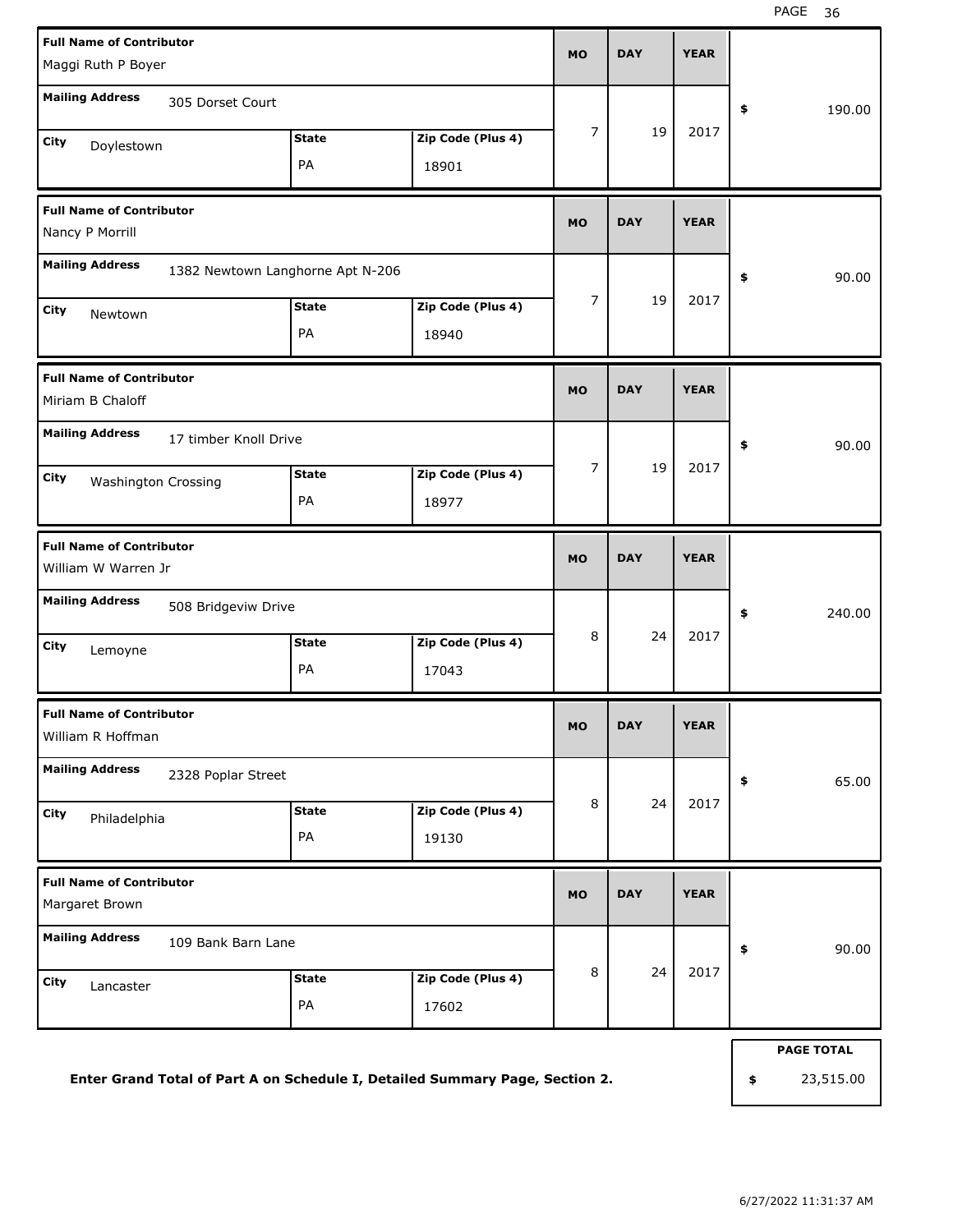# **PART C Contributions Received From Political Committees**

**OVER \$250.00**

 **Use this Part to itemize only contributions received from Political committees with an aggregate value from Over \$250.00 in the reporting period.**

| Name of Filing Committee or Candidate                                        | <b>Reporting Period</b> |  |                   |             |            |             |    |                   |
|------------------------------------------------------------------------------|-------------------------|--|-------------------|-------------|------------|-------------|----|-------------------|
|                                                                              |                         |  | From:             |             |            | To:         |    |                   |
|                                                                              |                         |  |                   | <b>DATE</b> |            |             |    | <b>AMOUNT</b>     |
| <b>Full Name of Contributing Committee</b>                                   |                         |  |                   | <b>MO</b>   | <b>DAY</b> | <b>YEAR</b> |    |                   |
| <b>Mailing Address</b>                                                       |                         |  |                   |             |            |             | \$ | 0.00              |
| City                                                                         | <b>State</b>            |  | Zip Code (Plus 4) |             |            |             |    |                   |
|                                                                              |                         |  |                   |             |            |             |    | <b>PAGE TOTAL</b> |
| Enter Grand Total of Part C on Schedule I, Detailed Summary Page, Section 3. |                         |  |                   |             |            |             | \$ | 0.00              |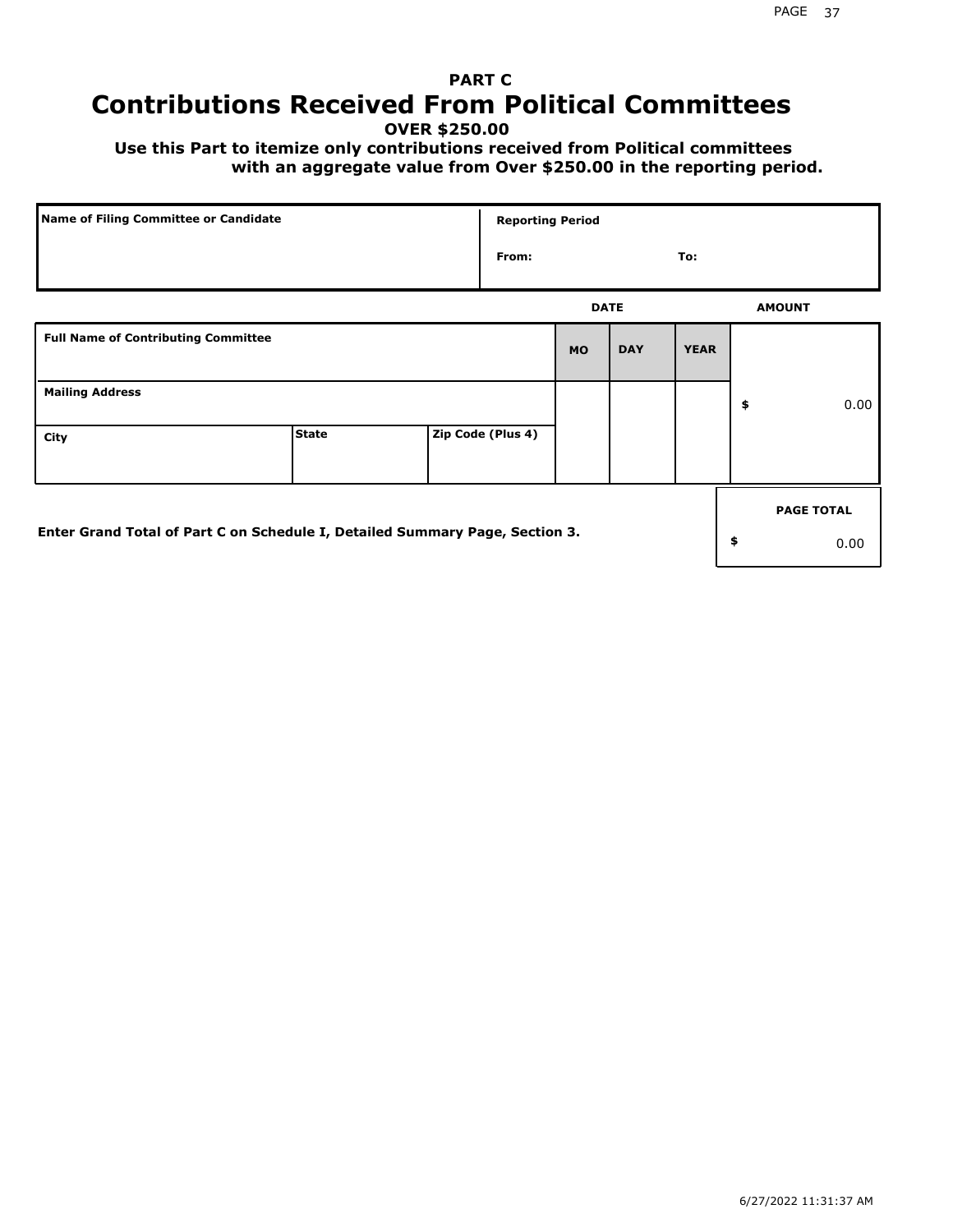# **PART D ALL OTHER CONTRIBUTIONS**

#### **OVER \$250.00**

#### **Use this Part to itemize all other contributions with an aggregate value of**

 **over \$250.00 in the reporting period.**

 **(Exclude contributions from political committees reported in Part C.)** 

| <b>Name of Filing Committee or Candidate</b>                          |                                   |  |                   |                              | <b>Reporting Period</b> |              |                   |                   |
|-----------------------------------------------------------------------|-----------------------------------|--|-------------------|------------------------------|-------------------------|--------------|-------------------|-------------------|
| PLANNED PARENTHOOD PA INC                                             |                                   |  |                   | From:                        |                         |              | $6/6/2017$ To:    | 9/18/2017         |
|                                                                       |                                   |  |                   |                              |                         | <b>DATE</b>  |                   | <b>AMOUNT</b>     |
| <b>Full Name of Contributor</b><br>David Vitale                       |                                   |  |                   |                              | <b>MO</b>               | <b>DAY</b>   | <b>YEAR</b>       |                   |
| <b>Mailing</b><br>231 E Areba Avenue<br><b>Address</b>                |                                   |  |                   |                              |                         |              |                   | 490.00<br>\$      |
| City<br>Hershey                                                       | <b>State</b><br>Zip Code (Plus 4) |  |                   |                              | 6                       | 22           | 2017              |                   |
|                                                                       | PA<br>17033                       |  |                   |                              |                         |              |                   |                   |
| <b>Employer Name</b><br>Unknown                                       |                                   |  |                   |                              | <b>Occupation</b>       |              | Unknown           |                   |
| <b>Employer Mailing Address/Principal Place of</b><br><b>Business</b> |                                   |  | City              |                              |                         | <b>State</b> |                   | Zip Code (Plus 4) |
| Unknown                                                               |                                   |  | Hershey           |                              |                         | PA           |                   | 17033             |
| <b>Full Name of Contributor</b>                                       |                                   |  |                   |                              | <b>MO</b>               | <b>DAY</b>   | <b>YEAR</b>       |                   |
| Paula A Bussard                                                       |                                   |  |                   |                              |                         |              |                   |                   |
| <b>Mailing</b><br>99 E Yellowbreeches Road<br><b>Address</b>          |                                   |  |                   |                              |                         |              |                   | \$<br>490.00      |
| City<br>Carlisle                                                      | <b>State</b>                      |  | Zip Code (Plus 4) |                              | 6                       | 22           | 2017              |                   |
|                                                                       | PA                                |  | 17015             |                              |                         |              |                   |                   |
| <b>Employer Name</b><br>Unknown                                       |                                   |  |                   |                              | <b>Occupation</b>       |              | Unknown           |                   |
| <b>Employer Mailing Address/Principal Place of</b><br><b>Business</b> |                                   |  | City              |                              |                         | <b>State</b> |                   | Zip Code (Plus 4) |
| Unknown                                                               |                                   |  | Carlisle          |                              |                         | PA           |                   | 17015             |
| <b>Full Name of Contributor</b>                                       |                                   |  |                   |                              |                         |              |                   |                   |
| Jeffery A Hunsicker                                                   |                                   |  |                   |                              | <b>MO</b>               | <b>DAY</b>   | <b>YEAR</b>       |                   |
| <b>Mailing</b><br>2403 Midland Road<br><b>Address</b>                 |                                   |  |                   |                              |                         |              |                   | \$<br>490.00      |
| <b>City</b><br>Harrisburg                                             | <b>State</b>                      |  | Zip Code (Plus 4) |                              | 6                       | 22           | 2017              |                   |
|                                                                       | PA                                |  | 17104             |                              |                         |              |                   |                   |
| <b>Employer Name</b><br>Unknown                                       |                                   |  |                   | <b>Occupation</b><br>Unknown |                         |              |                   |                   |
| <b>Employer Mailing Address/Principal Place of</b><br><b>Business</b> |                                   |  | City              |                              | <b>State</b>            |              | Zip Code (Plus 4) |                   |
| Unknown                                                               |                                   |  | Harrisburg        |                              |                         | PA           |                   | 17104             |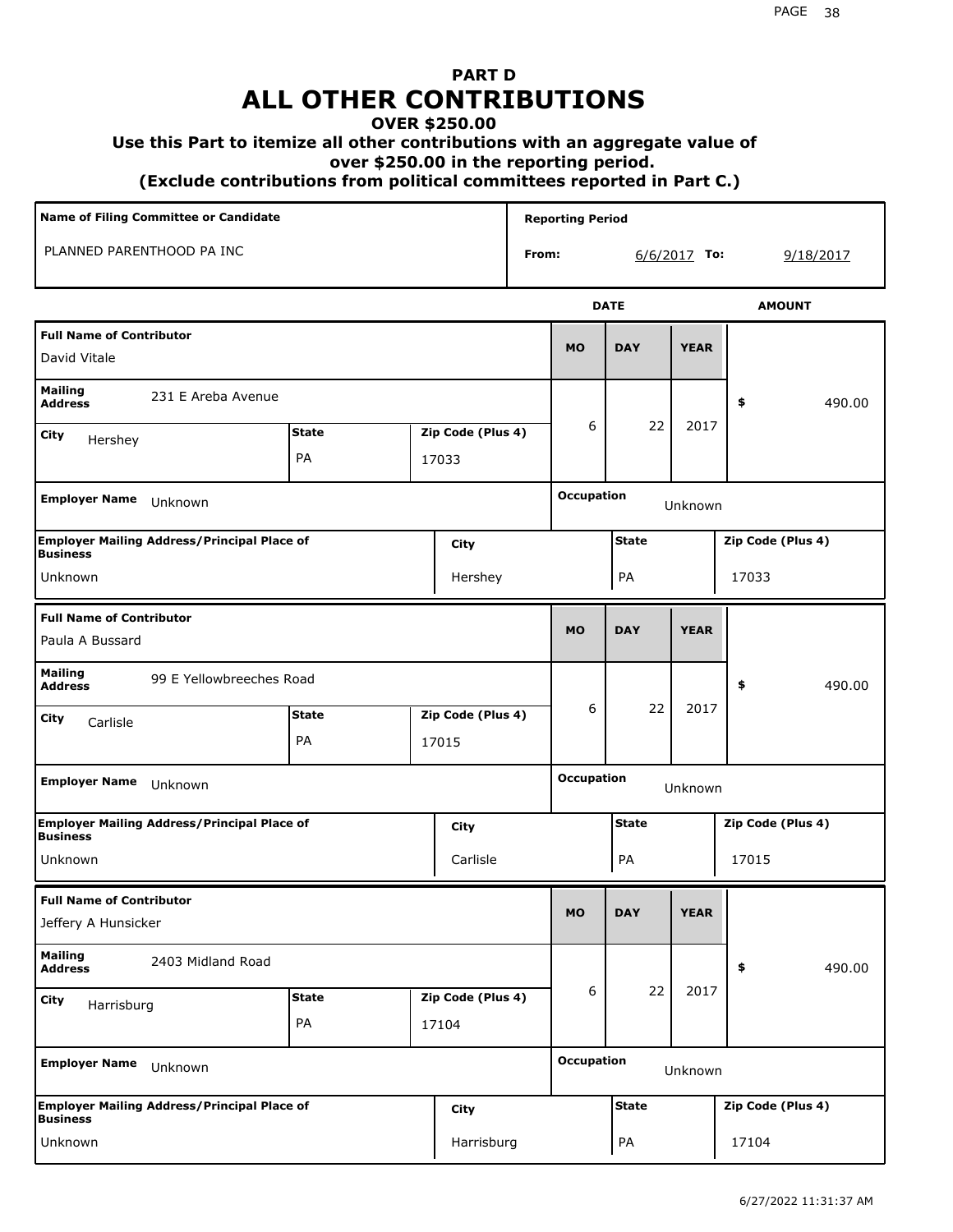| Erica Liane Wentz                                                     |              |                   | <b>MO</b>         | <b>DAY</b>   | <b>YEAR</b> |                   |        |
|-----------------------------------------------------------------------|--------------|-------------------|-------------------|--------------|-------------|-------------------|--------|
| <b>Mailing</b><br>1735 N Meadow Cir<br><b>Address</b>                 |              |                   |                   |              |             | \$                | 490.00 |
| City<br>Mechanicsburg                                                 | <b>State</b> | Zip Code (Plus 4) | 6                 | 22           | 2017        |                   |        |
|                                                                       | PA           | 17055             |                   |              |             |                   |        |
|                                                                       |              |                   |                   |              |             |                   |        |
| <b>Employer Name</b><br>Unknown                                       |              |                   | <b>Occupation</b> |              | Unknown     |                   |        |
| <b>Employer Mailing Address/Principal Place of</b><br><b>Business</b> |              | City              |                   | <b>State</b> |             | Zip Code (Plus 4) |        |
| Unknown                                                               |              | Mechanicsburg     |                   | PA           |             | 17055             |        |
| <b>Full Name of Contributor</b>                                       |              |                   |                   |              |             |                   |        |
| Richard C Lanning                                                     |              |                   | <b>MO</b>         | <b>DAY</b>   | <b>YEAR</b> |                   |        |
| <b>Mailing</b><br>599 E Siddonsburg Road<br><b>Address</b>            |              |                   |                   |              |             | \$                | 490.00 |
| <b>City</b><br>Mechanicsburg                                          | <b>State</b> | Zip Code (Plus 4) | 6                 | 22           | 2017        |                   |        |
|                                                                       | PA           | 17055             |                   |              |             |                   |        |
|                                                                       |              |                   |                   |              |             |                   |        |
| <b>Employer Name</b><br>Unknown                                       |              |                   | <b>Occupation</b> |              | Unknown     |                   |        |
| <b>Employer Mailing Address/Principal Place of</b><br><b>Business</b> |              | <b>City</b>       |                   | <b>State</b> |             | Zip Code (Plus 4) |        |
| Unknown                                                               |              | Mechanicsburg     |                   | PA           |             | 17055             |        |
|                                                                       |              |                   |                   |              |             |                   |        |
|                                                                       |              |                   |                   |              |             |                   |        |
| <b>Full Name of Contributor</b><br>Susan B Pera                       |              |                   | <b>MO</b>         | <b>DAY</b>   | <b>YEAR</b> |                   |        |
| <b>Mailing</b><br>1714 Olmstead Way East<br><b>Address</b>            |              |                   |                   |              |             | \$                | 490.00 |
| City                                                                  | <b>State</b> | Zip Code (Plus 4) | 6                 | 22           | 2017        |                   |        |
| Camp Hill                                                             | PA           | 17011             |                   |              |             |                   |        |
|                                                                       |              |                   |                   |              |             |                   |        |
| <b>Employer Name</b><br>Unknkown                                      |              |                   | <b>Occupation</b> |              | Unknown     |                   |        |
| <b>Employer Mailing Address/Principal Place of</b><br><b>Business</b> |              | <b>City</b>       |                   | <b>State</b> |             | Zip Code (Plus 4) |        |
| Unknown                                                               |              | Camp Hill         |                   | PA           |             | 17011             |        |
|                                                                       |              |                   |                   |              |             |                   |        |
| <b>Full Name of Contributor</b><br>Lois Lehrman Grass                 |              |                   | <b>MO</b>         | <b>DAY</b>   | <b>YEAR</b> |                   |        |
| <b>Mailing</b><br>2000 Crums Mill Road<br><b>Address</b>              |              |                   |                   |              |             | \$                | 990.00 |
| <b>City</b>                                                           | <b>State</b> | Zip Code (Plus 4) | 6                 | 22           | 2017        |                   |        |
| Harrisburg                                                            | PA           | 17110             |                   |              |             |                   |        |
| <b>Employer Name</b><br>Unknown                                       |              |                   | <b>Occupation</b> |              | Unknown     |                   |        |
| <b>Employer Mailing Address/Principal Place of</b><br><b>Business</b> |              | <b>City</b>       |                   | <b>State</b> |             | Zip Code (Plus 4) |        |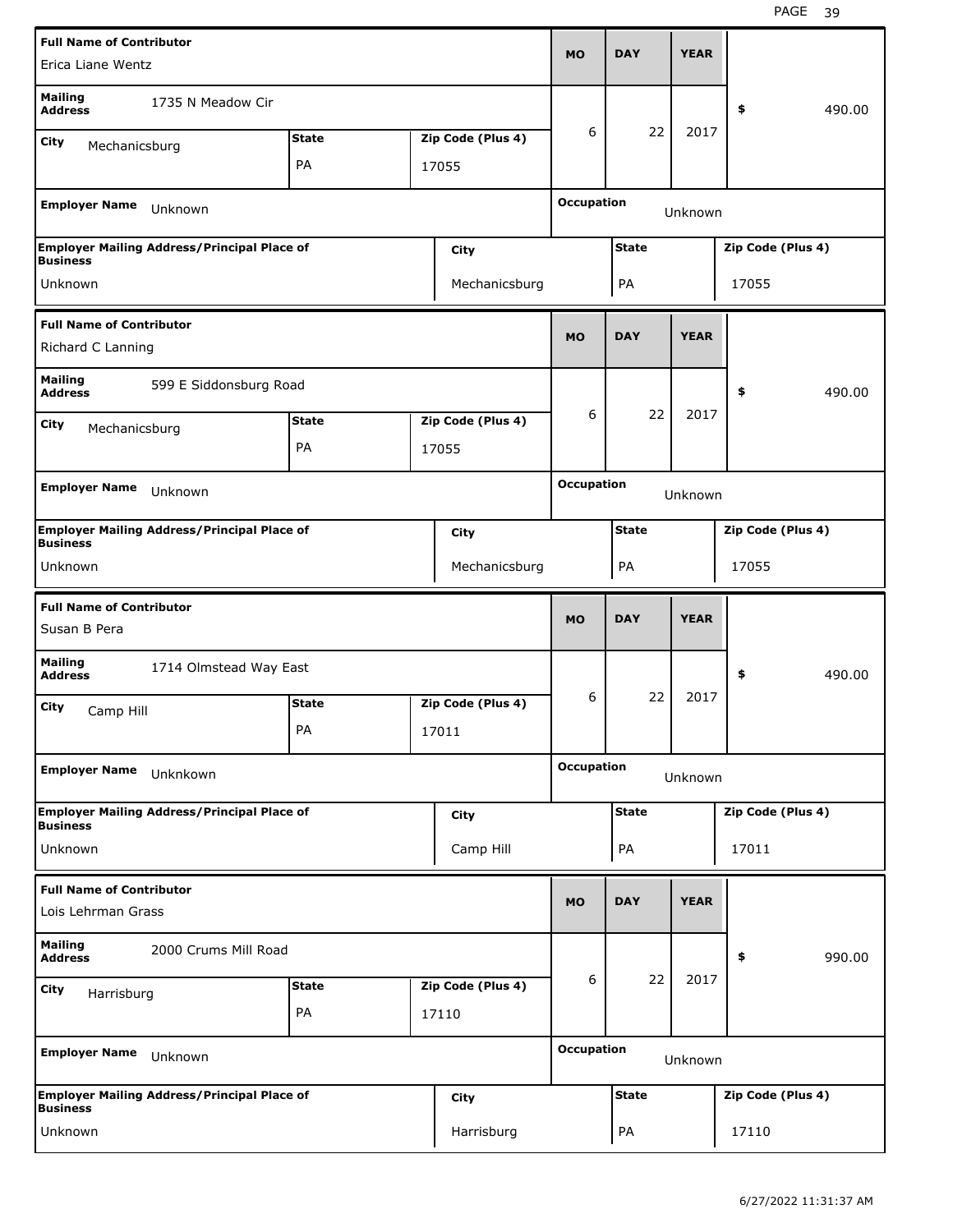| <b>Full Name of Contributor</b>                |                                                    |              |                   |                   |              |             |                   |          |
|------------------------------------------------|----------------------------------------------------|--------------|-------------------|-------------------|--------------|-------------|-------------------|----------|
| Nora Winkleman                                 |                                                    |              |                   | <b>MO</b>         | <b>DAY</b>   | <b>YEAR</b> |                   |          |
| <b>Mailing</b><br><b>Address</b>               | 1018 Green Street                                  |              |                   |                   |              |             | \$                | 990.00   |
| <b>City</b><br>Harrisburg                      |                                                    | <b>State</b> | Zip Code (Plus 4) | 6                 | 22           | 2017        |                   |          |
|                                                |                                                    | PA           | 17102             |                   |              |             |                   |          |
| <b>Employer Name</b>                           | Unknown                                            |              |                   | <b>Occupation</b> |              | Unknown     |                   |          |
|                                                | <b>Employer Mailing Address/Principal Place of</b> |              | City              |                   | <b>State</b> |             | Zip Code (Plus 4) |          |
| <b>Business</b><br>Unknown                     |                                                    |              | Harrisburg        |                   | PA           |             | 17102             |          |
| <b>Full Name of Contributor</b>                |                                                    |              |                   | <b>MO</b>         | <b>DAY</b>   | <b>YEAR</b> |                   |          |
| Morgan Plant & Assoc                           |                                                    |              |                   |                   |              |             |                   |          |
| <b>Mailing</b><br><b>Address</b>               | 322 S West Street                                  |              |                   |                   |              |             | \$                | 990.00   |
| City<br>Carlisle                               |                                                    | <b>State</b> | Zip Code (Plus 4) | 6                 | 22           | 2017        |                   |          |
|                                                |                                                    | PA           | 17013             |                   |              |             |                   |          |
|                                                |                                                    |              |                   | <b>Occupation</b> |              |             |                   |          |
| <b>Employer Name</b>                           | Morgan Plant & Assoc                               |              |                   |                   |              | Owner       |                   |          |
| <b>Business</b>                                | <b>Employer Mailing Address/Principal Place of</b> |              | City              |                   | <b>State</b> |             | Zip Code (Plus 4) |          |
| 322 S West Street                              |                                                    |              | Carlisle          |                   | PA           |             | 17013             |          |
|                                                |                                                    |              |                   |                   |              |             |                   |          |
| <b>Full Name of Contributor</b><br>Evelyn Haas |                                                    |              |                   | <b>MO</b>         | <b>DAY</b>   | <b>YEAR</b> |                   |          |
| <b>Mailing</b><br><b>Address</b>               | 7832 Lister Street                                 |              |                   |                   |              |             | \$                | 990.00   |
|                                                |                                                    | <b>State</b> | Zip Code (Plus 4) | 6                 | 22           | 2017        |                   |          |
| City<br>Philadelphia                           |                                                    | PA           | 19152             |                   |              |             |                   |          |
| <b>Employer Name</b>                           | Unknown                                            |              |                   | <b>Occupation</b> |              | Unknown     |                   |          |
|                                                | <b>Employer Mailing Address/Principal Place of</b> |              | City              |                   | <b>State</b> |             | Zip Code (Plus 4) |          |
| <b>Business</b><br>Unknown                     |                                                    |              | Philadelphia      |                   | PA           |             | 19152             |          |
| <b>Full Name of Contributor</b>                |                                                    |              |                   | <b>MO</b>         | <b>DAY</b>   | <b>YEAR</b> |                   |          |
| Loring, Wolcott & Coolidge Trust               |                                                    |              |                   |                   |              |             |                   |          |
| <b>Mailing</b><br><b>Address</b>               | Unknown                                            |              |                   |                   |              |             | \$                | 4,990.00 |
| <b>City</b><br>Unknown                         |                                                    | <b>State</b> | Zip Code (Plus 4) | 6                 | 22           | 2017        |                   |          |
|                                                |                                                    | PA           | 17102             |                   |              |             |                   |          |
| <b>Employer Name</b>                           | Unknown                                            |              |                   | <b>Occupation</b> |              | Unknown     |                   |          |
| <b>Business</b>                                | <b>Employer Mailing Address/Principal Place of</b> |              | City              |                   | <b>State</b> |             | Zip Code (Plus 4) |          |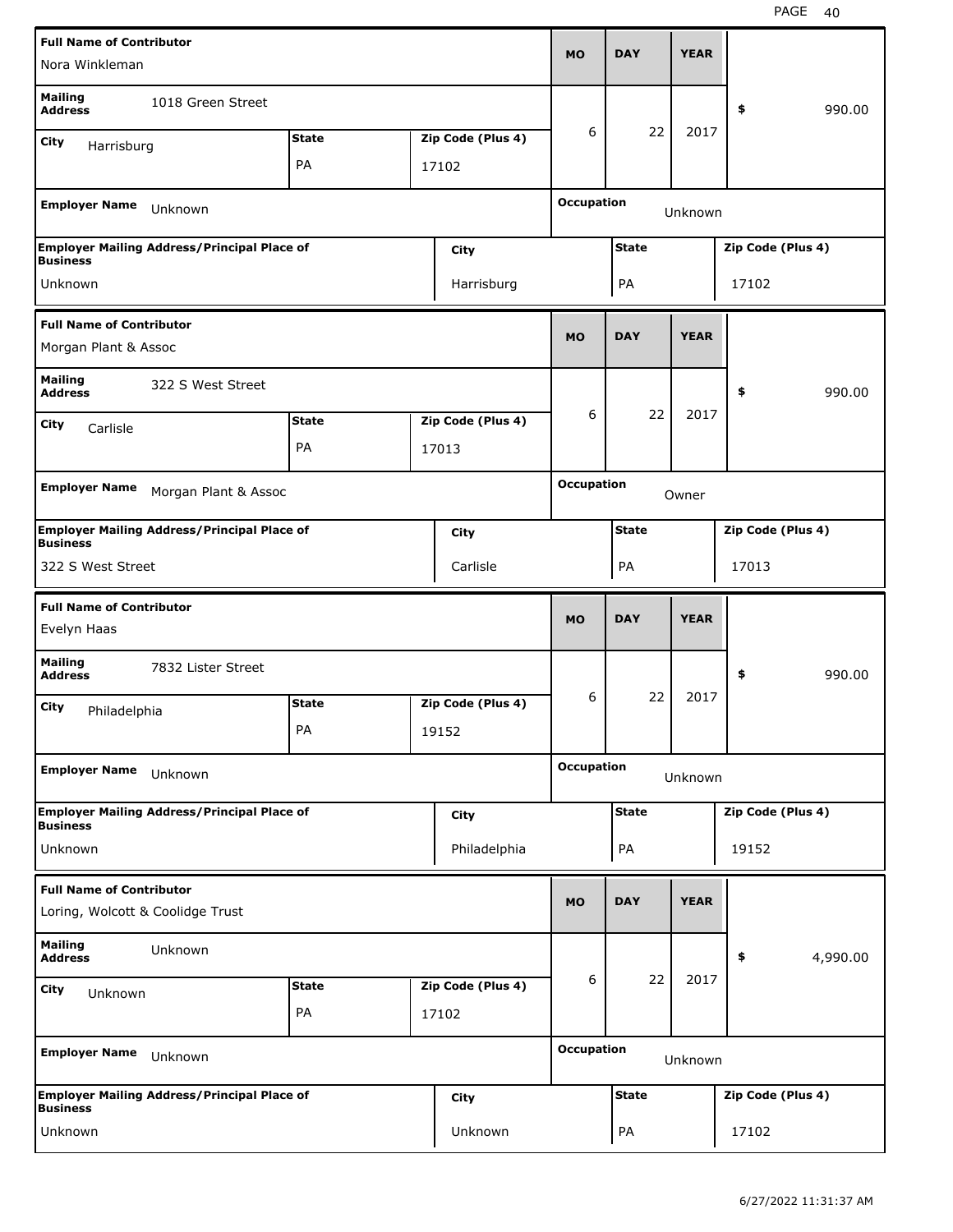| <b>Full Name of Contributor</b>                    |                                                    |              |  |                   |                   | <b>DAY</b>   | <b>YEAR</b> |                   |          |
|----------------------------------------------------|----------------------------------------------------|--------------|--|-------------------|-------------------|--------------|-------------|-------------------|----------|
| Maureen B McGee                                    |                                                    |              |  |                   | <b>MO</b>         |              |             |                   |          |
| <b>Mailing</b><br><b>Address</b>                   | 51 Andrew Court                                    |              |  |                   |                   |              |             | \$                | 4,990.00 |
| City<br>Aston                                      |                                                    | <b>State</b> |  | Zip Code (Plus 4) | 6                 | 22           | 2017        |                   |          |
|                                                    |                                                    | PA           |  | 19014             |                   |              |             |                   |          |
| <b>Employer Name</b>                               | Unknown                                            |              |  |                   | <b>Occupation</b> |              | Unknown     |                   |          |
|                                                    | <b>Employer Mailing Address/Principal Place of</b> |              |  | City              |                   | <b>State</b> |             | Zip Code (Plus 4) |          |
| <b>Business</b>                                    |                                                    |              |  |                   |                   |              |             |                   |          |
| Unknown                                            |                                                    |              |  | Aston             |                   | PA           |             | 19014             |          |
| <b>Full Name of Contributor</b><br>Kimberly Oxholm |                                                    |              |  |                   | <b>MO</b>         | <b>DAY</b>   | <b>YEAR</b> |                   |          |
| <b>Mailing</b><br><b>Address</b>                   | 3411 Chestnut Street                               |              |  |                   |                   |              |             | \$                | 990.00   |
| City<br>Philadelphia                               |                                                    | <b>State</b> |  | Zip Code (Plus 4) | 6                 | 22           | 2017        |                   |          |
|                                                    |                                                    | PA           |  | 19104             |                   |              |             |                   |          |
|                                                    |                                                    |              |  |                   | <b>Occupation</b> |              |             |                   |          |
| <b>Employer Name</b>                               | Unknown                                            |              |  |                   |                   |              | Unknown     |                   |          |
| <b>Business</b>                                    | <b>Employer Mailing Address/Principal Place of</b> |              |  | City              |                   | <b>State</b> |             | Zip Code (Plus 4) |          |
| Unknown                                            |                                                    |              |  | Philadelphia      |                   | PA           |             | 19104             |          |
|                                                    |                                                    |              |  |                   |                   |              |             |                   |          |
|                                                    |                                                    |              |  |                   |                   |              |             |                   |          |
| <b>Full Name of Contributor</b><br>Peggy E West    |                                                    |              |  |                   | <b>MO</b>         | <b>DAY</b>   | <b>YEAR</b> |                   |          |
| <b>Mailing</b><br><b>Address</b>                   | 335 East King Street, Apt 229                      |              |  |                   |                   |              |             | \$                | 490.00   |
| City                                               |                                                    | <b>State</b> |  | Zip Code (Plus 4) | 6                 | 22           | 2017        |                   |          |
| Malvern                                            |                                                    | PА           |  | 19355             |                   |              |             |                   |          |
| <b>Employer Name</b>                               | Unknown                                            |              |  |                   | <b>Occupation</b> |              | Unknown     |                   |          |
|                                                    | <b>Employer Mailing Address/Principal Place of</b> |              |  |                   |                   | <b>State</b> |             | Zip Code (Plus 4) |          |
| <b>Business</b>                                    |                                                    |              |  | City              |                   |              |             |                   |          |
| Unknown                                            |                                                    |              |  | Malvern           |                   | PA           |             | 19355             |          |
| <b>Full Name of Contributor</b><br>Nancy Eales     |                                                    |              |  |                   | <b>MO</b>         | <b>DAY</b>   | <b>YEAR</b> |                   |          |
| <b>Mailing</b><br><b>Address</b>                   | 535 Gradyville Road                                |              |  |                   |                   |              |             | \$                | 990.00   |
| City                                               |                                                    | <b>State</b> |  | Zip Code (Plus 4) | 7                 | 5            | 2017        |                   |          |
| Newtown Square                                     |                                                    | PA           |  | 19073             |                   |              |             |                   |          |
| <b>Employer Name</b>                               | Unknown                                            |              |  |                   | <b>Occupation</b> |              | Unknown     |                   |          |
| <b>Business</b>                                    | <b>Employer Mailing Address/Principal Place of</b> |              |  | City              |                   | <b>State</b> |             | Zip Code (Plus 4) |          |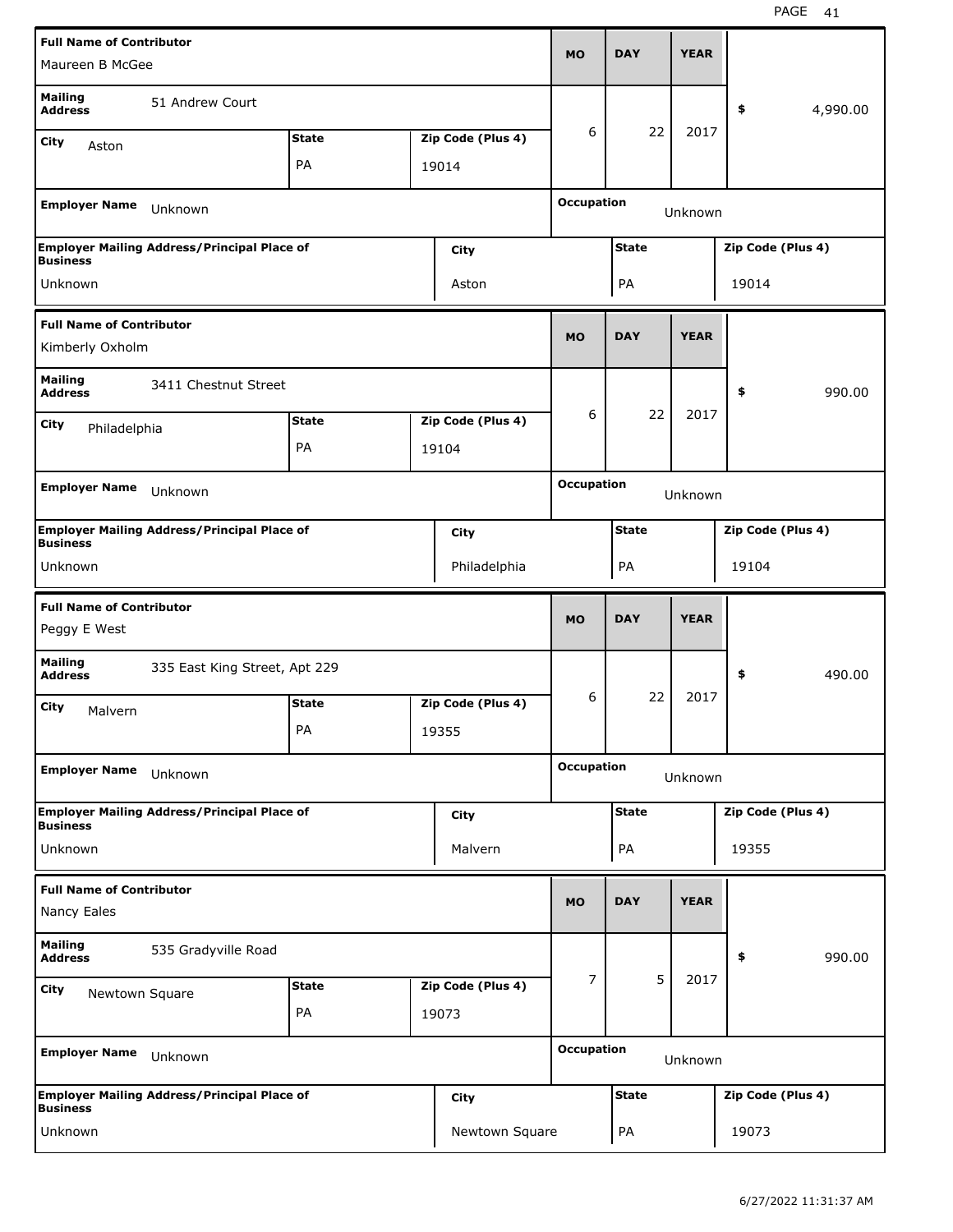| <b>Full Name of Contributor</b>                           |                                                    |              |  |                   |                   | <b>DAY</b>     | <b>YEAR</b> |                   |        |
|-----------------------------------------------------------|----------------------------------------------------|--------------|--|-------------------|-------------------|----------------|-------------|-------------------|--------|
| Christina P Greenwood                                     |                                                    |              |  |                   | <b>MO</b>         |                |             |                   |        |
| <b>Mailing</b><br><b>Address</b>                          | 1516 Pebbletown Drive                              |              |  |                   |                   |                |             | \$                | 490.00 |
| City<br>new Hope                                          |                                                    | <b>State</b> |  | Zip Code (Plus 4) | 7                 | $\overline{7}$ | 2017        |                   |        |
|                                                           |                                                    | PA           |  | 18938             |                   |                |             |                   |        |
|                                                           |                                                    |              |  |                   | <b>Occupation</b> |                |             |                   |        |
| <b>Employer Name</b>                                      | Unknown                                            |              |  |                   |                   |                | Unknown     |                   |        |
| <b>Business</b>                                           | <b>Employer Mailing Address/Principal Place of</b> |              |  | City              |                   | <b>State</b>   |             | Zip Code (Plus 4) |        |
| Unknown                                                   |                                                    |              |  | New Hope          |                   | PA             |             | 18938             |        |
| <b>Full Name of Contributor</b>                           |                                                    |              |  |                   |                   |                |             |                   |        |
| Deborah K Hutchison                                       |                                                    |              |  |                   | <b>MO</b>         | <b>DAY</b>     | <b>YEAR</b> |                   |        |
| <b>Mailing</b><br><b>Address</b>                          | 334 Maple Avenue                                   |              |  |                   |                   |                |             | \$                | 490.00 |
| City<br>Doylestown                                        |                                                    | <b>State</b> |  | Zip Code (Plus 4) | 7                 | 7              | 2017        |                   |        |
|                                                           |                                                    | PA           |  | 18901             |                   |                |             |                   |        |
|                                                           |                                                    |              |  |                   | <b>Occupation</b> |                |             |                   |        |
| <b>Employer Name</b>                                      | Unknown                                            |              |  |                   |                   |                | Unknown     |                   |        |
| <b>Business</b>                                           | <b>Employer Mailing Address/Principal Place of</b> |              |  | City              |                   | <b>State</b>   |             | Zip Code (Plus 4) |        |
| Unknown                                                   |                                                    |              |  | Doylestown        |                   | PA             |             | 18901             |        |
|                                                           |                                                    |              |  |                   |                   |                |             |                   |        |
|                                                           |                                                    |              |  |                   |                   |                |             |                   |        |
| <b>Full Name of Contributor</b><br>Helen Bosley           |                                                    |              |  |                   | <b>MO</b>         | <b>DAY</b>     | <b>YEAR</b> |                   |        |
| <b>Mailing</b>                                            |                                                    |              |  |                   |                   |                |             |                   |        |
| <b>Address</b>                                            | 546 Palmer Farm Drive                              |              |  |                   |                   |                |             | \$                | 640.00 |
| City<br>Yardley                                           |                                                    | <b>State</b> |  | Zip Code (Plus 4) | 7                 | 19             | 2017        |                   |        |
|                                                           |                                                    | PА           |  | 19067             |                   |                |             |                   |        |
| <b>Employer Name</b>                                      | Unknown                                            |              |  |                   | <b>Occupation</b> |                | Unknown     |                   |        |
|                                                           | <b>Employer Mailing Address/Principal Place of</b> |              |  | City              |                   | <b>State</b>   |             | Zip Code (Plus 4) |        |
| <b>Business</b>                                           |                                                    |              |  |                   |                   |                |             |                   |        |
| Unknown                                                   |                                                    |              |  | Yardley           |                   | PA             |             | 19067             |        |
| <b>Full Name of Contributor</b><br>Elizabeth Boyce hoover |                                                    |              |  |                   | <b>MO</b>         | <b>DAY</b>     | <b>YEAR</b> |                   |        |
| <b>Mailing</b><br><b>Address</b>                          | 118 Westerly Road                                  |              |  |                   |                   |                |             | \$                | 490.00 |
|                                                           |                                                    | <b>State</b> |  | Zip Code (Plus 4) | 7                 | 19             | 2017        |                   |        |
| City<br>Princeton                                         |                                                    | NJ           |  | 08540             |                   |                |             |                   |        |
|                                                           |                                                    |              |  |                   |                   |                |             |                   |        |
| <b>Employer Name</b>                                      | Unknown                                            |              |  |                   | <b>Occupation</b> |                | Unknown     |                   |        |
| <b>Business</b>                                           | <b>Employer Mailing Address/Principal Place of</b> |              |  | City              |                   | <b>State</b>   |             | Zip Code (Plus 4) |        |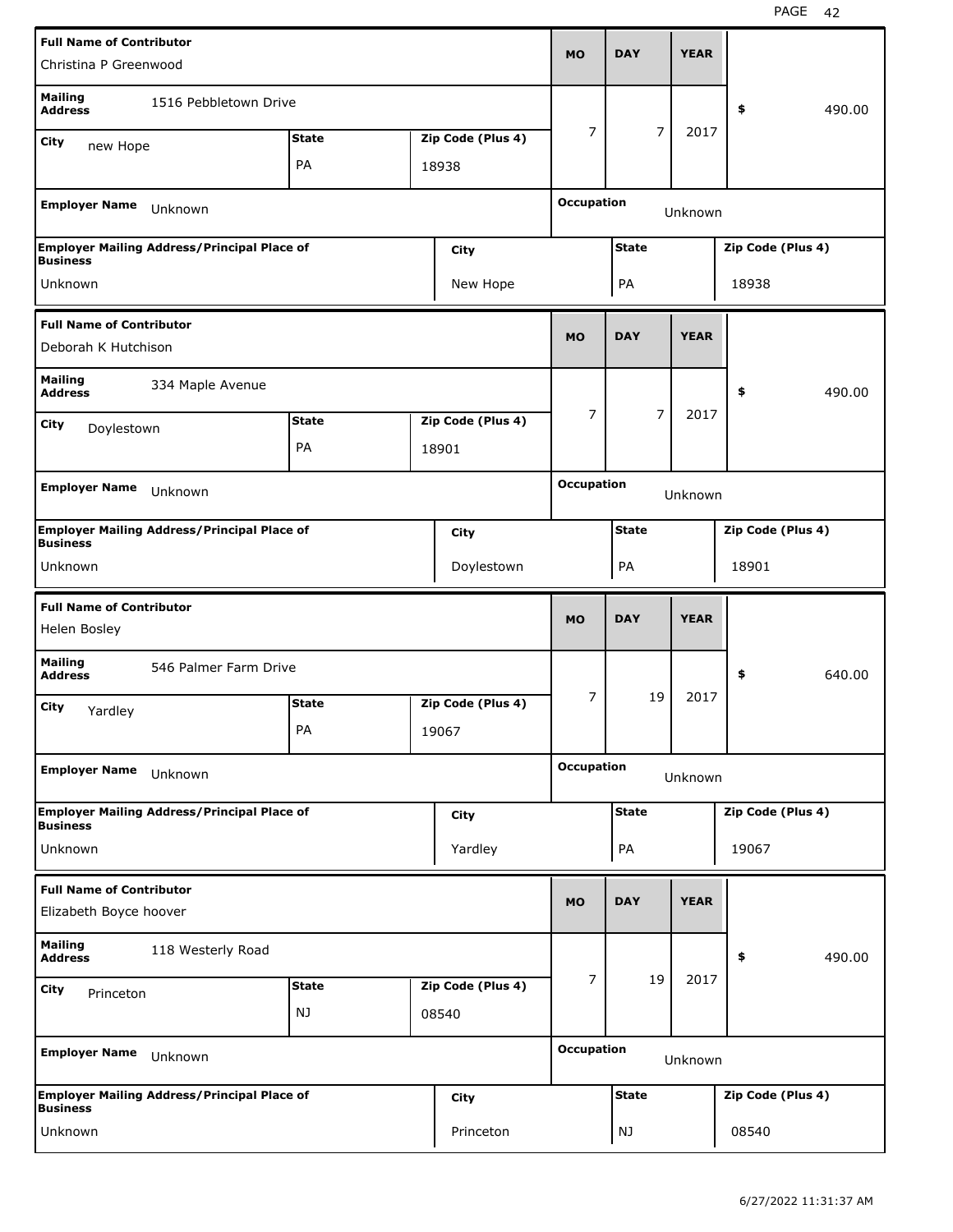| <b>Full Name of Contributor</b>                                      |                                                    |              |  |                   |                   |              | <b>YEAR</b> |                   |        |
|----------------------------------------------------------------------|----------------------------------------------------|--------------|--|-------------------|-------------------|--------------|-------------|-------------------|--------|
| Kelvin L Kean                                                        |                                                    |              |  |                   | <b>MO</b>         | <b>DAY</b>   |             |                   |        |
| <b>Mailing</b><br><b>Address</b>                                     | 321 James Mill Road                                |              |  |                   |                   |              |             | \$                | 990.00 |
| City<br>Elverson                                                     |                                                    | <b>State</b> |  | Zip Code (Plus 4) | 7                 | 19           | 2017        |                   |        |
|                                                                      |                                                    | PA           |  | 19520             |                   |              |             |                   |        |
| <b>Employer Name</b>                                                 | Unknown                                            |              |  |                   | <b>Occupation</b> |              | Unknown     |                   |        |
| <b>Business</b>                                                      | <b>Employer Mailing Address/Principal Place of</b> |              |  | City              |                   | <b>State</b> |             | Zip Code (Plus 4) |        |
| Unknown                                                              |                                                    |              |  | Elverson          |                   | PA           |             | 19520             |        |
| <b>Full Name of Contributor</b>                                      |                                                    |              |  |                   | <b>MO</b>         | <b>DAY</b>   | <b>YEAR</b> |                   |        |
| Judith W Quinn                                                       |                                                    |              |  |                   |                   |              |             |                   |        |
| <b>Mailing</b><br><b>Address</b>                                     | 658 Fernfield Circle                               |              |  |                   |                   |              |             | \$                | 240.00 |
| City<br>Wayne                                                        |                                                    | <b>State</b> |  | Zip Code (Plus 4) | 7                 | 19           | 2017        |                   |        |
|                                                                      |                                                    | PA           |  | 19087             |                   |              |             |                   |        |
|                                                                      |                                                    |              |  |                   | <b>Occupation</b> |              |             |                   |        |
| <b>Employer Name</b>                                                 | Unknown                                            |              |  |                   |                   |              | Unknown     |                   |        |
| <b>Business</b>                                                      | <b>Employer Mailing Address/Principal Place of</b> |              |  | City              |                   | <b>State</b> |             | Zip Code (Plus 4) |        |
| Unknown                                                              |                                                    |              |  | Wayne             |                   | PA           |             | 19087             |        |
|                                                                      |                                                    |              |  |                   |                   |              |             |                   |        |
| <b>Full Name of Contributor</b><br>Judith W Quinn                    |                                                    |              |  |                   | <b>MO</b>         | <b>DAY</b>   | <b>YEAR</b> |                   |        |
| <b>Mailing</b><br><b>Address</b>                                     | 658 Fernfield Circle                               |              |  |                   |                   |              |             | \$                | 240.00 |
| City                                                                 |                                                    | <b>State</b> |  | Zip Code (Plus 4) | 7                 | 19           | 2017        |                   |        |
| Wayne                                                                |                                                    | PA           |  | 19087             |                   |              |             |                   |        |
| <b>Employer Name</b>                                                 | Unknown                                            |              |  |                   | <b>Occupation</b> |              | Unknown     |                   |        |
|                                                                      | <b>Employer Mailing Address/Principal Place of</b> |              |  | City              |                   | <b>State</b> |             | Zip Code (Plus 4) |        |
| Unknown                                                              |                                                    |              |  | Wayne             |                   | PA           |             | 19087             |        |
| <b>Business</b><br><b>Full Name of Contributor</b><br>Susan C Milnes |                                                    |              |  |                   | <b>MO</b>         | <b>DAY</b>   | <b>YEAR</b> |                   |        |
| <b>Mailing</b><br><b>Address</b>                                     | 114 E Keller Street                                |              |  |                   |                   |              |             | \$                | 490.00 |
| City                                                                 |                                                    | <b>State</b> |  | Zip Code (Plus 4) | 8                 | 14           | 2017        |                   |        |
| Mechanicsburg                                                        |                                                    | PA           |  | 17055             |                   |              |             |                   |        |
| <b>Employer Name</b>                                                 | Unknown                                            |              |  |                   | <b>Occupation</b> |              | Unknown     |                   |        |
| <b>Business</b>                                                      | <b>Employer Mailing Address/Principal Place of</b> |              |  | City              |                   | <b>State</b> |             | Zip Code (Plus 4) |        |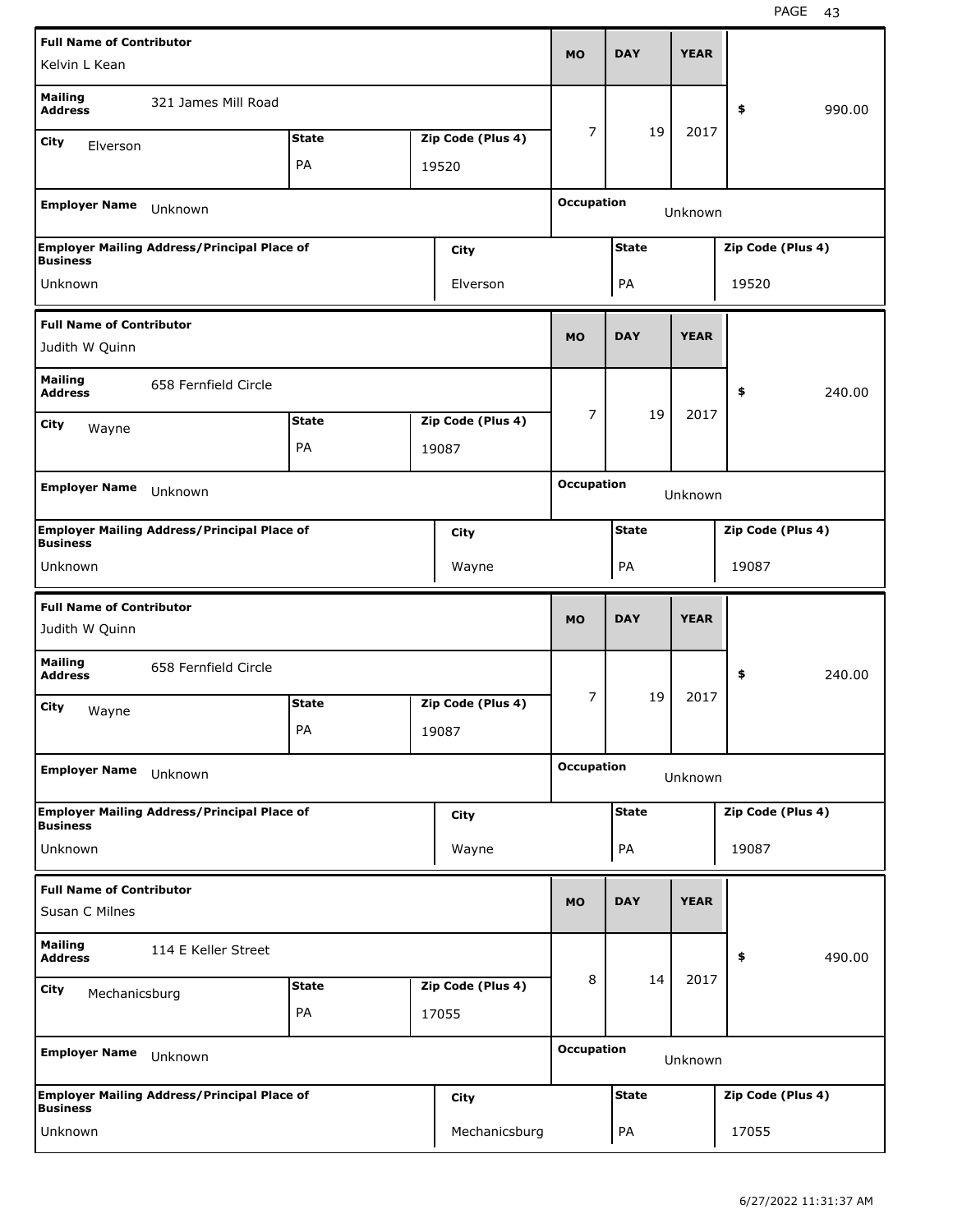| <b>Full Name of Contributor</b>  |                                                    |              |  |                   |                              |              |             |                   |        |
|----------------------------------|----------------------------------------------------|--------------|--|-------------------|------------------------------|--------------|-------------|-------------------|--------|
| <b>SEIU PA State Council</b>     |                                                    |              |  |                   | <b>MO</b>                    | <b>DAY</b>   | <b>YEAR</b> |                   |        |
| <b>Mailing</b><br><b>Address</b> | 1500 N 2nd Street, 2nd Floor                       |              |  |                   |                              |              |             | \$                | 990.00 |
| City<br>Harrisburg               |                                                    | <b>State</b> |  | Zip Code (Plus 4) | 8                            | 14           | 2017        |                   |        |
|                                  |                                                    | PA           |  | 17102             |                              |              |             |                   |        |
| <b>Employer Name</b>             | SEIU                                               |              |  |                   | <b>Occupation</b><br>Unknown |              |             |                   |        |
| <b>Business</b>                  | <b>Employer Mailing Address/Principal Place of</b> |              |  | City              |                              | <b>State</b> |             | Zip Code (Plus 4) |        |
| 1500 N 2nd Street, 2nd Floor     |                                                    |              |  | Harrisburg        |                              | PA           |             | 17102             |        |
| <b>Full Name of Contributor</b>  |                                                    |              |  |                   |                              |              |             |                   |        |
| Michele Natale                   |                                                    |              |  |                   | <b>MO</b>                    | <b>DAY</b>   | <b>YEAR</b> |                   |        |
| <b>Mailing</b><br><b>Address</b> | 3045 Comfort Road                                  |              |  |                   |                              |              |             | \$                | 490.00 |
| City<br>New Hope                 |                                                    | <b>State</b> |  | Zip Code (Plus 4) | 8                            | 14           | 2017        |                   |        |
|                                  |                                                    | PA           |  | 18938             |                              |              |             |                   |        |
|                                  |                                                    |              |  |                   | <b>Occupation</b>            |              |             |                   |        |
| <b>Employer Name</b>             | Unknown                                            |              |  |                   |                              |              | Unknown     |                   |        |
| <b>Business</b>                  | <b>Employer Mailing Address/Principal Place of</b> |              |  | City              |                              | <b>State</b> |             | Zip Code (Plus 4) |        |
| Unknown                          |                                                    |              |  | New Hope          |                              | PA           |             | 18938             |        |
|                                  |                                                    |              |  |                   |                              |              |             |                   |        |
| <b>Full Name of Contributor</b>  |                                                    |              |  |                   |                              |              |             |                   |        |
| Frank W Warner III               |                                                    |              |  |                   | <b>MO</b>                    | <b>DAY</b>   | <b>YEAR</b> |                   |        |
| <b>Mailing</b><br><b>Address</b> | 7 Roberts Road                                     |              |  |                   |                              |              |             | \$                | 990.00 |
| City                             |                                                    | <b>State</b> |  | Zip Code (Plus 4) | 8                            | 14           | 2017        |                   |        |
| Newtown Square                   |                                                    | PА           |  | 19073             |                              |              |             |                   |        |
| <b>Employer Name</b>             | Unknown                                            |              |  |                   | <b>Occupation</b>            |              | Unknown     |                   |        |
|                                  | <b>Employer Mailing Address/Principal Place of</b> |              |  | City              |                              | <b>State</b> |             | Zip Code (Plus 4) |        |
| <b>Business</b><br>Unknown       |                                                    |              |  | Newtown Square    |                              | PA           |             | 19073             |        |
| <b>Full Name of Contributor</b>  |                                                    |              |  |                   |                              |              |             |                   |        |
| Cornelia W Wolf                  |                                                    |              |  |                   | <b>MO</b>                    | <b>DAY</b>   | <b>YEAR</b> |                   |        |
| <b>Mailing</b><br><b>Address</b> | PO Box 903                                         |              |  |                   |                              |              |             | \$                | 490.00 |
| City<br>Mount Wolf               |                                                    | <b>State</b> |  | Zip Code (Plus 4) | 8                            | 24           | 2017        |                   |        |
|                                  |                                                    | PA           |  | 17347             |                              |              |             |                   |        |
| <b>Employer Name</b>             | Unknown                                            |              |  |                   | <b>Occupation</b>            |              | Uknown      |                   |        |
| <b>Business</b>                  | <b>Employer Mailing Address/Principal Place of</b> |              |  | City              |                              | <b>State</b> |             | Zip Code (Plus 4) |        |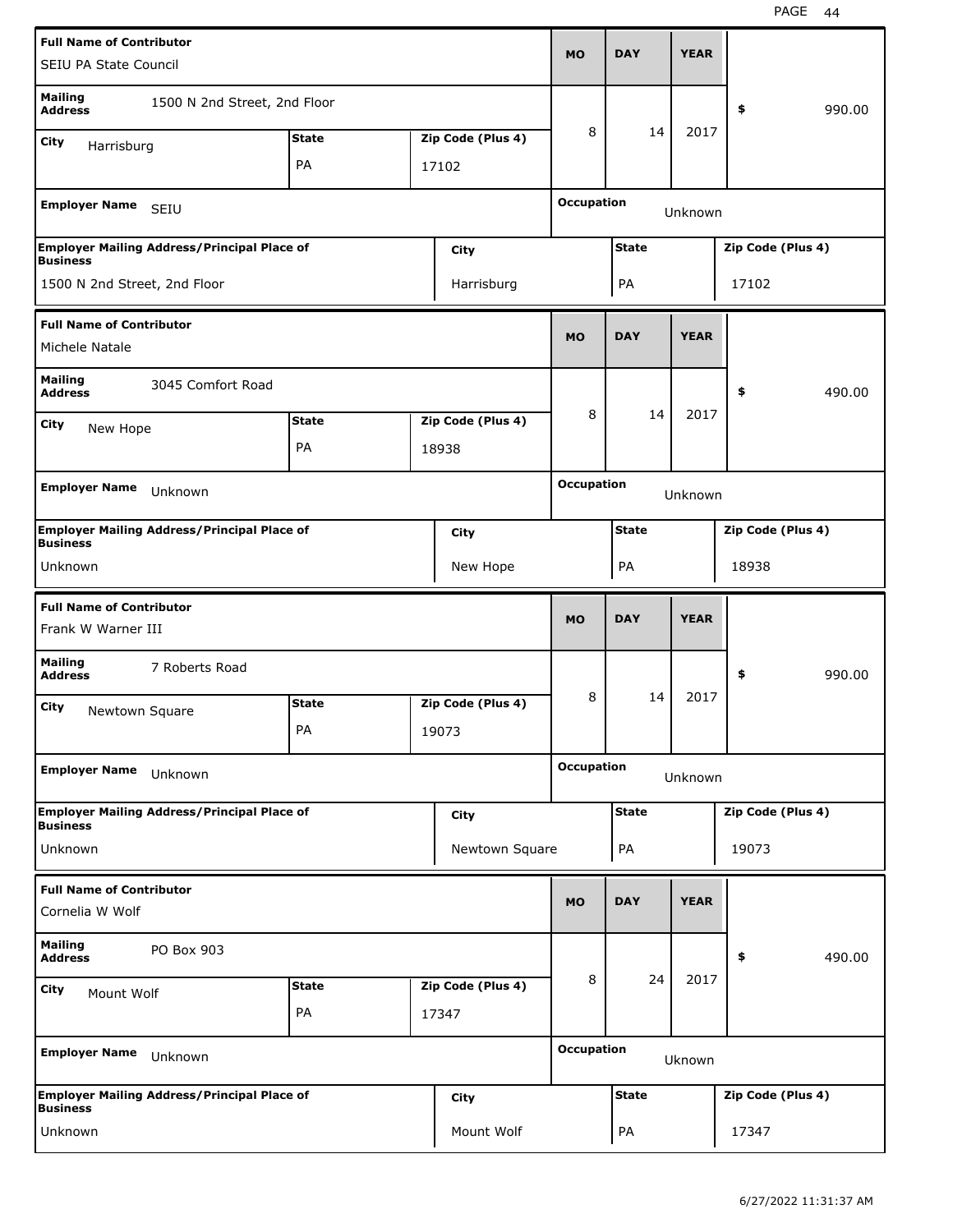| <b>Full Name of Contributor</b>                             |                                                    |              |                   | <b>MO</b>         | <b>DAY</b>   | <b>YEAR</b> |                   |        |
|-------------------------------------------------------------|----------------------------------------------------|--------------|-------------------|-------------------|--------------|-------------|-------------------|--------|
| Carol D Kapell                                              |                                                    |              |                   |                   |              |             |                   |        |
| <b>Mailing</b><br><b>Address</b>                            | 510 Wellesley Court                                |              |                   |                   |              |             | \$                | 490.00 |
| City<br>Lititz                                              |                                                    | <b>State</b> | Zip Code (Plus 4) | 8                 | 24           | 2017        |                   |        |
|                                                             |                                                    | PA           | 17543             |                   |              |             |                   |        |
| <b>Employer Name</b>                                        | Unknown                                            |              |                   | <b>Occupation</b> |              | Unknown     |                   |        |
| <b>Business</b>                                             | <b>Employer Mailing Address/Principal Place of</b> |              | City              |                   | <b>State</b> |             | Zip Code (Plus 4) |        |
| Unknown                                                     |                                                    |              | Lititz            |                   | PA           |             | 17543             |        |
| <b>Full Name of Contributor</b>                             |                                                    |              |                   |                   | <b>DAY</b>   | <b>YEAR</b> |                   |        |
| Nancy R Posel                                               |                                                    |              |                   | <b>MO</b>         |              |             |                   |        |
| <b>Mailing</b><br><b>Address</b>                            | 1316 Foulkeways                                    |              |                   |                   |              |             | \$                | 490.00 |
| City<br>Gwynedd                                             |                                                    | <b>State</b> | Zip Code (Plus 4) | 8                 | 24           | 2017        |                   |        |
|                                                             |                                                    | PA           | 19436             |                   |              |             |                   |        |
| <b>Employer Name</b>                                        | Unknown                                            |              |                   | <b>Occupation</b> |              | Unknown     |                   |        |
|                                                             | <b>Employer Mailing Address/Principal Place of</b> |              | City              |                   | <b>State</b> |             | Zip Code (Plus 4) |        |
| <b>Business</b>                                             |                                                    |              |                   |                   |              |             | 19436             |        |
| Unknown                                                     |                                                    |              | Gwynedd           |                   | PA           |             |                   |        |
|                                                             |                                                    |              |                   |                   |              |             |                   |        |
| <b>Full Name of Contributor</b><br>Robert B Burleigh        |                                                    |              |                   | <b>MO</b>         | <b>DAY</b>   | <b>YEAR</b> |                   |        |
| <b>Mailing</b><br><b>Address</b>                            | 929 S High Street, Suite 104                       |              |                   |                   |              |             | \$                | 490.00 |
| City<br>West Chester                                        |                                                    | <b>State</b> | Zip Code (Plus 4) | 8                 | 24           | 2017        |                   |        |
|                                                             |                                                    | PA           | 19382             |                   |              |             |                   |        |
| <b>Employer Name</b>                                        | Unknown                                            |              |                   | <b>Occupation</b> |              | Unknown     |                   |        |
|                                                             | <b>Employer Mailing Address/Principal Place of</b> |              | City              |                   | <b>State</b> |             | Zip Code (Plus 4) |        |
| <b>Business</b><br>Unknown                                  |                                                    |              | West Chester      |                   | PA           |             | 19382             |        |
| <b>Full Name of Contributor</b><br>Harold Gordon Leggett Jr |                                                    |              |                   | <b>MO</b>         | <b>DAY</b>   | <b>YEAR</b> |                   |        |
| <b>Mailing</b><br><b>Address</b>                            | 526 Pine Street                                    |              |                   |                   |              |             | \$                | 490.00 |
|                                                             |                                                    | <b>State</b> | Zip Code (Plus 4) | 9                 | 12           | 2017        |                   |        |
| City<br>Philadelphia                                        |                                                    | PA           | 19106             |                   |              |             |                   |        |
| <b>Employer Name</b>                                        | Unknown                                            |              |                   | <b>Occupation</b> |              | Unknown     |                   |        |
| <b>Business</b>                                             | <b>Employer Mailing Address/Principal Place of</b> |              | City              |                   | <b>State</b> |             | Zip Code (Plus 4) |        |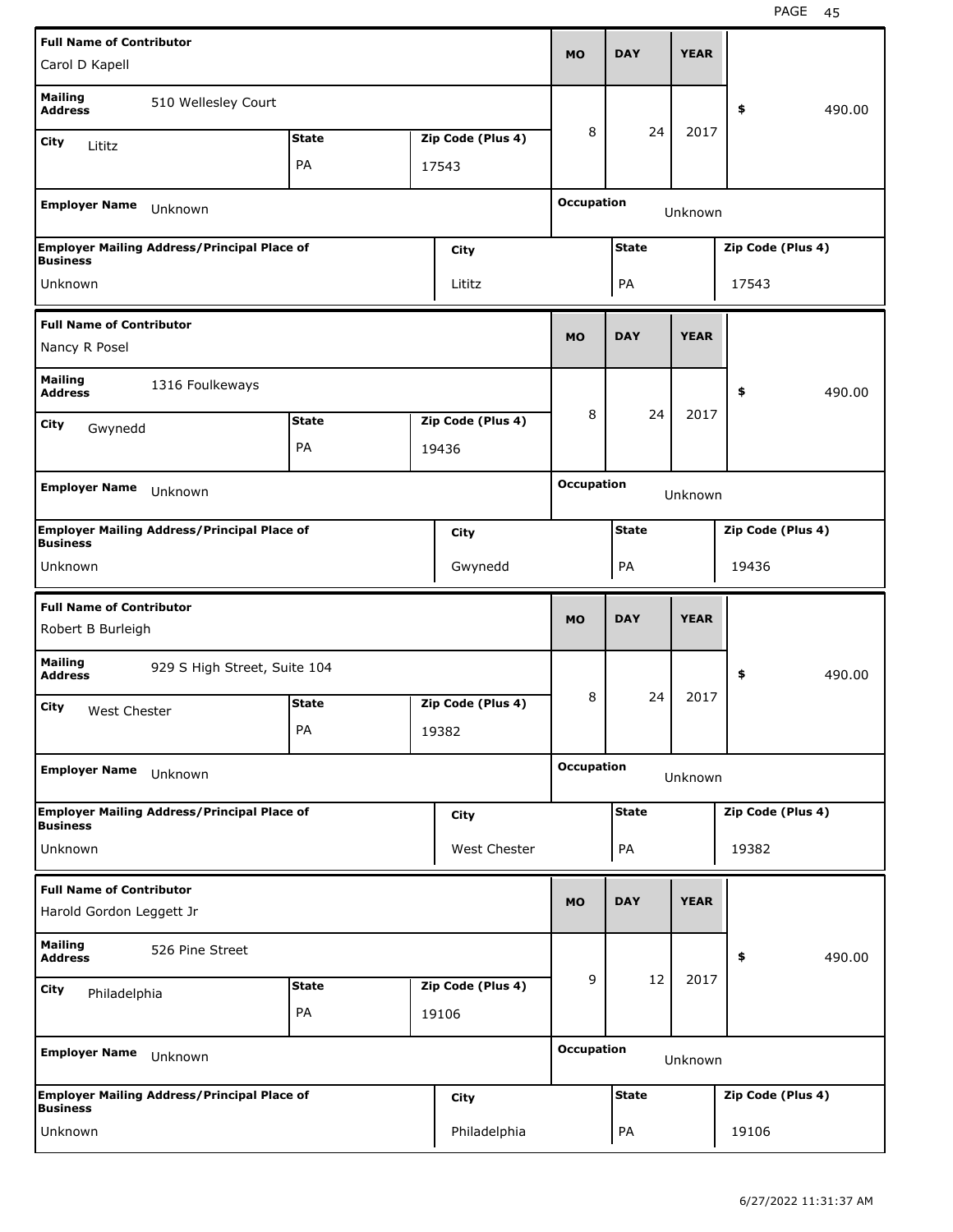| <b>Full Name of Contributor</b><br>H Graham McDonald                         |                                   | <b>MO</b> | <b>DAY</b>        | <b>YEAR</b>       |                   |             |                   |
|------------------------------------------------------------------------------|-----------------------------------|-----------|-------------------|-------------------|-------------------|-------------|-------------------|
| <b>Mailing</b><br>52 Tunbridge Road<br><b>Address</b>                        |                                   |           |                   |                   |                   |             | 990.00<br>\$      |
| City<br>Haverford                                                            | Zip Code (Plus 4)<br><b>State</b> |           |                   | 9                 | 12                | 2017        |                   |
|                                                                              | PA                                | 19041     |                   |                   |                   |             |                   |
| <b>Employer Name</b><br>Unknown                                              |                                   |           |                   |                   | <b>Occupation</b> | Unknown     |                   |
| <b>Employer Mailing Address/Principal Place of</b><br>Business               |                                   |           | <b>City</b>       |                   | <b>State</b>      |             | Zip Code (Plus 4) |
| Unknown                                                                      |                                   |           | Haverford         |                   | PA                |             | 19041             |
| <b>Full Name of Contributor</b>                                              |                                   |           |                   | <b>MO</b>         | <b>DAY</b>        | <b>YEAR</b> |                   |
| David Lockard                                                                |                                   |           |                   |                   |                   |             |                   |
| <b>Mailing</b><br>226 W Willow Grove Avenue<br><b>Address</b>                |                                   |           |                   |                   |                   |             | 990.00<br>\$      |
| City<br>Philadelphia                                                         | <b>State</b>                      |           | Zip Code (Plus 4) | 9                 | 12                | 2017        |                   |
|                                                                              | PA                                |           | 19118             |                   |                   |             |                   |
| <b>Employer Name</b><br>Unknown                                              |                                   |           |                   | <b>Occupation</b> |                   | Unknown     |                   |
| Employer Mailing Address/Principal Place of<br>Business                      |                                   |           | City              |                   | <b>State</b>      |             | Zip Code (Plus 4) |
| Unknown                                                                      |                                   |           | Philadelphia      |                   | PA                |             | 19118             |
| Enter Grand Total of Part C on Schedule I, Detailed Summary Page, Section 3. |                                   |           |                   |                   |                   |             | <b>PAGE TOTAL</b> |
|                                                                              |                                   |           |                   | \$<br>30,320.00   |                   |             |                   |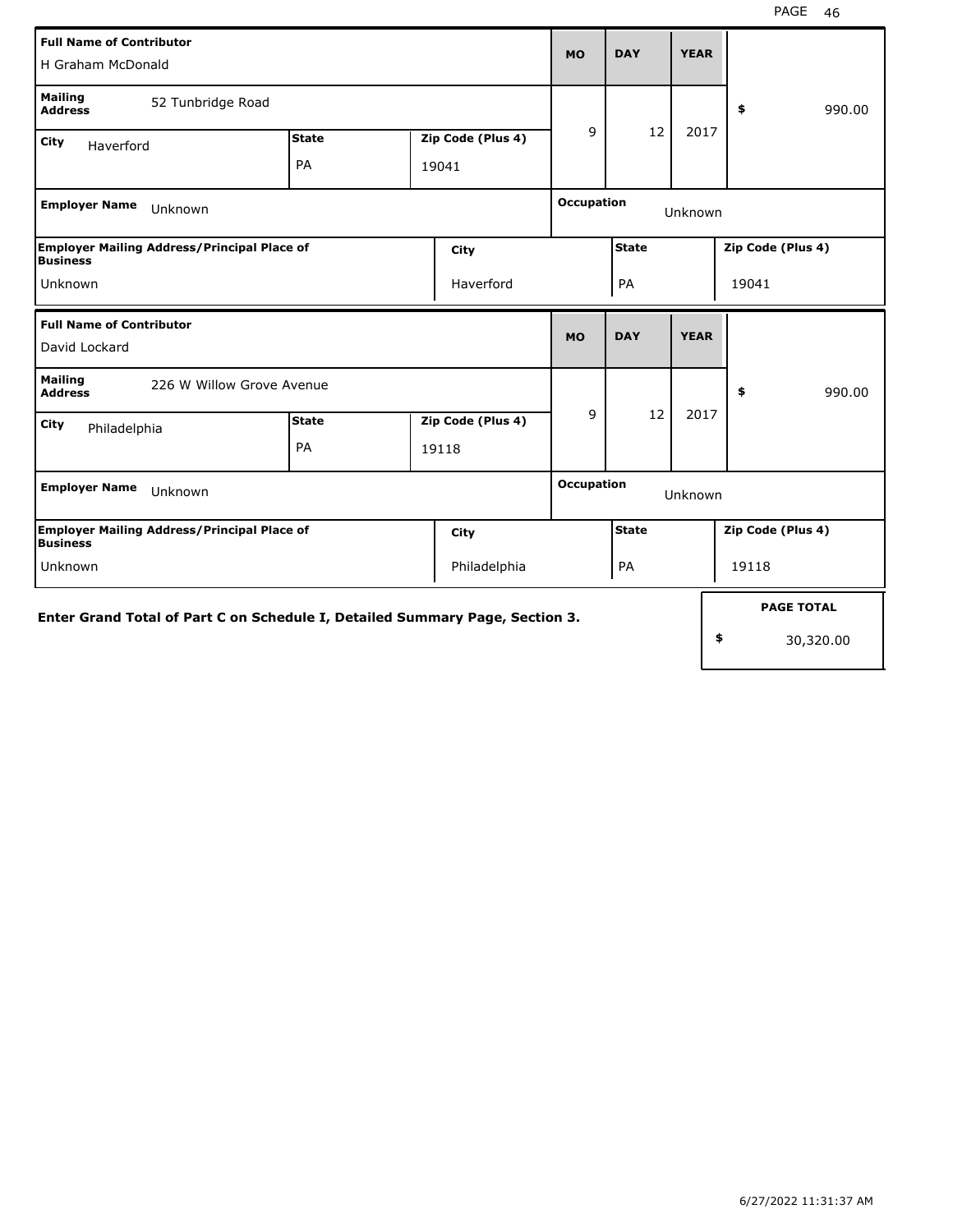### **PART E OTHER RECEIPTS**

#### **REFUNDS, INTEREST INCOME, RETURNED CHECKS, ETC.**

#### **Use this Part to report refunds received, interest earned, returned checks and**

### **prior expenditures that were returned to the filer.**

| Name of Filing Committee or Candidate                                        |              |                   | <b>Reporting Period</b> |           |             |             |    |                   |      |
|------------------------------------------------------------------------------|--------------|-------------------|-------------------------|-----------|-------------|-------------|----|-------------------|------|
|                                                                              |              |                   | From:                   |           |             | To:         |    |                   |      |
|                                                                              |              |                   |                         |           | <b>DATE</b> |             |    | <b>AMOUNT</b>     |      |
| <b>Full Name</b>                                                             |              |                   |                         | <b>MO</b> | <b>DAY</b>  | <b>YEAR</b> |    |                   |      |
| <b>Mailing Address</b>                                                       |              |                   |                         |           |             |             | \$ |                   | 0.00 |
| City                                                                         | <b>State</b> | Zip Code (Plus 4) |                         |           |             |             |    |                   |      |
| <b>Receipt Description</b>                                                   |              |                   |                         |           |             |             |    |                   |      |
|                                                                              |              |                   |                         |           |             |             |    | <b>PAGE TOTAL</b> |      |
| Enter Grand Total of Part E on Schedule I, Detailed Summary Page, Section 4. |              |                   |                         |           |             |             | \$ |                   | 0.00 |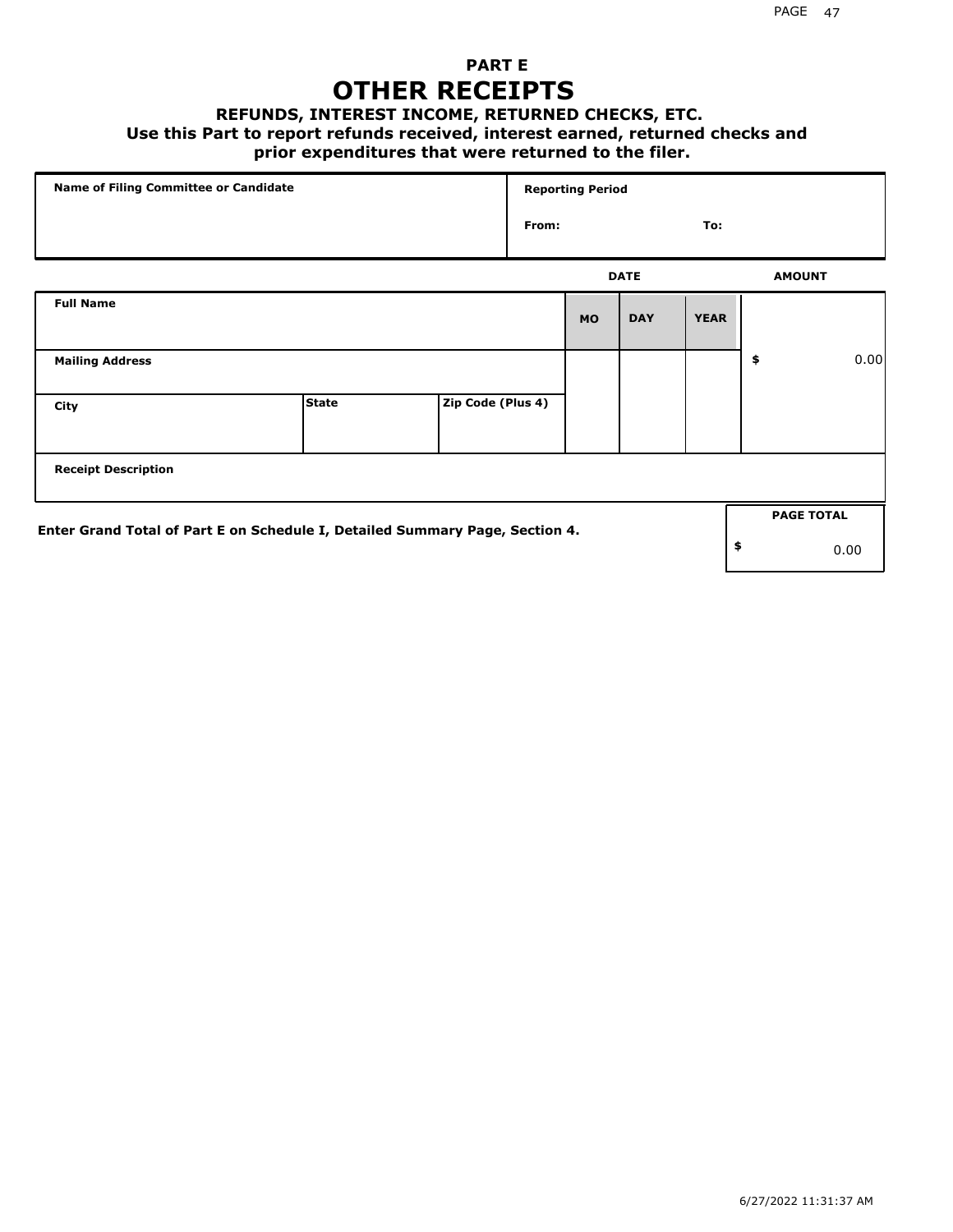#### **SCHEDULE II IN-KIND CONTRIBUTIONS AND VALUABLE THINGS RECEIVED USE THIS SCHEDULE TO REPORT ALL IN-KIND CONTRIBUTIONS OF VALUABLE THINGS**

#### **DURING THE REPORTING PERIOD.**

**Detailed Summary Page**

| <b>Name of Filing Committee or Candidate</b>                                                                                                                                | <b>Reporting Period</b> |                |           |
|-----------------------------------------------------------------------------------------------------------------------------------------------------------------------------|-------------------------|----------------|-----------|
| PLANNED PARENTHOOD PA INC                                                                                                                                                   | From:                   | $6/6/2017$ To: | 9/18/2017 |
| 1. UNITEMIZED IN-KIND CONTRIBUTIONS RECEIVED - VALUE OF \$50.00 OR LESS PER CONTRIBUTOR                                                                                     |                         |                |           |
| <b>TOTAL for the Reporting Period</b>                                                                                                                                       | (1)                     | \$             | 0.00      |
| 2. IN-KIND CONTRIBUTIONS RECEIVED - VALUE OF \$50.01 TO \$250.00 (FROM PART F)                                                                                              |                         |                |           |
| <b>TOTAL for the Reporting Period</b>                                                                                                                                       | (2)                     | \$             | 0.00      |
| 3. IN-KIND CONTRIBUTION RECIEVED - VALUE OVER \$250.00 (FROM PART G)                                                                                                        |                         |                |           |
| <b>TOTAL for the Reporting Period</b>                                                                                                                                       | (3)                     | \$             | 0.00      |
| TOTAL VALUE OF IN-KIND CONTRIBUTIONS DURING THIS REPORTING PERIOD (Add and enter<br>amount totals from Boxes 1,2, and 3; also enter on Page 1, Reports Cover Page, Item F.) |                         | \$             | 0.00      |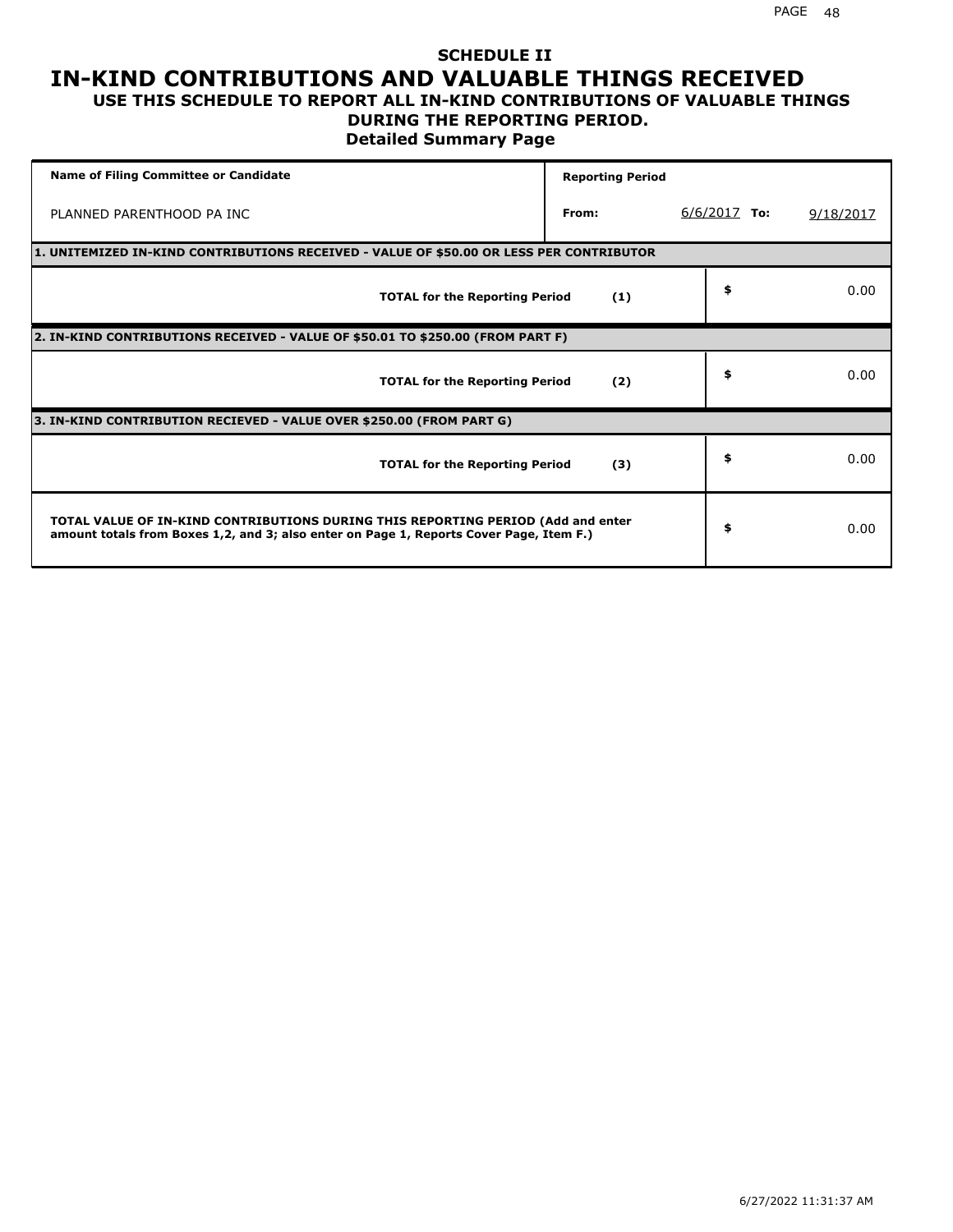# **SCHEDULE II PART F IN-KIND CONTRIBUTIONS RECEIVED**

## **VALUE OF \$50.01 TO \$250.00**

| Name of Filing Committee or Candidate                                                                         |              |                   | <b>Reporting Period</b> |             |             |               |                   |  |
|---------------------------------------------------------------------------------------------------------------|--------------|-------------------|-------------------------|-------------|-------------|---------------|-------------------|--|
| From:                                                                                                         |              |                   |                         |             |             | To:           |                   |  |
|                                                                                                               |              |                   |                         | <b>DATE</b> |             | <b>AMOUNT</b> |                   |  |
| <b>Full Name of Contributor</b>                                                                               |              |                   | <b>MO</b>               | <b>DAY</b>  | <b>YEAR</b> |               |                   |  |
| <b>Mailing Address</b>                                                                                        |              |                   |                         |             |             | \$            | 0.00              |  |
| City                                                                                                          | <b>State</b> | Zip Code (Plus 4) |                         |             |             |               |                   |  |
| <b>Description of Contribution:</b>                                                                           |              |                   |                         |             |             |               |                   |  |
| Enter Grand Total of Part F on Schedule II, In-Kind Contributions Detailed Summary Page,<br><b>Section 2.</b> |              |                   |                         |             |             |               | <b>PAGE TOTAL</b> |  |
|                                                                                                               |              |                   |                         |             | \$          |               | 0.00              |  |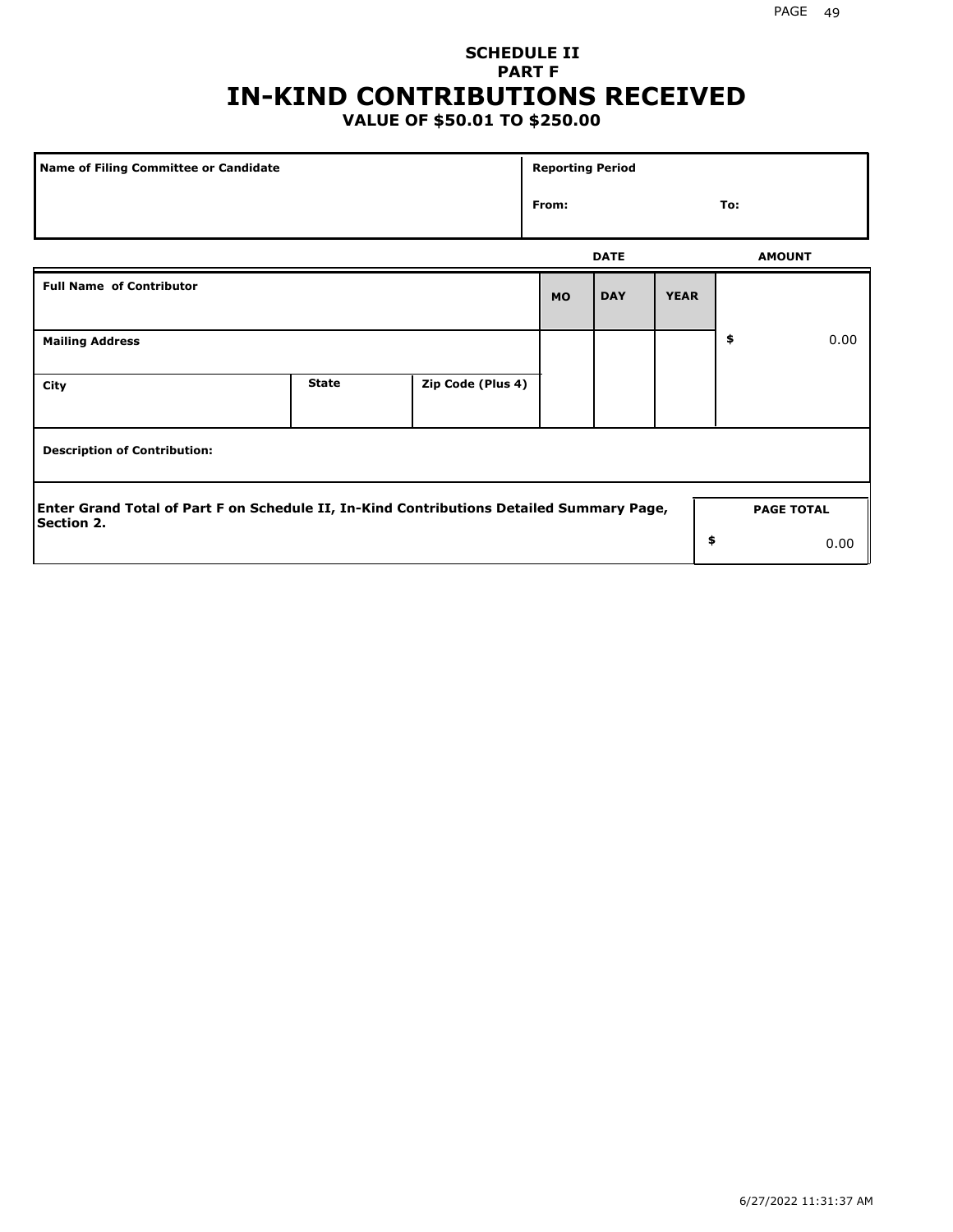#### **SCHEDULE II PART G IN-KIND CONTRIBUTIONS RECEIVED VALUE OVER \$250.00**

| Name of Filing Committee or Candidate                                                         |              |  |                  |  |       | <b>Reporting Period</b> |                                                     |             |    |               |
|-----------------------------------------------------------------------------------------------|--------------|--|------------------|--|-------|-------------------------|-----------------------------------------------------|-------------|----|---------------|
|                                                                                               |              |  |                  |  | From: |                         |                                                     | To:         |    |               |
|                                                                                               |              |  |                  |  |       |                         | <b>DATE</b>                                         |             |    | <b>AMOUNT</b> |
| <b>Full Name of Contributor</b>                                                               |              |  |                  |  |       | <b>MO</b>               | <b>DAY</b>                                          | <b>YEAR</b> |    |               |
| <b>Mailing Address</b>                                                                        |              |  |                  |  |       |                         |                                                     |             | \$ | 0.00          |
| City                                                                                          | <b>State</b> |  | Zip Code(Plus 4) |  |       |                         |                                                     |             |    |               |
| <b>Employer of Contributor</b>                                                                |              |  |                  |  |       | <b>Occupation</b>       |                                                     |             |    |               |
| <b>State</b><br><b>Employer Mailing Address/Principal Place of</b><br>City<br><b>Business</b> |              |  |                  |  |       | 4)                      | Zip Code(Plus<br><b>Description of Contribution</b> |             |    |               |

| <b>Enter Grand Total of Part G on Schedule II, In-Kind Contributions Detailed</b> | <b>PAGE TOTAL</b> |  |      |
|-----------------------------------------------------------------------------------|-------------------|--|------|
| <b>Summary Page, Section 3.</b>                                                   |                   |  | 0.00 |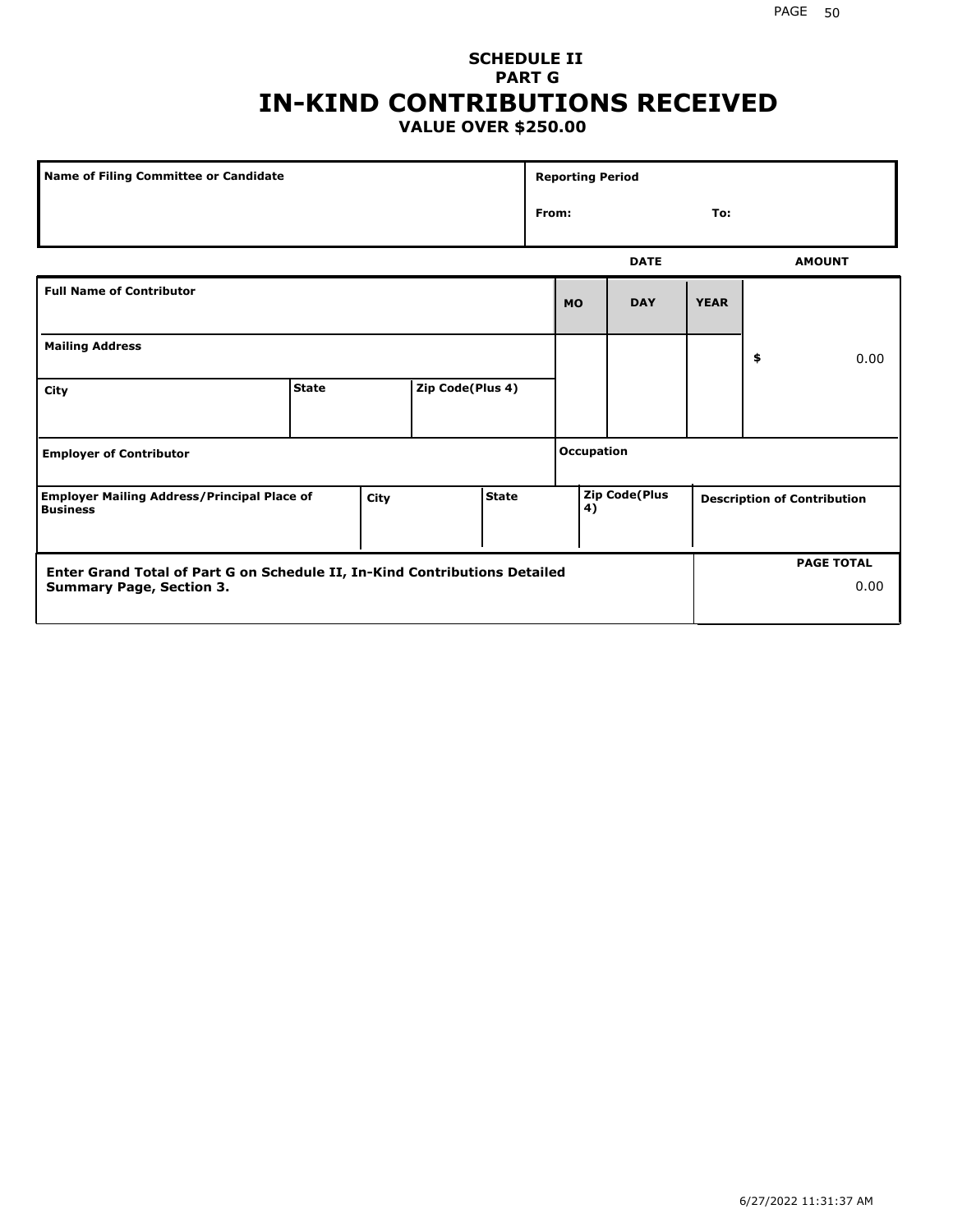# **SCHEDULE III STATEMENT OF EXPENDITURES**

| Name of Filing Committee or Candidate                                  |                    |                            |                                                                    | <b>Reporting Period</b>                                            |             |    |          |  |
|------------------------------------------------------------------------|--------------------|----------------------------|--------------------------------------------------------------------|--------------------------------------------------------------------|-------------|----|----------|--|
| PLANNED PARENTHOOD PA INC                                              |                    |                            | From                                                               | 6/6/2017<br>9/18/2017<br>To:                                       |             |    |          |  |
|                                                                        |                    | <b>AMOUNT</b>              |                                                                    |                                                                    |             |    |          |  |
| <b>To Whom Paid</b><br>Planned Parenthood PA Advocates                 | <b>MO</b>          | <b>DAY</b>                 | <b>YEAR</b>                                                        |                                                                    |             |    |          |  |
| <b>Mailing Address</b><br>1514 North 2nd Street                        |                    |                            |                                                                    | 12                                                                 | 2017        | \$ | 1,368.52 |  |
| Zip Code (Plus 4)<br><b>State</b><br>City<br>Harrisburg<br>PA<br>17102 |                    |                            |                                                                    | <b>Description of Expenditure</b><br><b>Expense Reimbursements</b> |             |    |          |  |
| <b>To Whom Paid</b><br>Planned Parenthood PA Advocates                 | <b>MO</b>          | <b>DAY</b>                 | <b>YEAR</b>                                                        |                                                                    |             |    |          |  |
| <b>Mailing Address</b><br>1514 North 2nd Street                        |                    |                            |                                                                    | 8                                                                  | 2017        | \$ | 233.00   |  |
| City<br>Harrisburg                                                     | <b>State</b><br>PA | Zip Code (Plus 4)<br>17102 | <b>Description of Expenditure</b><br>Monthly Office Allocation Exp |                                                                    |             |    |          |  |
| <b>To Whom Paid</b><br>Planned Parenthood PA Advocates                 |                    |                            |                                                                    | <b>DAY</b>                                                         | <b>YEAR</b> |    |          |  |
| <b>Mailing Address</b><br>1514 North 2nd Street                        |                    |                            | 8                                                                  | 14                                                                 | 2017        | \$ | 814.67   |  |
| <b>State</b><br>Zip Code (Plus 4)<br>City<br>Harrisburg<br>PA<br>17102 |                    |                            |                                                                    | <b>Description of Expenditure</b><br>July 17 Salary allocation     |             |    |          |  |
| <b>To Whom Paid</b><br>Planned Parenthood PA Advocates                 |                    |                            |                                                                    | <b>DAY</b>                                                         | <b>YEAR</b> |    |          |  |
| <b>Mailing Address</b><br>1514 North 2nd Street                        |                    |                            | 8                                                                  | 3<br>2017<br>\$                                                    |             |    | 233.00   |  |
| <b>State</b><br>Zip Code (Plus 4)<br>City<br>Harrisburg<br>PA<br>17102 |                    |                            |                                                                    | <b>Description of Expenditure</b><br>Monthly Office Allocation Exp |             |    |          |  |
| <b>To Whom Paid</b><br>Planned Parenthood PA Advocates                 |                    |                            | <b>MO</b>                                                          | <b>DAY</b>                                                         | <b>YEAR</b> |    |          |  |
| <b>Mailing Address</b><br>1514 North 2nd Street                        |                    |                            | $\overline{7}$                                                     | 26                                                                 | 2017        | \$ | 1,189.05 |  |
| City<br>Harrisburg                                                     | <b>State</b><br>PA | Zip Code (Plus 4)<br>17102 |                                                                    | <b>Description of Expenditure</b><br>June 17 salary allocation     |             |    |          |  |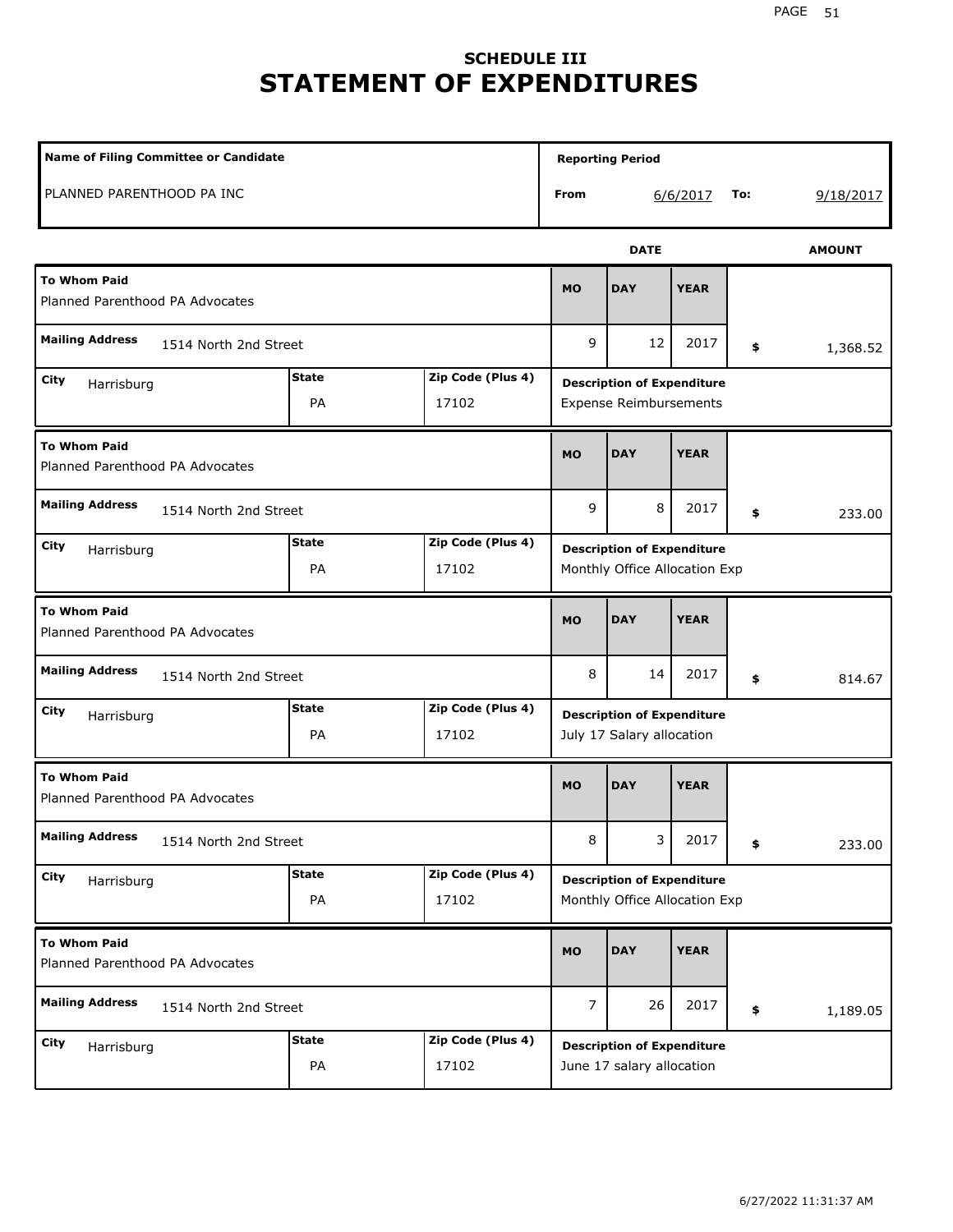| <b>To Whom Paid</b><br>Planned Parenthood PA Advocates  |                       |              |                   |                                   | <b>DAY</b>                                                         | <b>YEAR</b> |    |          |  |
|---------------------------------------------------------|-----------------------|--------------|-------------------|-----------------------------------|--------------------------------------------------------------------|-------------|----|----------|--|
| <b>Mailing Address</b>                                  | 1514 North 2nd Street |              |                   | 7                                 | 26                                                                 | 2017        | \$ | 226.79   |  |
| City                                                    |                       | <b>State</b> | Zip Code (Plus 4) |                                   | <b>Description of Expenditure</b>                                  |             |    |          |  |
| Harrisburg                                              |                       |              | June 2017 CC chgs |                                   |                                                                    |             |    |          |  |
| <b>To Whom Paid</b><br>Planned Parenthood PA Advocates  |                       |              |                   | <b>MO</b>                         | <b>DAY</b>                                                         | <b>YEAR</b> |    |          |  |
| <b>Mailing Address</b><br>1514 North 2nd Street         |                       |              |                   | 7                                 | 5                                                                  | 2017        | \$ | 233.00   |  |
| <b>State</b><br>Zip Code (Plus 4)<br>City<br>Harrisburg |                       |              |                   |                                   | <b>Description of Expenditure</b>                                  |             |    |          |  |
|                                                         |                       | PA           | 17102             |                                   | Monthly Office Allocation Exp                                      |             |    |          |  |
| <b>To Whom Paid</b><br>Planned Parenthood PA Advocates  |                       |              |                   | <b>MO</b>                         | <b>DAY</b>                                                         | <b>YEAR</b> |    |          |  |
| <b>Mailing Address</b>                                  | 1514 North 2nd Street |              |                   |                                   |                                                                    | 2017        | \$ | 1,299.90 |  |
| <b>State</b><br>Zip Code (Plus 4)<br>City<br>Harrisburg |                       |              |                   | <b>Description of Expenditure</b> |                                                                    |             |    |          |  |
|                                                         |                       | PA           | 17102             | May 2017 salary allocation        |                                                                    |             |    |          |  |
| <b>To Whom Paid</b><br>Planned Parenthood PA Advocates  |                       |              |                   |                                   |                                                                    |             |    |          |  |
|                                                         |                       |              |                   | <b>MO</b>                         | <b>DAY</b>                                                         | <b>YEAR</b> |    |          |  |
| <b>Mailing Address</b>                                  | 1514 North 2nd Street |              |                   | 6                                 | 6                                                                  | 2017        | \$ | 233.00   |  |
| City                                                    |                       | State        | Zip Code (Plus 4) |                                   |                                                                    |             |    |          |  |
| Harrisburg                                              |                       | PA           | 17102             |                                   | <b>Description of Expenditure</b><br>Monthly Office Allocation Exp |             |    |          |  |
| <b>To Whom Paid</b><br>PA HDCC                          |                       |              |                   | MO                                | <b>DAY</b>                                                         | <b>YEAR</b> |    |          |  |
| <b>Mailing Address</b>                                  | PO Box 555            |              |                   | 9                                 | $\overline{7}$                                                     | 2017        | \$ | 1,000.00 |  |
| City                                                    |                       | <b>State</b> | Zip Code (Plus 4) |                                   |                                                                    |             |    |          |  |
| harrisburg                                              |                       | PA           | 17108             | Donation                          | <b>Description of Expenditure</b>                                  |             |    |          |  |
| <b>To Whom Paid</b><br>Sari Stevens                     |                       |              |                   | <b>MO</b>                         | <b>DAY</b>                                                         | <b>YEAR</b> |    |          |  |
| <b>Mailing Address</b>                                  | 1514 N. 2nd Street    |              |                   | 9                                 | 6                                                                  | 2017        | \$ | 117.40   |  |
| City<br>Harrisburg                                      |                       | <b>State</b> | Zip Code (Plus 4) |                                   | <b>Description of Expenditure</b>                                  |             |    |          |  |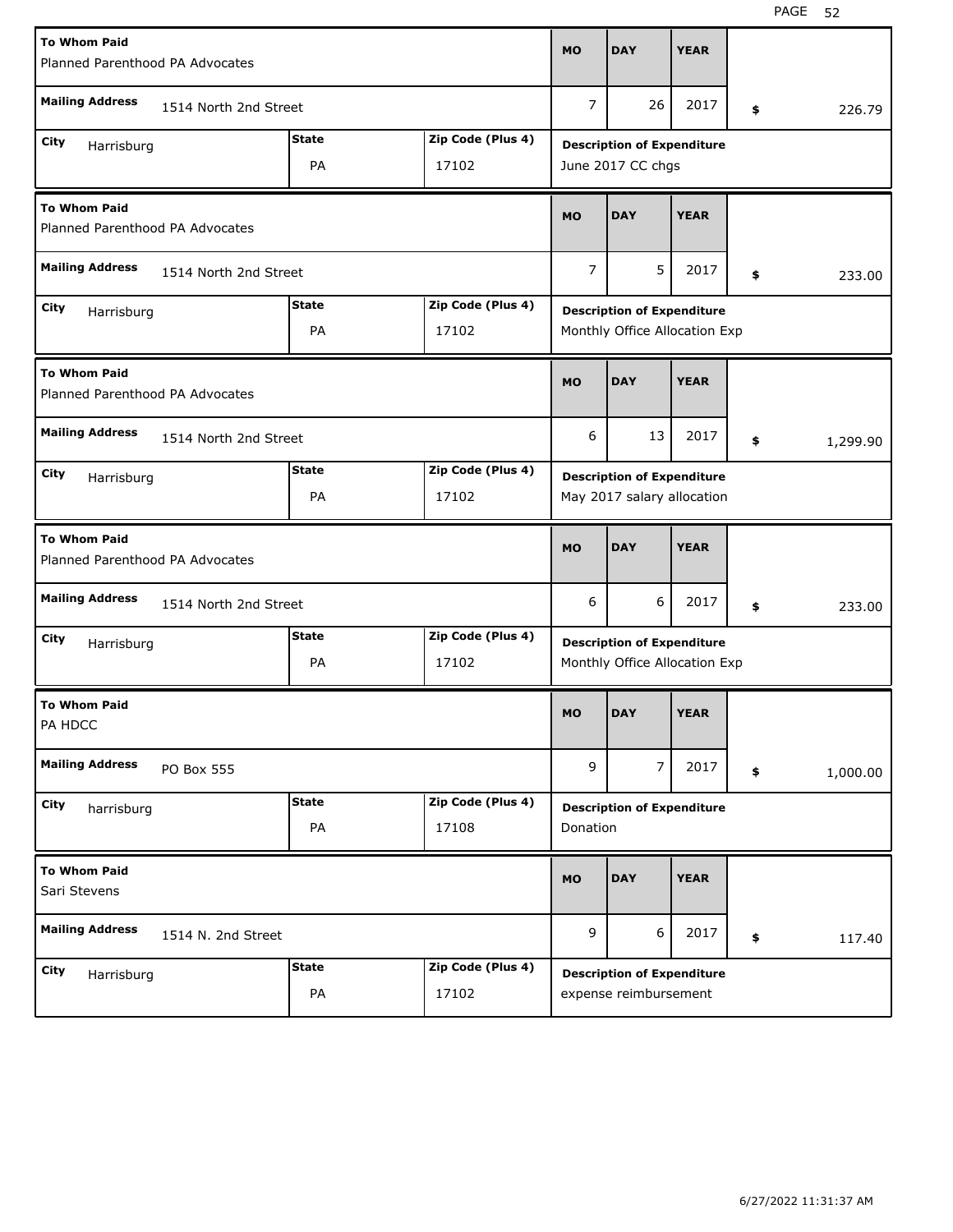| <b>To Whom Paid</b>                                                     | <b>MO</b>          | <b>DAY</b>        | <b>YEAR</b>                       |                                   |             |                       |                   |  |  |  |
|-------------------------------------------------------------------------|--------------------|-------------------|-----------------------------------|-----------------------------------|-------------|-----------------------|-------------------|--|--|--|
| Planned Parenthood SE PA                                                |                    |                   |                                   |                                   |             |                       |                   |  |  |  |
| <b>Mailing Address</b><br>1144 Locust Street                            | 8                  | 24                | 2017                              | \$                                | 281.62      |                       |                   |  |  |  |
| <b>State</b><br>Zip Code (Plus 4)<br>City<br>Philadelphia               |                    |                   |                                   | <b>Description of Expenditure</b> |             |                       |                   |  |  |  |
|                                                                         | <b>PA</b><br>19107 |                   |                                   |                                   |             | Expense reimbursement |                   |  |  |  |
| <b>To Whom Paid</b><br>Friends of Val Arkoosh                           |                    |                   |                                   | <b>DAY</b>                        | <b>YEAR</b> |                       |                   |  |  |  |
| <b>Mailing Address</b><br>PO Box 1177                                   |                    |                   | 8                                 | 16                                | 2017        | \$                    | 1,000.00          |  |  |  |
| <b>State</b><br>Zip Code (Plus 4)<br>City<br>Norristown                 |                    |                   |                                   | <b>Description of Expenditure</b> |             |                       |                   |  |  |  |
|                                                                         | <b>PA</b>          | 19404             | <b>Donation</b>                   |                                   |             |                       |                   |  |  |  |
| <b>To Whom Paid</b><br>Planned Parenthood of Western PA                 |                    |                   |                                   | <b>DAY</b>                        | <b>YEAR</b> |                       |                   |  |  |  |
| <b>Mailing Address</b><br>933 Liberty Avenue                            |                    |                   | $\overline{7}$                    | 18                                | 2017        | \$                    | 1,139.82          |  |  |  |
| City<br>Pittsburgh                                                      | <b>State</b>       | Zip Code (Plus 4) | <b>Description of Expenditure</b> |                                   |             |                       |                   |  |  |  |
|                                                                         | PA                 | 15222             | expense reimbursement             |                                   |             |                       |                   |  |  |  |
| <b>To Whom Paid</b><br>Dan Frankel for the 23rd District Comm           |                    |                   |                                   | <b>DAY</b>                        | <b>YEAR</b> |                       |                   |  |  |  |
| <b>Mailing Address</b><br>205 State Street                              |                    |                   |                                   | 14                                | 2017        | \$                    | 500.00            |  |  |  |
| City<br>Harrisburg                                                      | <b>State</b>       | Zip Code (Plus 4) |                                   | <b>Description of Expenditure</b> |             |                       |                   |  |  |  |
| PA<br>17101<br><b>Donation</b>                                          |                    |                   |                                   |                                   |             |                       |                   |  |  |  |
|                                                                         |                    |                   |                                   |                                   |             |                       | <b>PAGE TOTAL</b> |  |  |  |
| Enter Grand Total of Expenditures on Page 1, Report Cover Page, Item D. |                    |                   |                                   |                                   | \$          | 9,869.77              |                   |  |  |  |